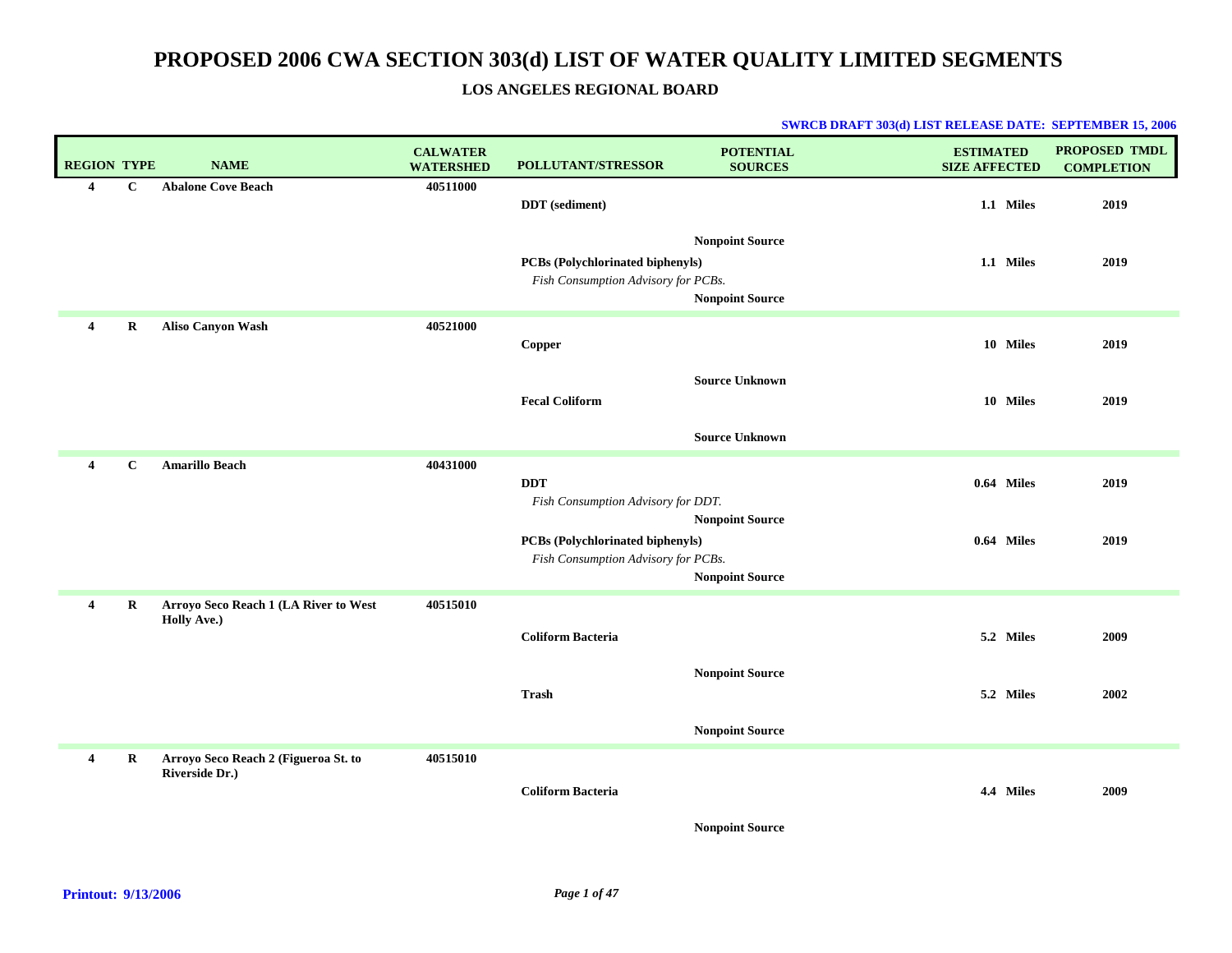**LOS ANGELES REGIONAL BOARD**

| <b>REGION TYPE</b>      |              | <b>NAME</b>                   | <b>CALWATER</b><br><b>WATERSHED</b> | POLLUTANT/STRESSOR                                                                       | <b>POTENTIAL</b><br><b>SOURCES</b>                                                                                                                   | <b>ESTIMATED</b><br><b>SIZE AFFECTED</b> | <b>PROPOSED TMDL</b><br><b>COMPLETION</b> |
|-------------------------|--------------|-------------------------------|-------------------------------------|------------------------------------------------------------------------------------------|------------------------------------------------------------------------------------------------------------------------------------------------------|------------------------------------------|-------------------------------------------|
|                         |              |                               |                                     | <b>Trash</b>                                                                             |                                                                                                                                                      | 4.4 Miles                                | 2002                                      |
|                         |              |                               |                                     |                                                                                          | <b>Nonpoint Source</b>                                                                                                                               |                                          |                                           |
| $\overline{4}$          | $\mathbf{C}$ | <b>Avalon Beach</b>           | 40511000                            | <b>Indicator bacteria</b><br>Pier $(1/3)$ . and between BB restaurant and the Tuna Club. | Area affected is between Pier and BB restaurant (2/3), between Pier and BB restaurant (1/3), between storm drain and<br><b>Nonpoint/Point Source</b> | 0.67 Miles                               | 2019                                      |
| $\overline{4}$          | $\mathbf R$  | <b>Ballona Creek</b>          | 40513000                            | <b>Coliform Bacteria</b>                                                                 |                                                                                                                                                      | 6.5 Miles                                | 2006                                      |
|                         |              |                               |                                     | Cyanide                                                                                  | <b>Nonpoint/Point Source</b>                                                                                                                         | 6.5 Miles                                | 2019                                      |
|                         |              |                               |                                     |                                                                                          | <b>Source Unknown</b>                                                                                                                                |                                          |                                           |
| 4                       | R            | <b>Ballona Creek Estuary</b>  | 40513000                            | <b>Coliform Bacteria</b>                                                                 |                                                                                                                                                      | 2.3 Miles                                | 2006                                      |
|                         |              |                               |                                     | <b>Shellfish Harvesting Advisory</b>                                                     | <b>Nonpoint/Point Source</b>                                                                                                                         | 2.3 Miles                                | 2006                                      |
|                         |              |                               |                                     |                                                                                          | <b>Nonpoint/Point Source</b>                                                                                                                         |                                          |                                           |
| $\overline{\mathbf{4}}$ | т            | <b>Ballona Creek Wetlands</b> | 40517000                            | <b>Exotic Vegetation</b>                                                                 |                                                                                                                                                      | 289 Acres                                | 2019                                      |
|                         |              |                               |                                     | <b>Habitat alterations</b>                                                               | <b>Nonpoint Source</b><br><b>Nonpoint Source</b>                                                                                                     | 289 Acres                                | 2019                                      |
|                         |              |                               |                                     | Hydromodification                                                                        |                                                                                                                                                      | 289 Acres                                | 2019                                      |
|                         |              |                               |                                     | <b>Reduced Tidal Flushing</b>                                                            | <b>Nonpoint Source</b>                                                                                                                               | 289 Acres                                | 2019                                      |
|                         |              |                               |                                     | <b>Trash</b>                                                                             | <b>Nonpoint Source</b><br><b>Nonpoint Source</b>                                                                                                     | 289 Acres                                | 2019                                      |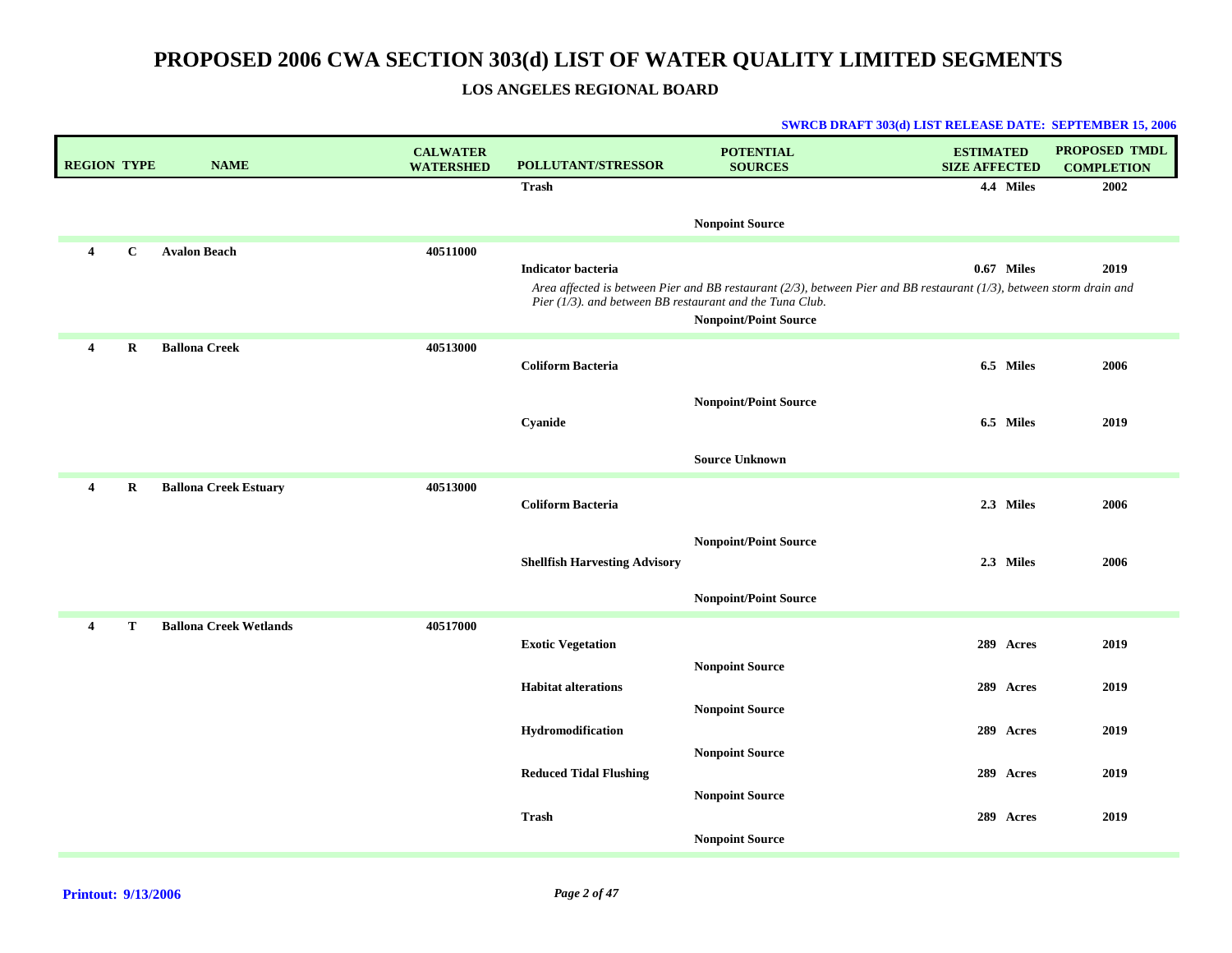**LOS ANGELES REGIONAL BOARD**

| <b>REGION TYPE</b>      |             | <b>NAME</b>                       | <b>CALWATER</b><br><b>WATERSHED</b> | <b>POLLUTANT/STRESSOR</b>                                                      | <b>POTENTIAL</b><br><b>SOURCES</b>             | <b>ESTIMATED</b><br><b>SIZE AFFECTED</b> | <b>PROPOSED TMDL</b><br><b>COMPLETION</b> |
|-------------------------|-------------|-----------------------------------|-------------------------------------|--------------------------------------------------------------------------------|------------------------------------------------|------------------------------------------|-------------------------------------------|
| $\overline{\mathbf{4}}$ | $\bf R$     | <b>Bell Creek</b>                 | 40521000                            | <b>Coliform Bacteria</b>                                                       | <b>Nonpoint/Point Source</b>                   | 8.9 Miles                                | 2009                                      |
| $\overline{4}$          | $\mathbf C$ | <b>Big Rock Beach</b>             | 40431000                            | <b>DDT</b><br>Fish consumption advisory for DDT.                               | <b>Nonpoint Source</b>                         | 0.74 Miles                               | 2019                                      |
|                         |             |                                   |                                     | <b>PCBs (Polychlorinated biphenyls)</b><br>Fish Consumption Advisory for PCBs. | <b>Nonpoint Source</b>                         | 0.74 Miles                               | 2019                                      |
| $\overline{4}$          | $\mathbf C$ | <b>Bluff Cove Beach</b>           | 40511000                            | <b>DDT</b><br>Fish Consumption Advisory for DDT.                               | <b>Nonpoint Source</b>                         | 0.55 Miles                               | 2019                                      |
|                         |             |                                   |                                     | PCBs (Polychlorinated biphenyls)<br>Fish Consumption Advisory for PCBs.        | <b>Nonpoint Source</b>                         | 0.55 Miles                               | 2019                                      |
| 4                       | R           | <b>Brown Barranca/Long Canyon</b> | 40321000                            | <b>Nitrate and Nitrite</b>                                                     | <b>Nonpoint Source</b>                         | 2.6 Miles                                | 2003                                      |
| 4                       | $\bf{R}$    | <b>Burbank Western Channel</b>    | 40521000                            | Copper                                                                         |                                                | 13 Miles                                 | 2019                                      |
|                         |             |                                   |                                     | Cyanide                                                                        | <b>Source Unknown</b><br><b>Source Unknown</b> | 13 Miles                                 | 2019                                      |
|                         |             |                                   |                                     | <b>Trash</b>                                                                   | <b>Nonpoint/Point Source</b>                   | 13 Miles                                 | 2002                                      |
| 4                       | $\mathbf c$ | <b>Cabrillo Beach (Outer)</b>     | 40512000                            | <b>DDT</b><br>Fish consumption advisory for DDT.                               | <b>Nonpoint Source</b>                         | 0.58 Miles                               | 2019                                      |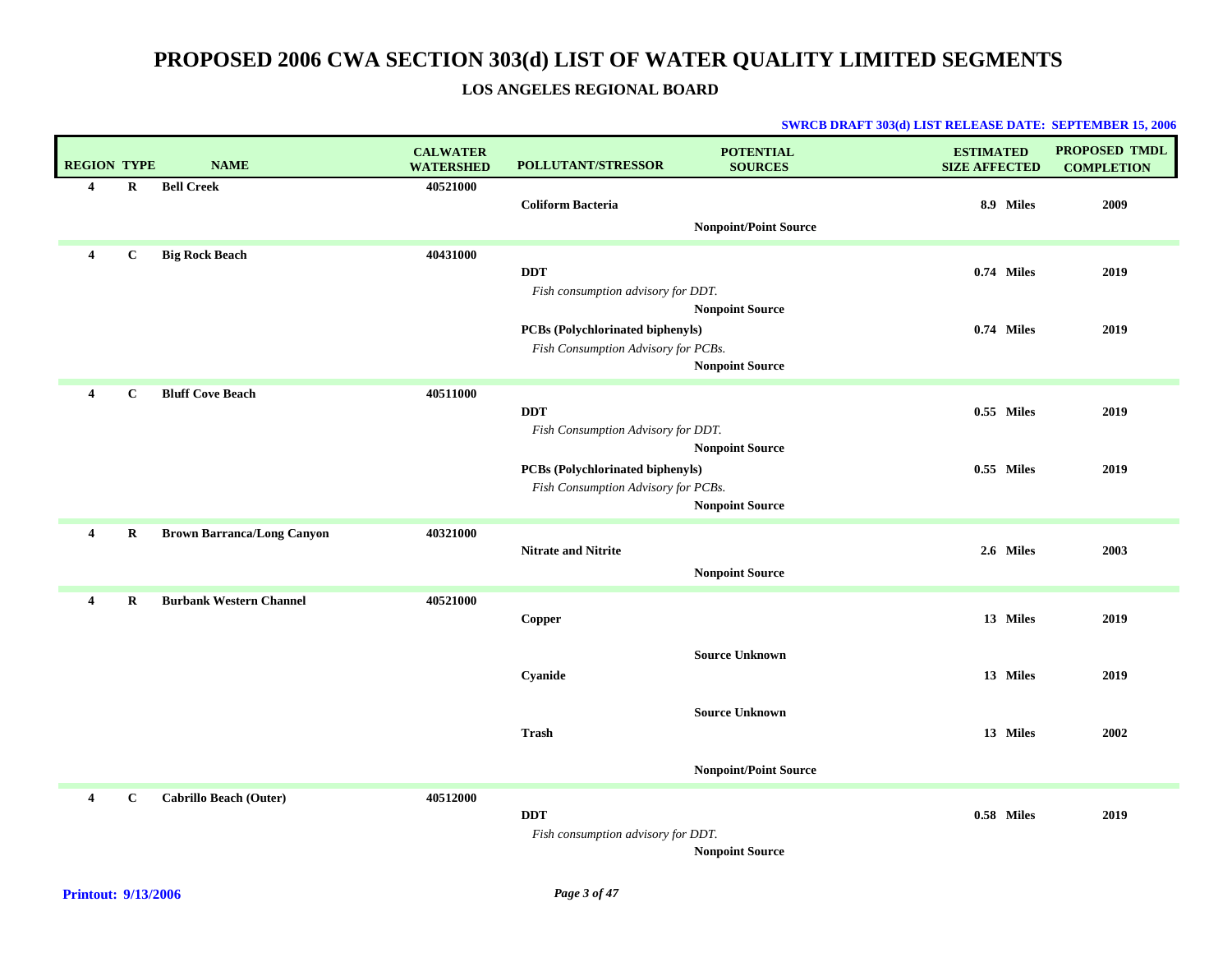### **LOS ANGELES REGIONAL BOARD**

| <b>REGION TYPE</b>  | <b>NAME</b>                                                                                                  | <b>CALWATER</b><br><b>WATERSHED</b> | POLLUTANT/STRESSOR                          | <b>POTENTIAL</b><br><b>SOURCES</b> | <b>ESTIMATED</b><br><b>SIZE AFFECTED</b> | <b>PROPOSED TMDL</b><br><b>COMPLETION</b> |
|---------------------|--------------------------------------------------------------------------------------------------------------|-------------------------------------|---------------------------------------------|------------------------------------|------------------------------------------|-------------------------------------------|
|                     |                                                                                                              |                                     | PCBs (Polychlorinated biphenyls)            |                                    | 0.58 Miles                               | 2019                                      |
|                     |                                                                                                              |                                     | Fish consumption advisory for PCBs.         |                                    |                                          |                                           |
|                     |                                                                                                              |                                     |                                             | <b>Nonpoint Source</b>             |                                          |                                           |
| E<br>$\overline{4}$ | Calleguas Creek Reach 1 (was Mugu<br>Lagoon on 1998 303(d) list)                                             | 40311000                            |                                             |                                    |                                          |                                           |
|                     |                                                                                                              |                                     | Copper                                      |                                    | 344 Acres                                | 2006                                      |
|                     |                                                                                                              |                                     |                                             | <b>Nonpoint/Point Source</b>       |                                          |                                           |
|                     |                                                                                                              |                                     | <b>Mercury</b>                              |                                    | 344 Acres                                | 2006                                      |
|                     |                                                                                                              |                                     |                                             | <b>Nonpoint/Point Source</b>       |                                          |                                           |
|                     |                                                                                                              |                                     | <b>Nickel</b>                               |                                    | 344 Acres                                | 2006                                      |
|                     |                                                                                                              |                                     |                                             | <b>Nonpoint/Point Source</b>       |                                          |                                           |
|                     |                                                                                                              |                                     | <b>Sedimentation/Siltation</b>              |                                    | 344 Acres                                | 2019                                      |
|                     |                                                                                                              |                                     |                                             | <b>Agriculture</b>                 |                                          |                                           |
|                     |                                                                                                              |                                     |                                             | <b>Natural Sources</b>             |                                          |                                           |
| R<br>$\overline{4}$ | Calleguas Creek Reach 2 (estuary to<br>Potrero Rd- was Calleguas Creek Reaches 1<br>and 2 on 1998 303d list) | 40312000                            |                                             |                                    |                                          |                                           |
|                     |                                                                                                              |                                     | Copper, Dissolved                           |                                    | 4.3 Miles                                | 2006                                      |
|                     |                                                                                                              |                                     |                                             | <b>Nonpoint Source</b>             |                                          |                                           |
|                     |                                                                                                              |                                     | <b>Fecal Coliform</b>                       |                                    | 4.3 Miles                                | 2006                                      |
|                     |                                                                                                              |                                     | Area affected is at the mouth of the creek. |                                    |                                          |                                           |
|                     |                                                                                                              |                                     |                                             | <b>Nonpoint/Point Source</b>       |                                          |                                           |
| $\overline{4}$<br>R | Calleguas Creek Reach 3 (Potrero Road<br>upstream to confluence with Conejo Creek                            | 40312000                            |                                             |                                    |                                          |                                           |
|                     | on 1998 303d list)                                                                                           |                                     | <b>Chlordane</b>                            |                                    | 3.5 Miles                                | 2019                                      |
|                     |                                                                                                              |                                     |                                             | <b>Source Unknown</b>              |                                          |                                           |
|                     |                                                                                                              |                                     | <b>Chloride</b>                             |                                    | 3.5 Miles                                | 2002                                      |
|                     |                                                                                                              |                                     |                                             | <b>Nonpoint/Point Source</b>       |                                          |                                           |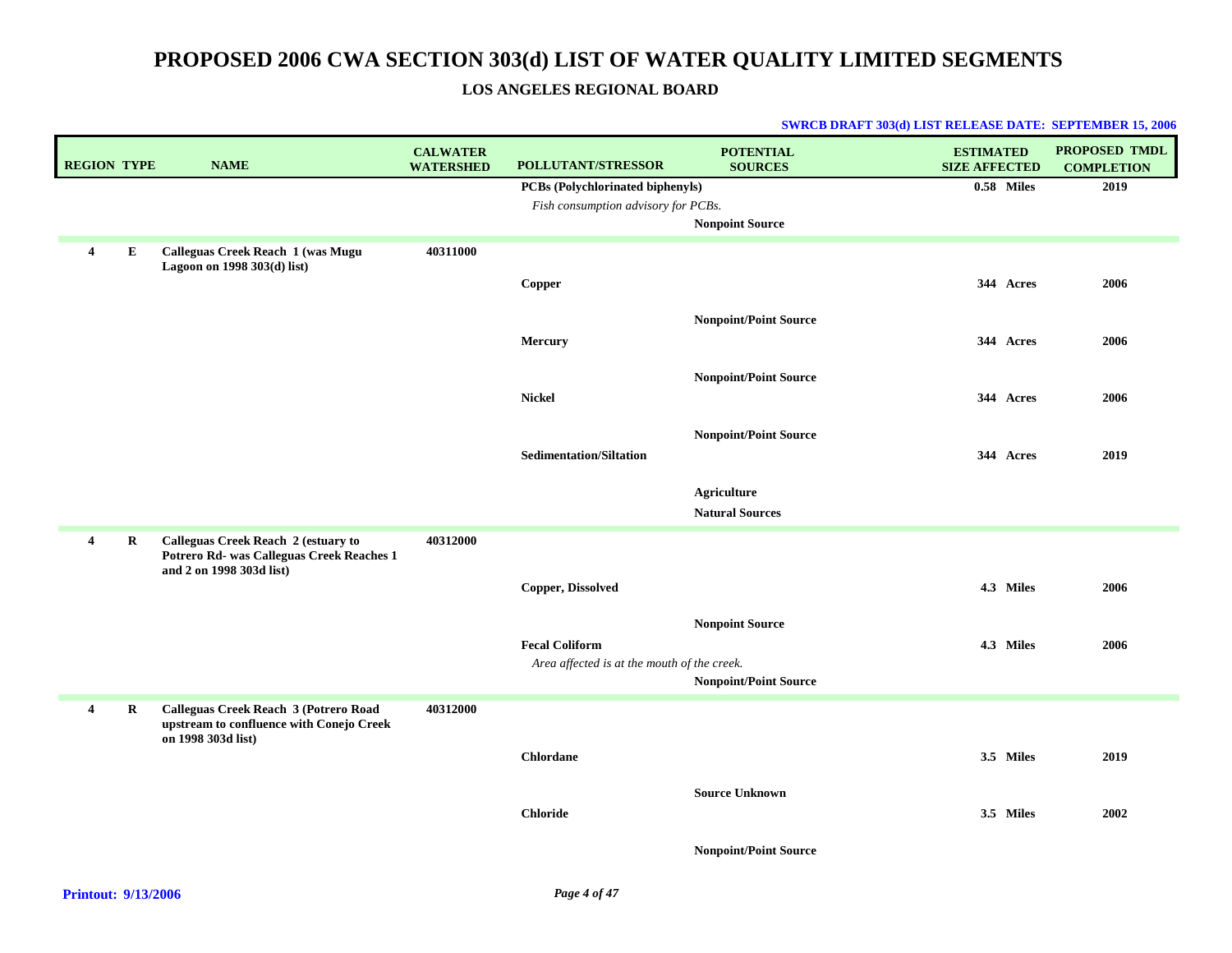### **LOS ANGELES REGIONAL BOARD**

| <b>REGION TYPE</b>                 | <b>NAME</b>                                                                                                            | <b>CALWATER</b><br><b>WATERSHED</b> | POLLUTANT/STRESSOR                                               | <b>POTENTIAL</b><br><b>SOURCES</b>               | <b>ESTIMATED</b><br><b>SIZE AFFECTED</b> | PROPOSED TMDL<br><b>COMPLETION</b> |
|------------------------------------|------------------------------------------------------------------------------------------------------------------------|-------------------------------------|------------------------------------------------------------------|--------------------------------------------------|------------------------------------------|------------------------------------|
|                                    |                                                                                                                        |                                     | <b>DDT</b>                                                       |                                                  | 3.5 Miles                                | 2019                               |
|                                    |                                                                                                                        |                                     | <b>Dieldrin</b>                                                  | <b>Source Unknown</b>                            | 3.5 Miles                                | 2019                               |
|                                    |                                                                                                                        |                                     | <b>Total Dissolved Solids</b>                                    | <b>Source Unknown</b>                            | 3.5 Miles                                | 2019                               |
|                                    |                                                                                                                        |                                     | <b>Toxaphene</b>                                                 | <b>Nonpoint/Point Source</b>                     | 3.5 Miles                                | 2019                               |
|                                    |                                                                                                                        |                                     |                                                                  | <b>Source Unknown</b>                            |                                          |                                    |
| $\overline{\mathbf{4}}$<br>$\bf R$ | <b>Calleguas Creek Reach 4 (was Revolon</b><br>Slough Main Branch: Mugu Lagoon to<br>Central Avenue on 1998 303d list) | 40311000                            |                                                                  |                                                  |                                          |                                    |
|                                    |                                                                                                                        |                                     | <b>Boron</b><br>This listing was made by USEPA.                  |                                                  | 7.2 Miles                                | 2019                               |
|                                    |                                                                                                                        |                                     | <b>Fecal Coliform</b>                                            | Nonpoint Source                                  | 7.2 Miles                                | 2006                               |
|                                    |                                                                                                                        |                                     | Selenium                                                         | <b>Nonpoint/Point Source</b>                     | 7.2 Miles                                | 2006                               |
|                                    |                                                                                                                        |                                     | <b>Sulfates</b><br>This listing was made by USEPA.               | <b>Nonpoint Source</b>                           | 7.2 Miles                                | 2019                               |
|                                    |                                                                                                                        |                                     | <b>Total Dissolved Solids</b><br>This listing was made by USEPA. | <b>Nonpoint Source</b><br><b>Nonpoint Source</b> | 7.2 Miles                                | 2019                               |
|                                    |                                                                                                                        |                                     | Trash                                                            |                                                  | 7.2 Miles                                | 2019                               |
|                                    |                                                                                                                        |                                     |                                                                  | <b>Nonpoint Source</b>                           |                                          |                                    |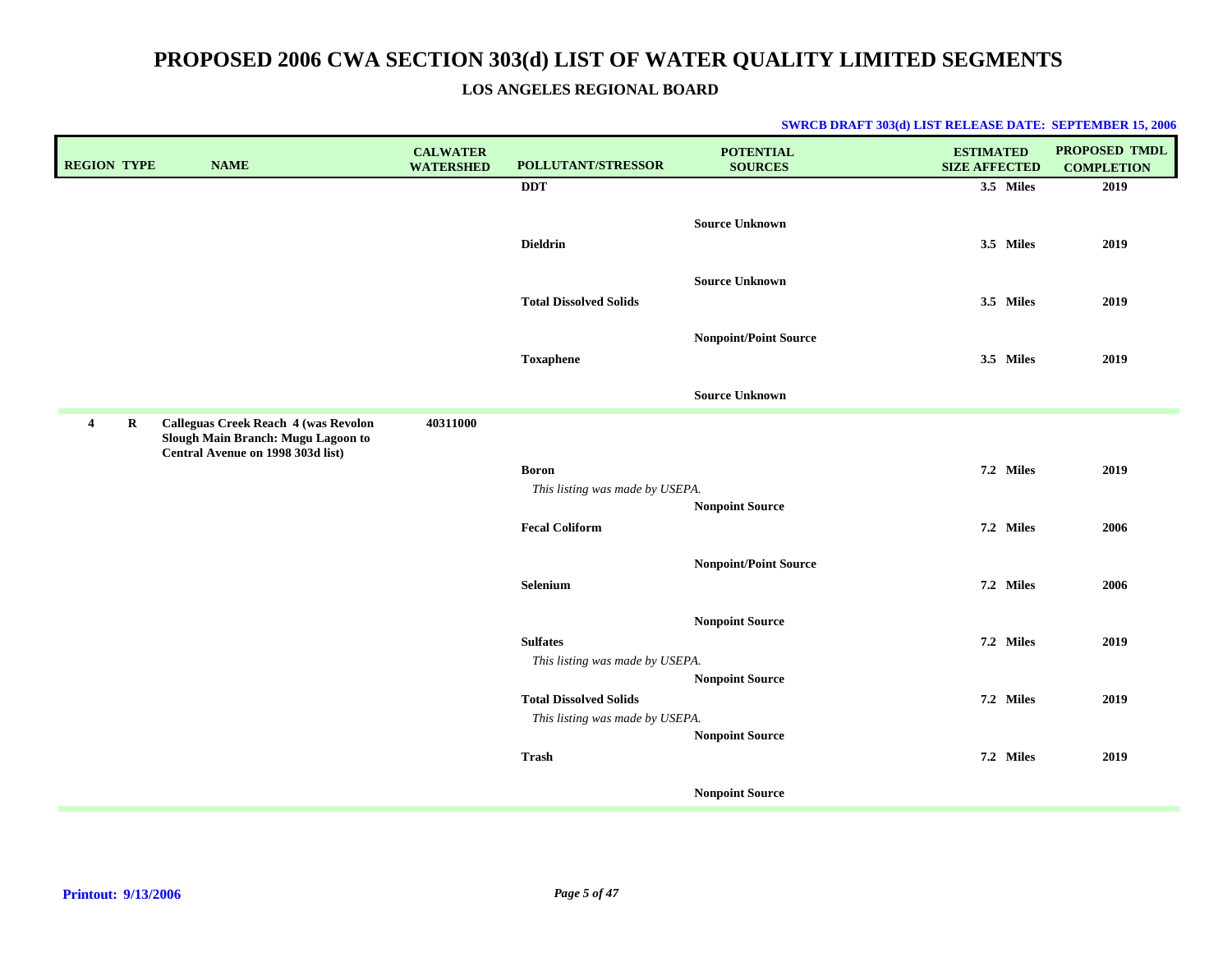### **LOS ANGELES REGIONAL BOARD**

| <b>REGION TYPE</b>      |          | <b>NAME</b>                                                                         | <b>CALWATER</b><br><b>WATERSHED</b> | POLLUTANT/STRESSOR            | <b>POTENTIAL</b><br><b>SOURCES</b> | <b>ESTIMATED</b><br><b>SIZE AFFECTED</b> | <b>PROPOSED TMDL</b><br><b>COMPLETION</b> |
|-------------------------|----------|-------------------------------------------------------------------------------------|-------------------------------------|-------------------------------|------------------------------------|------------------------------------------|-------------------------------------------|
| $\overline{4}$          | $\bf{R}$ | <b>Calleguas Creek Reach 5 (was Beardsley</b><br>Channel on 1998 303d list)         | 40311000                            | <b>Trash</b>                  |                                    | 4.3 Miles                                | 2019                                      |
|                         |          |                                                                                     |                                     |                               | <b>Nonpoint Source</b>             |                                          |                                           |
| $\overline{\mathbf{4}}$ | $\bf R$  | Calleguas Creek Reach 6 (was Arroyo Las<br>Posas Reaches 1 and 2 on 1998 303d list) | 40362000                            | <b>Chloride</b>               |                                    | 15 Miles                                 | 2002                                      |
|                         |          |                                                                                     |                                     | <b>Fecal Coliform</b>         | <b>Nonpoint/Point Source</b>       | 15 Miles                                 | 2006                                      |
|                         |          |                                                                                     |                                     | <b>Sulfates</b>               | <b>Nonpoint/Point Source</b>       | 15 Miles                                 | 2019                                      |
|                         |          |                                                                                     |                                     | <b>Total Dissolved Solids</b> | <b>Nonpoint/Point Source</b>       | 15 Miles                                 | 2019                                      |
|                         |          |                                                                                     |                                     |                               | <b>Nonpoint/Point Source</b>       |                                          |                                           |
| $\overline{\mathbf{4}}$ | R        | Calleguas Creek Reach 7 (was Arroyo<br>Simi Reaches 1 and 2 on 1998 303d list)      | 40367000                            | <b>Boron</b>                  |                                    | 14 Miles                                 | 2019                                      |
|                         |          |                                                                                     |                                     | <b>Chloride</b>               | <b>Nonpoint Source</b>             | 14 Miles                                 | 2002                                      |
|                         |          |                                                                                     |                                     | <b>Fecal Coliform</b>         | <b>Nonpoint Source</b>             | 14 Miles                                 | 2006                                      |
|                         |          |                                                                                     |                                     | <b>Sulfates</b>               | <b>Nonpoint Source</b>             | 14 Miles                                 | 2019                                      |
|                         |          |                                                                                     |                                     | <b>Total Dissolved Solids</b> | <b>Nonpoint Source</b>             | 14 Miles                                 | 2019                                      |
|                         |          |                                                                                     |                                     |                               | <b>Nonpoint Source</b>             |                                          |                                           |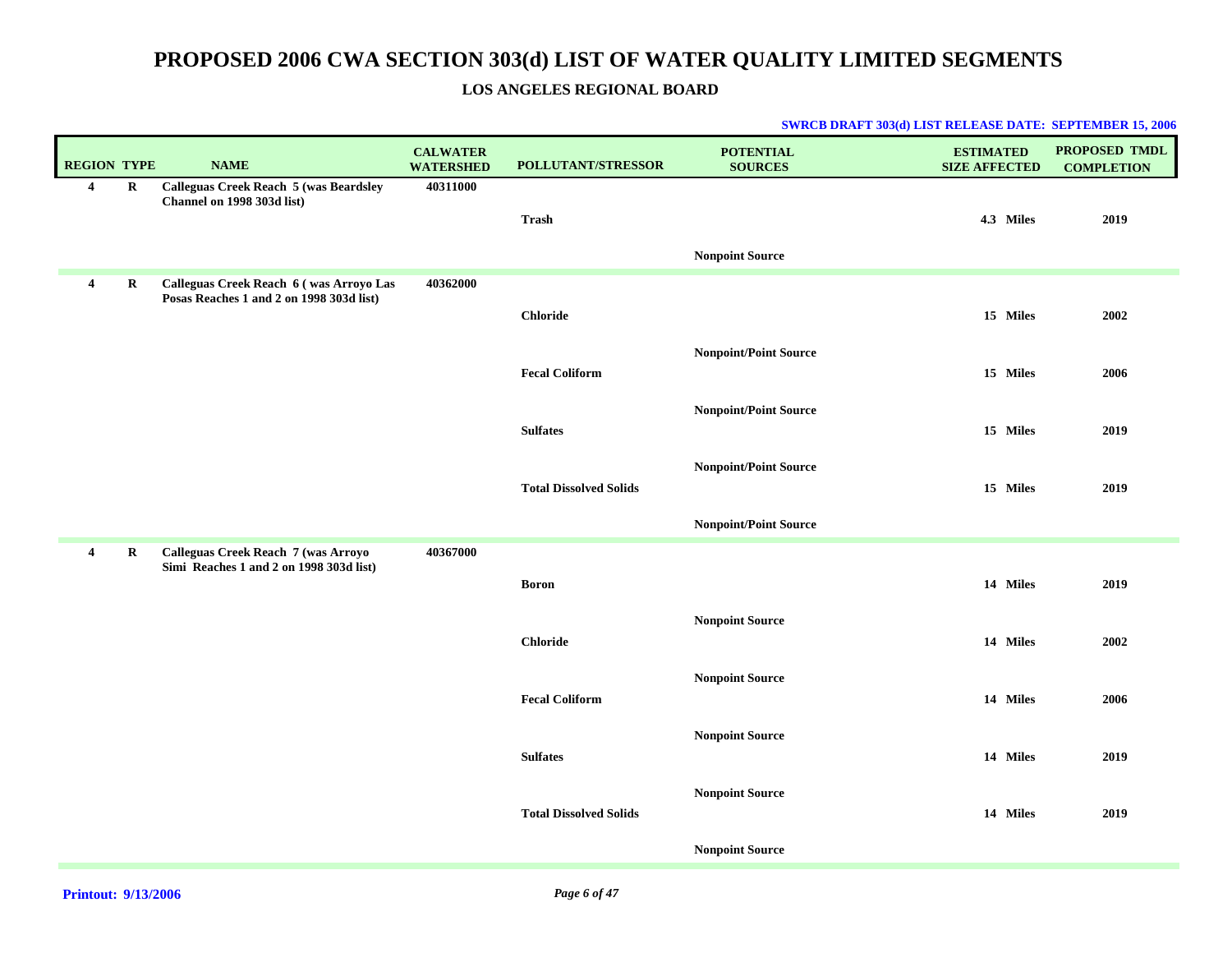### **LOS ANGELES REGIONAL BOARD**

| <b>REGION TYPE</b>                                                                                                                                                                                                                                                                                                                 |             | <b>NAME</b>                                                                                 | <b>CALWATER</b><br><b>WATERSHED</b> | POLLUTANT/STRESSOR                     | <b>POTENTIAL</b><br><b>SOURCES</b> | <b>ESTIMATED</b><br><b>SIZE AFFECTED</b> | <b>PROPOSED TMDL</b><br><b>COMPLETION</b> |
|------------------------------------------------------------------------------------------------------------------------------------------------------------------------------------------------------------------------------------------------------------------------------------------------------------------------------------|-------------|---------------------------------------------------------------------------------------------|-------------------------------------|----------------------------------------|------------------------------------|------------------------------------------|-------------------------------------------|
| 4                                                                                                                                                                                                                                                                                                                                  | $\bf R$     | Calleguas Creek Reach 8 (was Tapo<br><b>Canyon Reach 1)</b>                                 | 40366000                            |                                        |                                    |                                          |                                           |
|                                                                                                                                                                                                                                                                                                                                    |             |                                                                                             |                                     | <b>Boron</b>                           |                                    | 7.2 Miles                                | 2019                                      |
|                                                                                                                                                                                                                                                                                                                                    |             |                                                                                             |                                     |                                        | <b>Nonpoint/Point Source</b>       |                                          |                                           |
|                                                                                                                                                                                                                                                                                                                                    |             |                                                                                             |                                     | <b>Chloride</b>                        |                                    | 7.2 Miles                                | 2002                                      |
|                                                                                                                                                                                                                                                                                                                                    |             |                                                                                             |                                     |                                        | <b>Nonpoint/Point Source</b>       |                                          |                                           |
|                                                                                                                                                                                                                                                                                                                                    |             |                                                                                             |                                     | <b>Sulfates</b>                        |                                    | 7.2 Miles                                | 2019                                      |
|                                                                                                                                                                                                                                                                                                                                    |             |                                                                                             |                                     |                                        | <b>Nonpoint/Point Source</b>       |                                          |                                           |
|                                                                                                                                                                                                                                                                                                                                    |             |                                                                                             |                                     | <b>Total Dissolved Solids</b>          |                                    | 7.2 Miles                                | 2019                                      |
|                                                                                                                                                                                                                                                                                                                                    |             |                                                                                             |                                     |                                        | <b>Nonpoint/Point Source</b>       |                                          |                                           |
| 4                                                                                                                                                                                                                                                                                                                                  | R           | Calleguas Creek Reach 9A (was lower part<br>of Conejo Creek Reach 1 on 1998 303d list)      | 40312000                            |                                        |                                    |                                          |                                           |
|                                                                                                                                                                                                                                                                                                                                    |             |                                                                                             |                                     | <b>Fecal Coliform</b>                  |                                    | 1.7 Miles                                | 2006                                      |
|                                                                                                                                                                                                                                                                                                                                    |             |                                                                                             |                                     |                                        | <b>Nonpoint/Point Source</b>       |                                          |                                           |
|                                                                                                                                                                                                                                                                                                                                    |             |                                                                                             |                                     | <b>Sulfates</b>                        |                                    | 1.7 Miles                                | 2019                                      |
|                                                                                                                                                                                                                                                                                                                                    |             |                                                                                             |                                     |                                        | <b>Nonpoint/Point Source</b>       |                                          |                                           |
|                                                                                                                                                                                                                                                                                                                                    |             |                                                                                             |                                     | <b>Total Dissolved Solids</b>          |                                    | 1.7 Miles                                | 2019                                      |
|                                                                                                                                                                                                                                                                                                                                    |             |                                                                                             |                                     |                                        | <b>Nonpoint/Point Source</b>       |                                          |                                           |
| $\overline{\mathbf{4}}$                                                                                                                                                                                                                                                                                                            | $\mathbf R$ | Calleguas Creek Reach 9B (was part of<br>Conejo Creek Reaches 1 and 2 on 1998<br>303d list) | 40363000                            |                                        |                                    |                                          |                                           |
|                                                                                                                                                                                                                                                                                                                                    |             |                                                                                             |                                     | <b>Chloride</b>                        |                                    | 6.2 Miles                                | 2002                                      |
|                                                                                                                                                                                                                                                                                                                                    |             |                                                                                             |                                     |                                        | <b>Nonpoint/Point Source</b>       |                                          |                                           |
|                                                                                                                                                                                                                                                                                                                                    |             |                                                                                             |                                     | <b>Fecal Coliform</b>                  |                                    | 6.2 Miles                                | 2006                                      |
|                                                                                                                                                                                                                                                                                                                                    |             |                                                                                             |                                     |                                        | <b>Nonpoint/Point Source</b>       |                                          |                                           |
|                                                                                                                                                                                                                                                                                                                                    |             |                                                                                             |                                     | <b>Sulfates</b>                        |                                    | 6.2 Miles                                | 2019                                      |
|                                                                                                                                                                                                                                                                                                                                    |             |                                                                                             |                                     |                                        | <b>Nonpoint/Point Source</b>       |                                          |                                           |
| $\mathbf{E}$ $\mathbf{E}$ $\mathbf{E}$ $\mathbf{E}$ $\mathbf{E}$ $\mathbf{E}$ $\mathbf{E}$ $\mathbf{E}$ $\mathbf{E}$ $\mathbf{E}$ $\mathbf{E}$ $\mathbf{E}$ $\mathbf{E}$ $\mathbf{E}$ $\mathbf{E}$ $\mathbf{E}$ $\mathbf{E}$ $\mathbf{E}$ $\mathbf{E}$ $\mathbf{E}$ $\mathbf{E}$ $\mathbf{E}$ $\mathbf{E}$ $\mathbf{E}$ $\mathbf{$ |             |                                                                                             |                                     | $\mathbf{r}$ $\mathbf{r}$ $\mathbf{r}$ |                                    |                                          |                                           |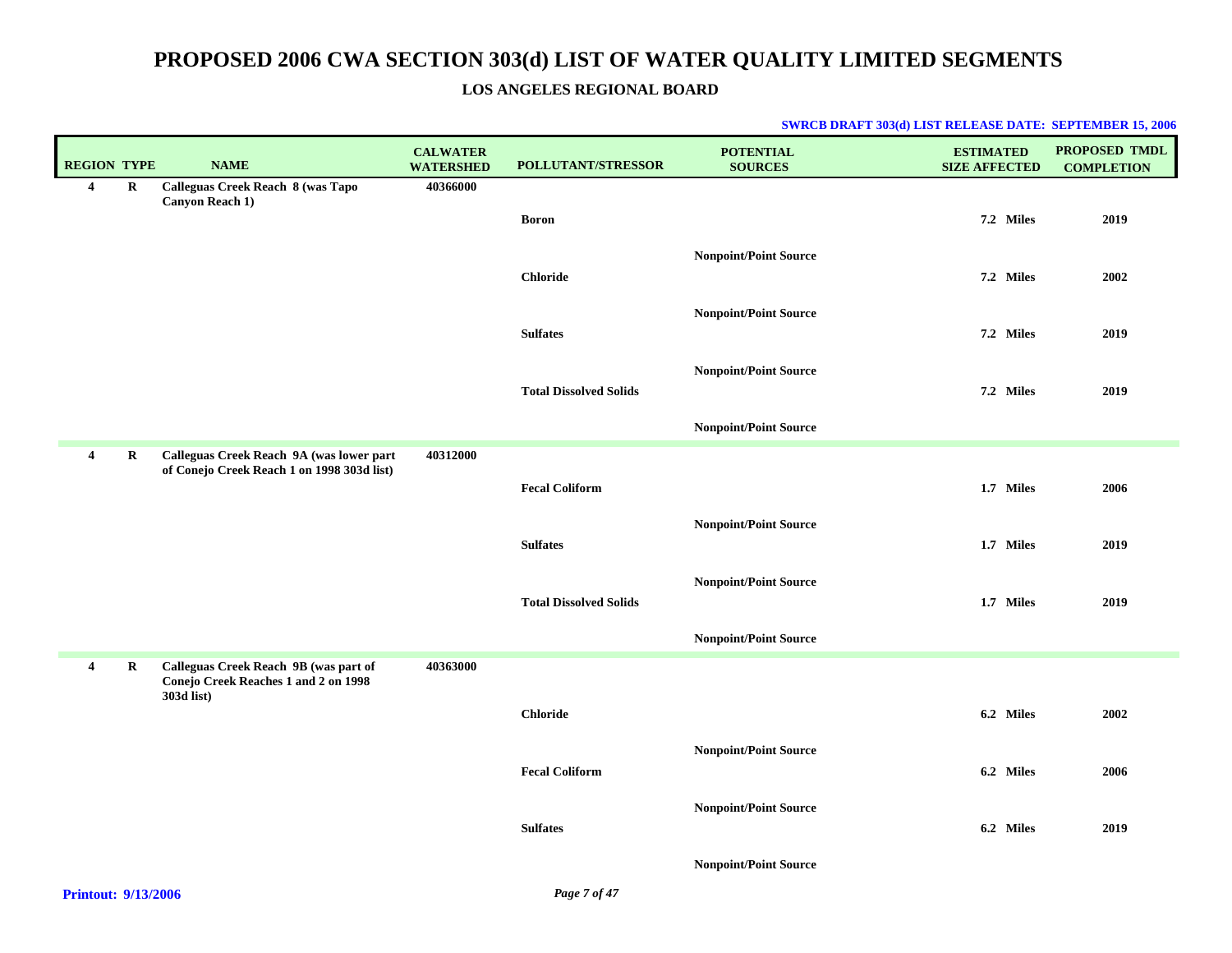### **LOS ANGELES REGIONAL BOARD**

| <b>REGION TYPE</b>      |         | <b>NAME</b>                                                                                                                                                    | <b>CALWATER</b><br><b>WATERSHED</b> | POLLUTANT/STRESSOR            | <b>POTENTIAL</b><br><b>SOURCES</b> | <b>ESTIMATED</b><br><b>SIZE AFFECTED</b> | <b>PROPOSED TMDL</b><br><b>COMPLETION</b> |
|-------------------------|---------|----------------------------------------------------------------------------------------------------------------------------------------------------------------|-------------------------------------|-------------------------------|------------------------------------|------------------------------------------|-------------------------------------------|
|                         |         |                                                                                                                                                                |                                     | <b>Total Dissolved Solids</b> |                                    | 6.2 Miles                                | 2019                                      |
|                         |         |                                                                                                                                                                |                                     |                               | <b>Nonpoint/Point Source</b>       |                                          |                                           |
| $\overline{\mathbf{4}}$ | $\bf R$ | Calleguas Creek Reach 10 (Conejo Creek<br>(Hill Canyon)-was part of Conejo Crk<br>Reaches 2 & 3, and lower Conejo<br>Crk/Arroyo Conejo N Fk on 1998 303d list) | 40364000                            |                               |                                    |                                          |                                           |
|                         |         |                                                                                                                                                                |                                     | Ammonia                       |                                    | 3 Miles                                  | 2002                                      |
|                         |         |                                                                                                                                                                |                                     |                               | <b>Nonpoint/Point Source</b>       |                                          |                                           |
|                         |         |                                                                                                                                                                |                                     | <b>Chloride</b>               |                                    | 3 Miles                                  | 2019                                      |
|                         |         |                                                                                                                                                                |                                     |                               | <b>Nonpoint/Point Source</b>       |                                          |                                           |
|                         |         |                                                                                                                                                                |                                     | <b>Fecal Coliform</b>         |                                    | 3 Miles                                  | 2006                                      |
|                         |         |                                                                                                                                                                |                                     | <b>Sulfates</b>               | <b>Nonpoint Source</b>             | 3 Miles                                  | 2019                                      |
|                         |         |                                                                                                                                                                |                                     |                               |                                    |                                          |                                           |
|                         |         |                                                                                                                                                                |                                     | <b>Total Dissolved Solids</b> | <b>Nonpoint Source</b>             | 3 Miles                                  | 2019                                      |
|                         |         |                                                                                                                                                                |                                     |                               | <b>Nonpoint/Point Source</b>       |                                          |                                           |
| 4                       | R       | Calleguas Creek Reach 11 (Arroyo Santa<br>Rosa, was part of Conejo Creek Reach 3 on<br>1998 303d list)                                                         | 40365000                            |                               |                                    |                                          |                                           |
|                         |         |                                                                                                                                                                |                                     | <b>Fecal Coliform</b>         |                                    | 8.7 Miles                                | 2006                                      |
|                         |         |                                                                                                                                                                |                                     |                               | <b>Nonpoint/Point Source</b>       |                                          |                                           |
|                         |         |                                                                                                                                                                |                                     | <b>Sulfates</b>               |                                    | 8.7 Miles                                | 2019                                      |
|                         |         |                                                                                                                                                                |                                     |                               | <b>Nonpoint/Point Source</b>       |                                          |                                           |
|                         |         |                                                                                                                                                                |                                     | <b>Total Dissolved Solids</b> |                                    | 8.7 Miles                                | 2019                                      |
|                         |         |                                                                                                                                                                |                                     |                               | <b>Nonpoint/Point Source</b>       |                                          |                                           |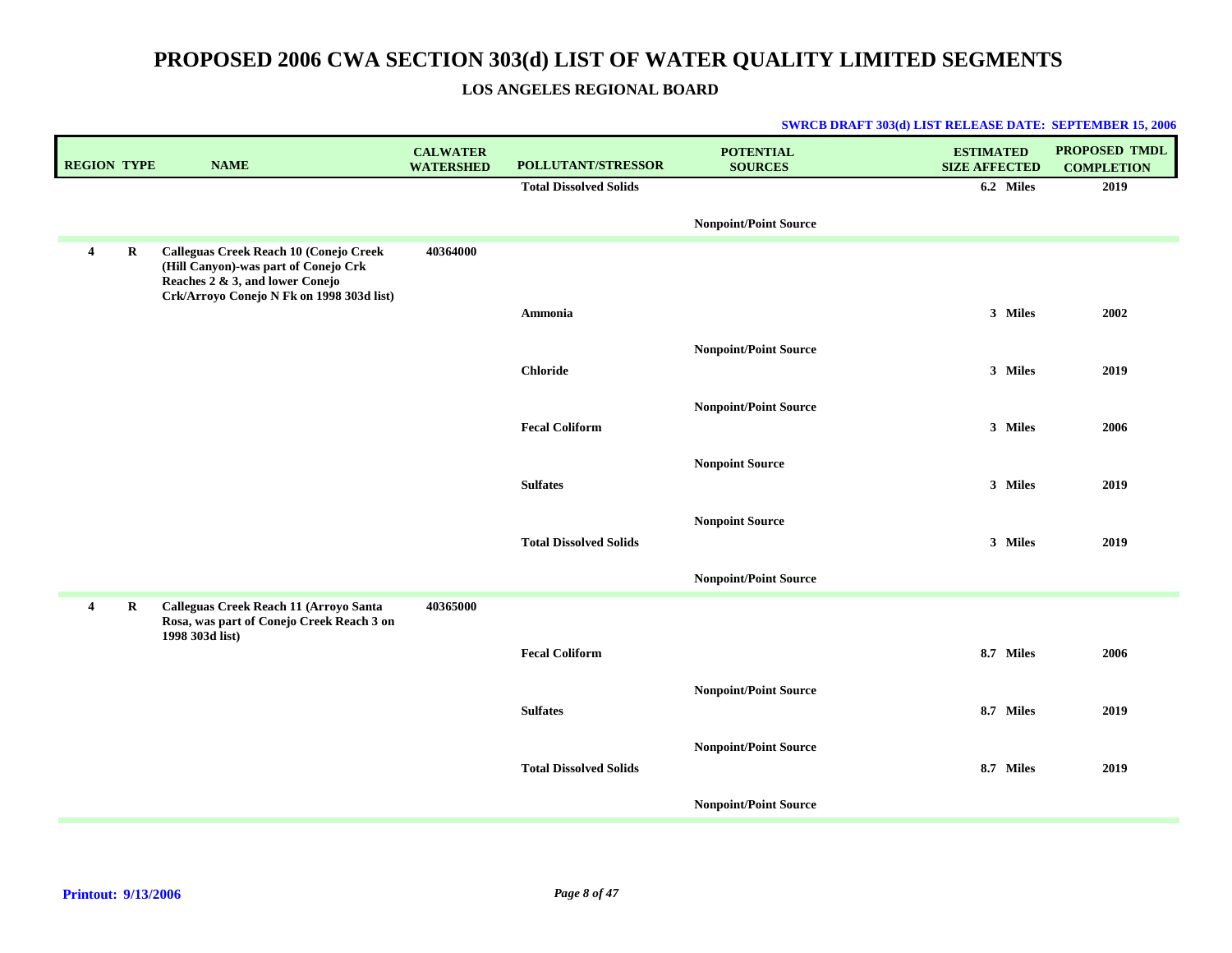### **LOS ANGELES REGIONAL BOARD**

| <b>REGION TYPE</b> |              | <b>NAME</b>                                                                                                           | <b>CALWATER</b><br><b>WATERSHED</b> | <b>POLLUTANT/STRESSOR</b>                                                              | <b>POTENTIAL</b><br><b>SOURCES</b> | <b>ESTIMATED</b><br><b>SIZE AFFECTED</b> | PROPOSED TMDL<br><b>COMPLETION</b> |
|--------------------|--------------|-----------------------------------------------------------------------------------------------------------------------|-------------------------------------|----------------------------------------------------------------------------------------|------------------------------------|------------------------------------------|------------------------------------|
| 4                  | R            | Calleguas Creek Reach 12 (was Conejo<br>Creek/Arroyo Conejo North Fork on 1998<br>303d list)                          | 40364000                            | <b>Sulfates</b>                                                                        |                                    | 5.5 Miles                                | 2019                               |
|                    |              |                                                                                                                       |                                     | <b>Total Dissolved Solids</b>                                                          | <b>Nonpoint/Point Source</b>       | 5.5 Miles                                | 2019                               |
|                    |              |                                                                                                                       |                                     |                                                                                        | <b>Nonpoint/Point Source</b>       |                                          |                                    |
| 4                  | $\bf R$      | Calleguas Creek Reach 13 (Conejo Creek<br>South Fork, was Conejo Cr Reach 4 and<br>part of Reach 3 on 1998 303d list) | 40368000                            |                                                                                        |                                    |                                          |                                    |
|                    |              |                                                                                                                       |                                     | <b>Chloride</b>                                                                        |                                    | 17 Miles                                 | 2002                               |
|                    |              |                                                                                                                       |                                     |                                                                                        | <b>Nonpoint/Point Source</b>       |                                          |                                    |
|                    |              |                                                                                                                       |                                     | <b>Sulfates</b>                                                                        |                                    | 17 Miles                                 | 2019                               |
|                    |              |                                                                                                                       |                                     |                                                                                        |                                    |                                          |                                    |
|                    |              |                                                                                                                       |                                     | <b>Total Dissolved Solids</b>                                                          | <b>Nonpoint/Point Source</b>       | 17 Miles                                 | 2019                               |
|                    |              |                                                                                                                       |                                     |                                                                                        |                                    |                                          |                                    |
|                    |              |                                                                                                                       |                                     |                                                                                        | <b>Nonpoint/Point Source</b>       |                                          |                                    |
| 4                  | $\bf R$      | Canada Larga (Ventura River Watershed)                                                                                | 40210010                            | <b>Fecal Coliform</b><br>Horse stables, land use, cattle, and wildlife may be sources. |                                    | 8 Miles                                  | 2019                               |
|                    |              |                                                                                                                       |                                     | <b>Low Dissolved Oxygen</b>                                                            | <b>Nonpoint Source</b>             | 8 Miles                                  | 2019                               |
|                    |              |                                                                                                                       |                                     |                                                                                        | <b>Nonpoint Source</b>             |                                          |                                    |
| 4                  | $\mathbf{C}$ | <b>Carbon Beach</b>                                                                                                   | 40416000                            |                                                                                        |                                    |                                          |                                    |
|                    |              |                                                                                                                       |                                     | <b>DDT</b>                                                                             |                                    | 1.5 Miles                                | 2019                               |
|                    |              |                                                                                                                       |                                     | Fish consumption advisory for DDT.                                                     | <b>Nonpoint Source</b>             |                                          |                                    |
|                    |              |                                                                                                                       |                                     | <b>PCBs</b> (Polychlorinated biphenyls)                                                |                                    | 1.5 Miles                                | 2019                               |
|                    |              |                                                                                                                       |                                     | Fish consumption advisory for PCBs.                                                    |                                    |                                          |                                    |
|                    |              |                                                                                                                       |                                     |                                                                                        | <b>Nonpoint Source</b>             |                                          |                                    |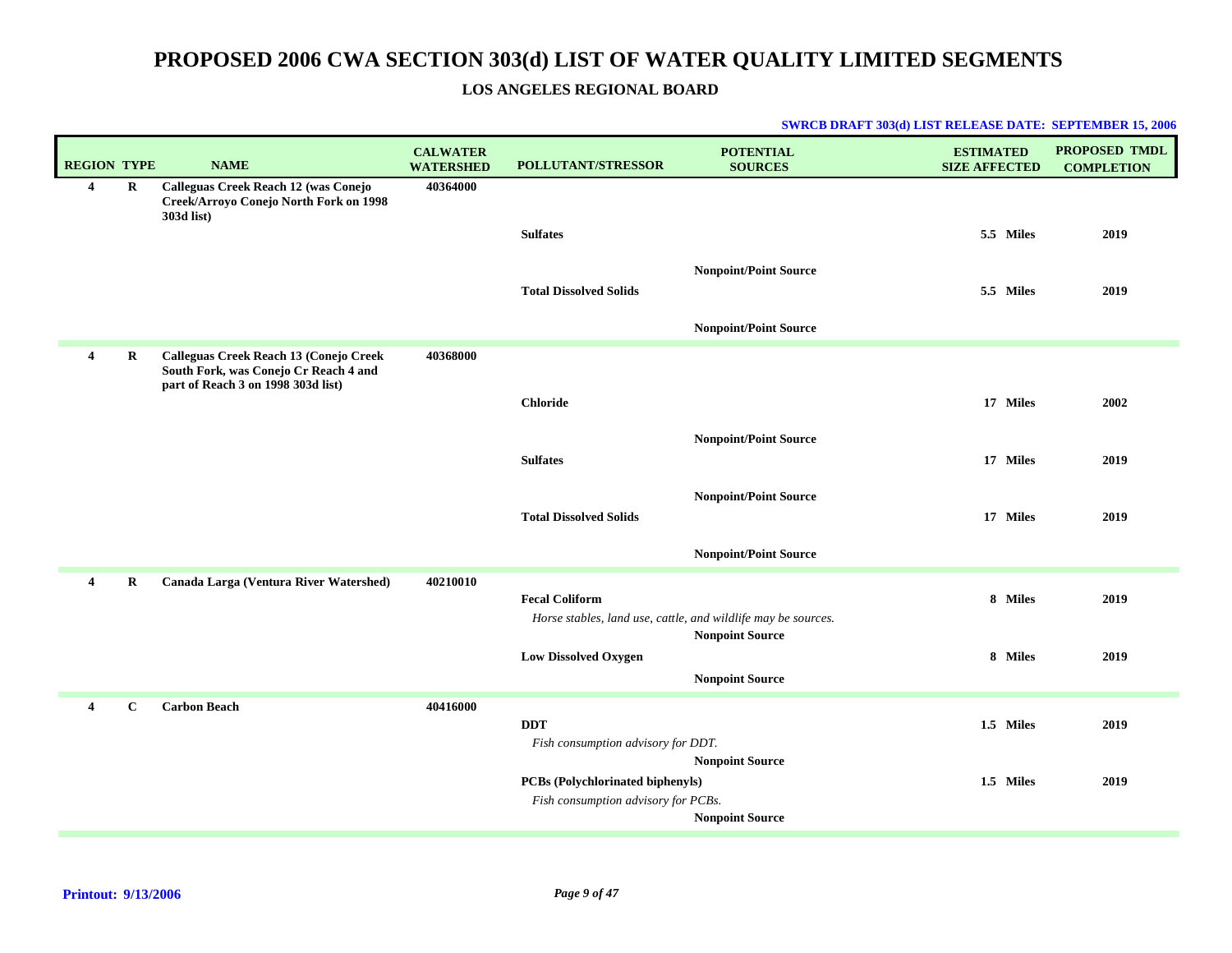### **LOS ANGELES REGIONAL BOARD**

| <b>REGION TYPE</b>      |              | <b>NAME</b>                         | <b>CALWATER</b><br><b>WATERSHED</b> | <b>POLLUTANT/STRESSOR</b>                          | <b>POTENTIAL</b><br><b>SOURCES</b> | <b>ESTIMATED</b><br><b>SIZE AFFECTED</b> | PROPOSED TMDL<br><b>COMPLETION</b> |
|-------------------------|--------------|-------------------------------------|-------------------------------------|----------------------------------------------------|------------------------------------|------------------------------------------|------------------------------------|
| 4                       | $\mathbf{C}$ | <b>Castlerock Beach</b>             | 40513000                            |                                                    |                                    |                                          |                                    |
|                         |              |                                     |                                     | <b>DDT</b>                                         |                                    | 0.21 Miles                               | 2019                               |
|                         |              |                                     |                                     | Fish Consumption Advisory for DDT.                 | <b>Nonpoint Source</b>             |                                          |                                    |
|                         |              |                                     |                                     | PCBs (Polychlorinated biphenyls)                   |                                    | $0.21$ Miles                             | 2019                               |
|                         |              |                                     |                                     | Fish Consumption Advisory for PCBs.                |                                    |                                          |                                    |
|                         |              |                                     |                                     |                                                    | <b>Nonpoint Source</b>             |                                          |                                    |
| $\overline{\mathbf{4}}$ | B            | <b>Channel Islands Harbor</b>       | 40311000                            |                                                    |                                    |                                          |                                    |
|                         |              |                                     |                                     | Lead (sediment)                                    |                                    | 209 Acres                                | 2019                               |
|                         |              |                                     |                                     |                                                    | <b>Nonpoint Source</b>             |                                          |                                    |
|                         |              |                                     |                                     | Zinc (sediment)                                    |                                    | 209 Acres                                | 2019                               |
|                         |              |                                     |                                     |                                                    | <b>Nonpoint Source</b>             |                                          |                                    |
| 4                       | $\mathbf{C}$ | <b>Channel Islands Harbor Beach</b> | 40311000                            |                                                    |                                    |                                          |                                    |
|                         |              |                                     |                                     | <b>Indicator bacteria</b>                          |                                    | 0.08 Miles                               | 2019                               |
|                         |              |                                     |                                     |                                                    | <b>Nonpoint/Point Source</b>       |                                          |                                    |
| 4                       | Т            | <b>Colorado Lagoon</b>              | 40512000                            |                                                    |                                    |                                          |                                    |
|                         |              |                                     |                                     | Chlordane (tissue & sediment)                      |                                    | 13 Acres                                 | 2019                               |
|                         |              |                                     |                                     |                                                    | <b>Nonpoint Source</b>             |                                          |                                    |
|                         |              |                                     |                                     | <b>DDT</b> (tissue)                                |                                    | 13 Acres                                 | 2019                               |
|                         |              |                                     |                                     |                                                    | <b>Nonpoint Source</b>             |                                          |                                    |
|                         |              |                                     |                                     | Dieldrin (tissue)                                  |                                    | 13 Acres                                 | 2019                               |
|                         |              |                                     |                                     |                                                    | <b>Nonpoint Source</b>             |                                          |                                    |
|                         |              |                                     |                                     | Lead (sediment)                                    |                                    | 13 Acres                                 | 2019                               |
|                         |              |                                     |                                     |                                                    | <b>Nonpoint Source</b>             |                                          |                                    |
|                         |              |                                     |                                     | PAHs (Polycyclic Aromatic Hydrocarbons) (sediment) |                                    | 13 Acres                                 | 2019                               |
|                         |              |                                     |                                     |                                                    | <b>Nonpoint Source</b>             |                                          |                                    |
|                         |              |                                     |                                     | PCBs (Polychlorinated biphenyls) (tissue)          |                                    | 13 Acres                                 | 2019                               |
|                         |              |                                     |                                     |                                                    | <b>Nonpoint Source</b>             |                                          |                                    |
|                         |              |                                     |                                     | <b>Sediment Toxicity</b>                           |                                    | 13 Acres                                 | 2019                               |
|                         |              |                                     |                                     |                                                    | <b>Nonpoint Source</b>             |                                          |                                    |
|                         |              |                                     |                                     | Zinc (sediment)                                    |                                    | 13 Acres                                 | 2019                               |
|                         |              |                                     |                                     |                                                    | <b>Nonpoint Source</b>             |                                          |                                    |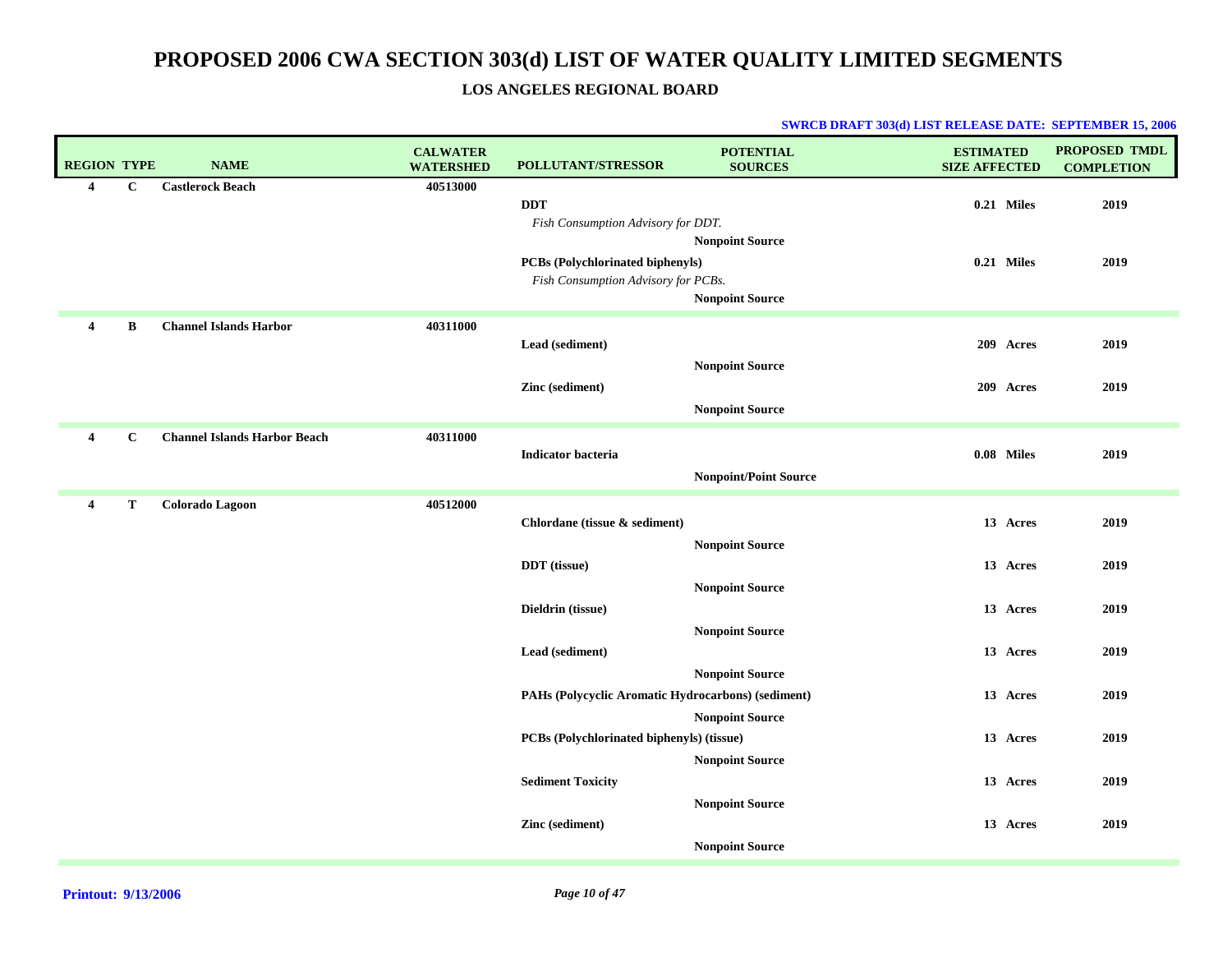### **LOS ANGELES REGIONAL BOARD**

| <b>REGION TYPE</b> |         | <b>NAME</b>                                                   | <b>CALWATER</b><br><b>WATERSHED</b> | POLLUTANT/STRESSOR                                 | <b>POTENTIAL</b><br><b>SOURCES</b>           | <b>ESTIMATED</b><br><b>SIZE AFFECTED</b> | PROPOSED TMDL<br><b>COMPLETION</b> |
|--------------------|---------|---------------------------------------------------------------|-------------------------------------|----------------------------------------------------|----------------------------------------------|------------------------------------------|------------------------------------|
| $\overline{4}$     | $\bf R$ | <b>Compton Creek</b>                                          | 40515010                            | <b>Coliform Bacteria</b>                           |                                              | 8.5 Miles                                | 2009                               |
|                    |         |                                                               |                                     | Trash                                              | <b>Nonpoint/Point Source</b>                 | 8.5 Miles                                | 2019                               |
|                    |         |                                                               |                                     |                                                    | <b>Source Unknown</b>                        |                                          |                                    |
| 4                  | $\bf R$ | <b>Coyote Creek</b>                                           | 40515010                            | <b>Coliform Bacteria</b>                           |                                              | 13 Miles                                 | 2019                               |
|                    |         |                                                               |                                     | Copper, Dissolved                                  | <b>Nonpoint/Point Source</b>                 | 13 Miles                                 | 2006                               |
|                    |         |                                                               |                                     | <b>Diazinon</b>                                    | <b>Nonpoint Source</b>                       | 13 Miles                                 | 2019                               |
|                    |         |                                                               |                                     | Nitrogen, Nitrite                                  | <b>Source Unknown</b>                        | 13 Miles                                 | 2019                               |
|                    |         |                                                               |                                     | pH                                                 | <b>Source Unknown</b>                        | 13 Miles                                 | 2019                               |
|                    |         |                                                               |                                     | <b>Toxicity</b><br>This listing was made by USEPA. | <b>Source Unknown</b><br><b>Point Source</b> | 13 Miles                                 | 2007                               |
| 4                  | L       | <b>Crystal Lake</b>                                           | 40543000                            | <b>Organic Enrichment/Low Dissolved Oxygen</b>     | <b>Nonpoint Source</b>                       | 3.7 Acres                                | 2019                               |
| 4                  | $\bf R$ | Dominguez Channel (lined portion above<br><b>Vermont Ave)</b> | 40351000                            | Aldrin (tissue)                                    |                                              | 6.7 Miles                                | 2019                               |
|                    |         |                                                               |                                     |                                                    | <b>Nonpoint/Point Source</b>                 |                                          |                                    |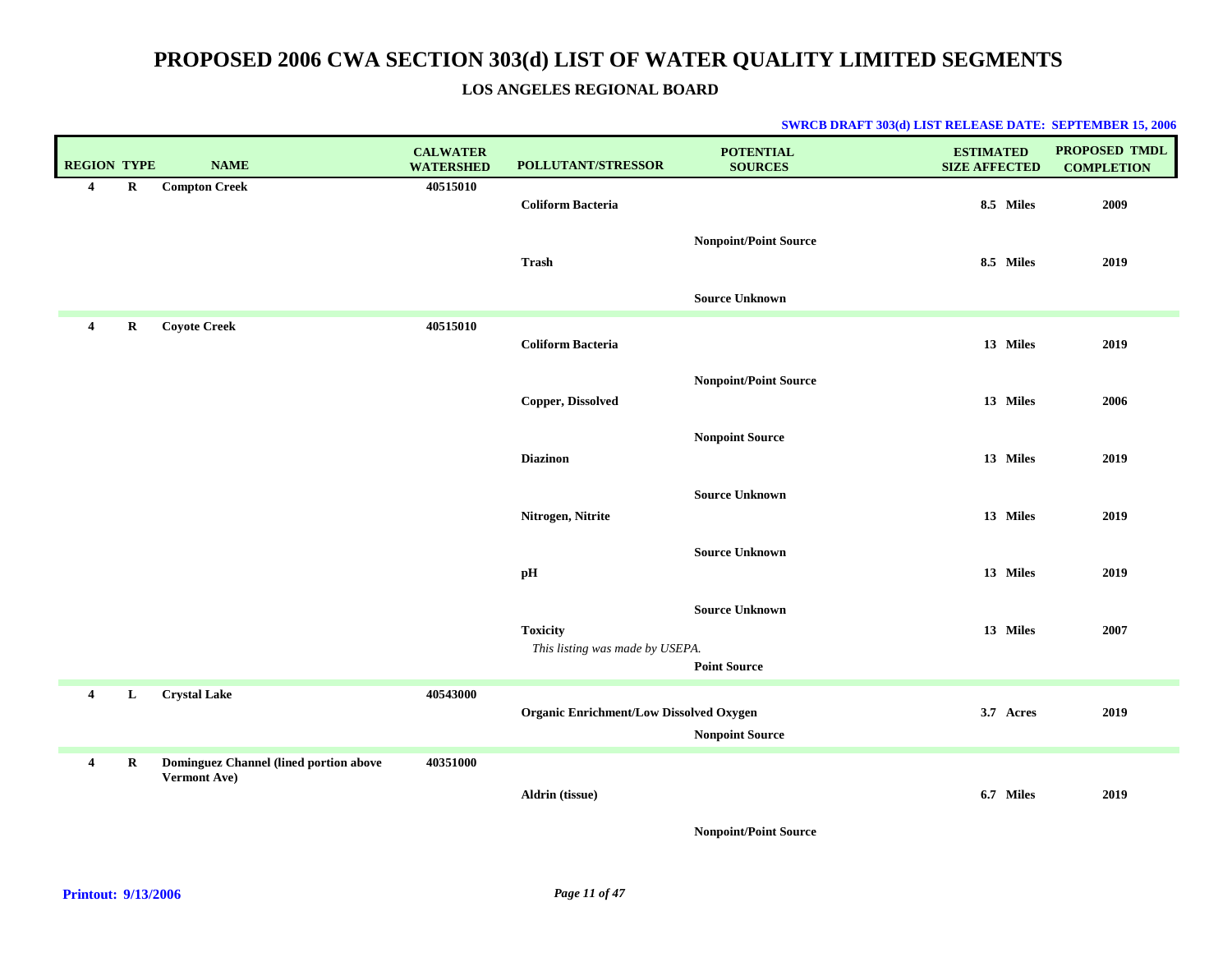**LOS ANGELES REGIONAL BOARD**

| <b>REGION TYPE</b> | <b>NAME</b> | <b>CALWATER</b><br><b>WATERSHED</b> | POLLUTANT/STRESSOR                                 | <b>POTENTIAL</b><br><b>SOURCES</b> | <b>ESTIMATED</b><br><b>SIZE AFFECTED</b> | PROPOSED TMDL<br><b>COMPLETION</b> |
|--------------------|-------------|-------------------------------------|----------------------------------------------------|------------------------------------|------------------------------------------|------------------------------------|
|                    |             |                                     | Ammonia                                            |                                    | 6.7 Miles                                | 2019                               |
|                    |             |                                     | ChemA (tissue)                                     | <b>Nonpoint/Point Source</b>       | 6.7 Miles                                | 2019                               |
|                    |             |                                     | Chlordane (tissue)                                 | <b>Nonpoint/Point Source</b>       | 6.7 Miles                                | 2019                               |
|                    |             |                                     | Chromium (sediment)                                | Nonpoint/Point Source              | 6.7 Miles                                | 2019                               |
|                    |             |                                     | Copper                                             | Nonpoint/Point Source              | 6.7 Miles                                | 2019                               |
|                    |             |                                     | DDT (tissue & sediment)                            | <b>Nonpoint/Point Source</b>       | 6.7 Miles                                | 2019                               |
|                    |             |                                     | Dieldrin (tissue)                                  | <b>Nonpoint/Point Source</b>       | 6.7 Miles                                | 2019                               |
|                    |             |                                     | <b>Indicator</b> bacteria                          | <b>Nonpoint/Point Source</b>       | 6.7 Miles                                | 2007                               |
|                    |             |                                     | Lead (tissue)                                      | <b>Nonpoint/Point Source</b>       | 6.7 Miles                                | 2019                               |
|                    |             |                                     | PAHs (Polycyclic Aromatic Hydrocarbons) (sediment) | <b>Nonpoint/Point Source</b>       | 6.7 Miles                                | 2019                               |
|                    |             |                                     | PCBs (Polychlorinated biphenyls) (tissue)          | <b>Nonpoint/Point Source</b>       | 6.7 Miles                                | 2019                               |
|                    |             |                                     | <b>Sediment Toxicity</b>                           | <b>Nonpoint/Point Source</b>       | 6.7 Miles                                | 2019                               |
|                    |             |                                     |                                                    | <b>Source Unknown</b>              |                                          |                                    |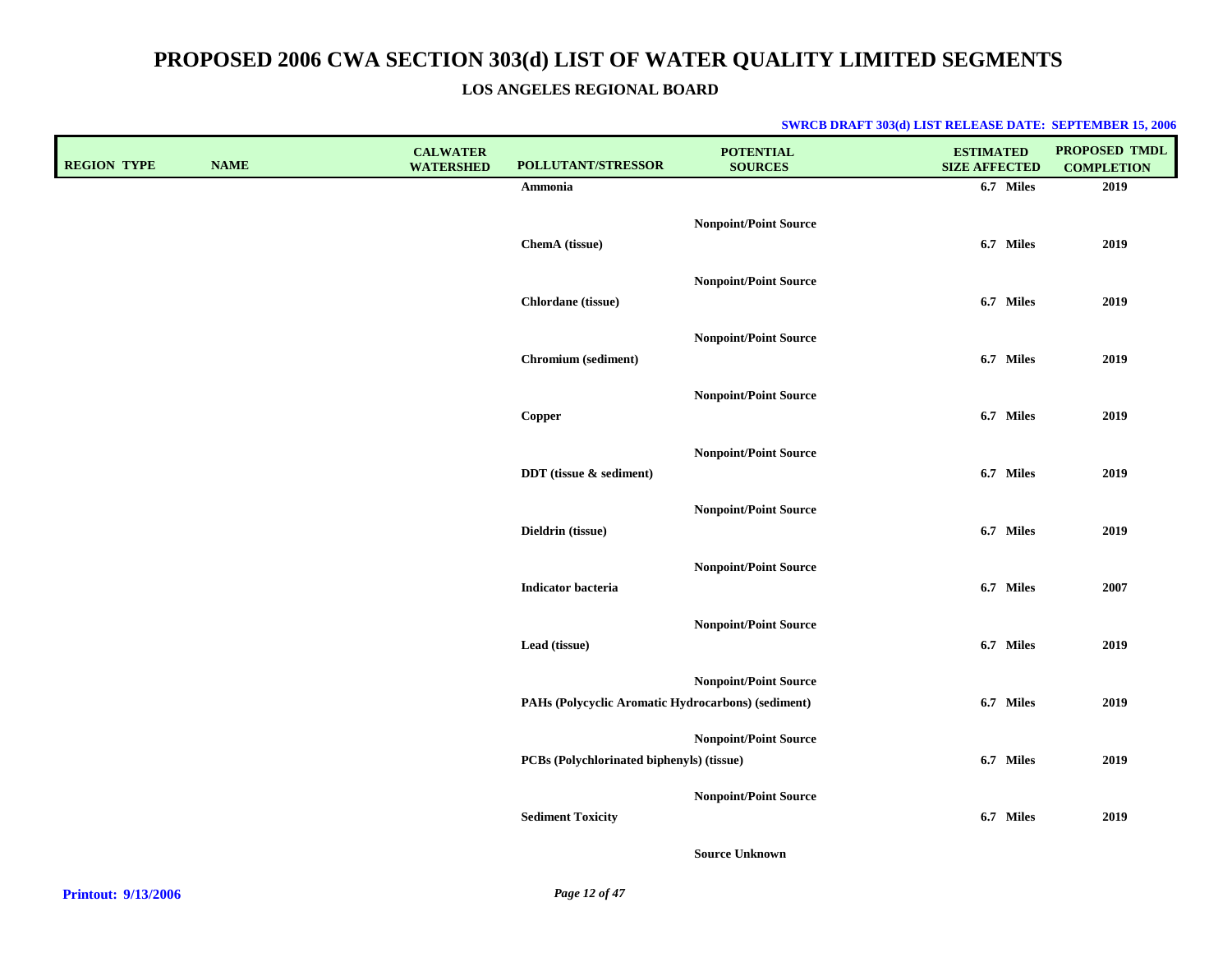### **LOS ANGELES REGIONAL BOARD**

| <b>REGION TYPE</b>                   | <b>NAME</b>                                                             | <b>CALWATER</b><br><b>WATERSHED</b> | POLLUTANT/STRESSOR               | <b>POTENTIAL</b><br><b>SOURCES</b> | <b>ESTIMATED</b><br><b>SIZE AFFECTED</b> | PROPOSED TMDL<br><b>COMPLETION</b> |
|--------------------------------------|-------------------------------------------------------------------------|-------------------------------------|----------------------------------|------------------------------------|------------------------------------------|------------------------------------|
|                                      |                                                                         |                                     | Zinc (sediment)                  |                                    | 6.7 Miles                                | 2019                               |
|                                      |                                                                         |                                     |                                  | <b>Nonpoint/Point Source</b>       |                                          |                                    |
| ${\bf E}$<br>$\overline{\mathbf{4}}$ | <b>Dominguez Channel Estuary (unlined</b><br>portion below Vermont Ave) | 40512000                            |                                  |                                    |                                          |                                    |
|                                      |                                                                         |                                     | Aldrin (tissue)                  |                                    | 140 Acres                                | 2019                               |
|                                      |                                                                         |                                     |                                  | <b>Nonpoint/Point Source</b>       |                                          |                                    |
|                                      |                                                                         |                                     | Ammonia                          |                                    | 140 Acres                                | 2019                               |
|                                      |                                                                         |                                     | <b>Benthic Community Effects</b> | <b>Nonpoint/Point Source</b>       | 140 Acres                                | 2019                               |
|                                      |                                                                         |                                     |                                  | <b>Nonpoint/Point Source</b>       |                                          |                                    |
|                                      |                                                                         |                                     | Benzo(a)pyrene (PAHs)            |                                    | 140 Acres                                | 2019                               |
|                                      |                                                                         |                                     |                                  | <b>Source Unknown</b>              |                                          |                                    |
|                                      |                                                                         |                                     | Benzo[a]anthracene               |                                    | 140 Acres                                | 2019                               |
|                                      |                                                                         |                                     | ChemA (tissue)                   | <b>Source Unknown</b>              | 140 Acres                                | 2019                               |
|                                      |                                                                         |                                     |                                  |                                    |                                          |                                    |
|                                      |                                                                         |                                     | Chlordane (tissue)               | <b>Nonpoint/Point Source</b>       | 140 Acres                                | 2019                               |
|                                      |                                                                         |                                     |                                  | <b>Nonpoint/Point Source</b>       |                                          |                                    |
|                                      |                                                                         |                                     | Chrysene (C1-C4)                 |                                    | 140 Acres                                | 2019                               |
|                                      |                                                                         |                                     |                                  | <b>Source Unknown</b>              |                                          |                                    |
|                                      |                                                                         |                                     | <b>Coliform Bacteria</b>         |                                    | 140 Acres                                | 2007                               |
|                                      |                                                                         |                                     | DDT (tissue & sediment)          | <b>Nonpoint/Point Source</b>       | 140 Acres                                | 2019                               |
|                                      |                                                                         |                                     |                                  | <b>Nonpoint/Point Source</b>       |                                          |                                    |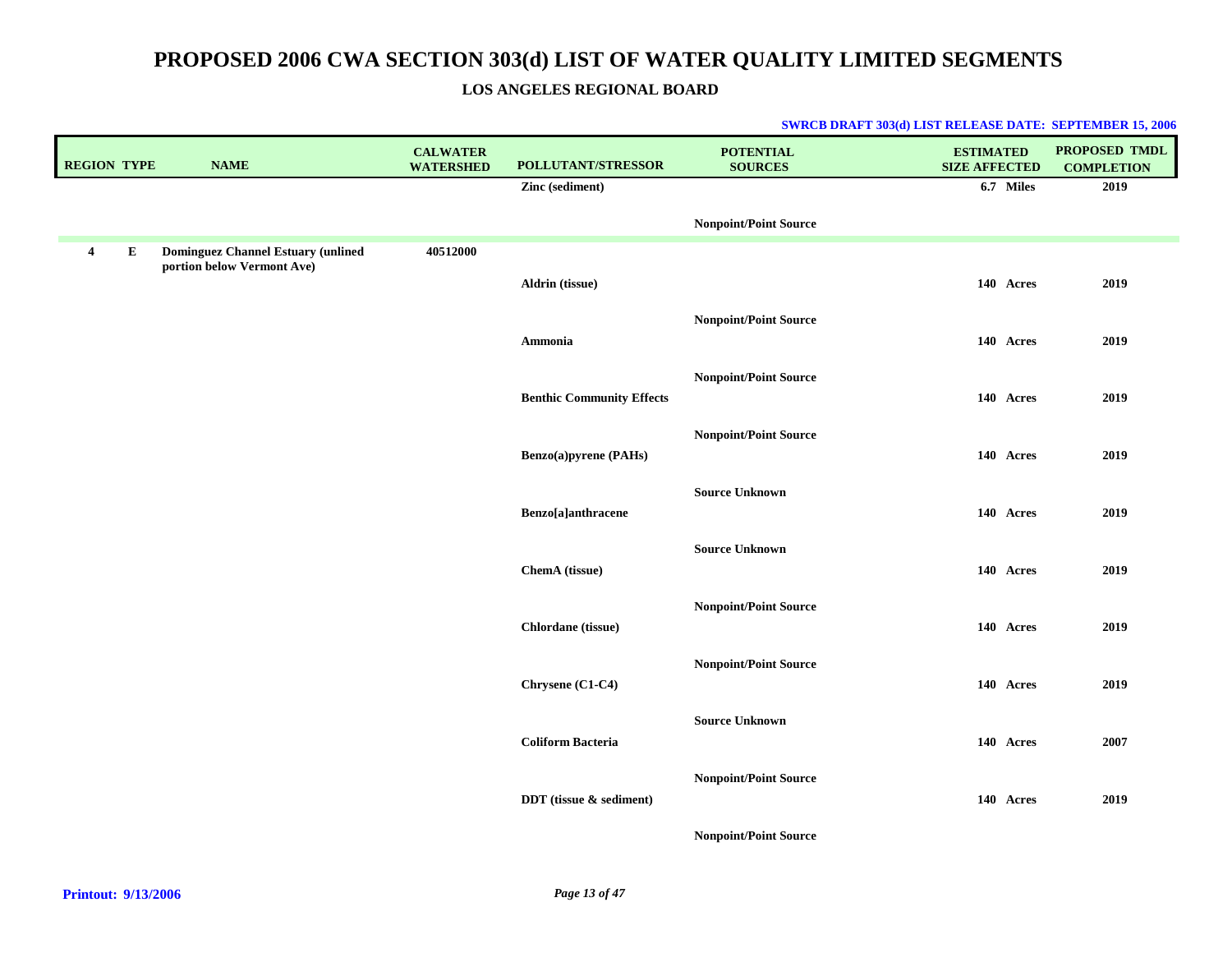**LOS ANGELES REGIONAL BOARD**

| <b>REGION TYPE</b>                                                                         | <b>NAME</b>           | <b>CALWATER</b><br><b>WATERSHED</b> | POLLUTANT/STRESSOR               | <b>POTENTIAL</b><br><b>SOURCES</b>                         | <b>ESTIMATED</b><br><b>SIZE AFFECTED</b> | PROPOSED TMDL<br><b>COMPLETION</b> |
|--------------------------------------------------------------------------------------------|-----------------------|-------------------------------------|----------------------------------|------------------------------------------------------------|------------------------------------------|------------------------------------|
|                                                                                            |                       |                                     | Dieldrin (tissue)                |                                                            | 140 Acres                                | 2019                               |
|                                                                                            |                       |                                     | Lead (tissue)                    | <b>Nonpoint/Point Source</b>                               | 140 Acres                                | 2019                               |
|                                                                                            |                       |                                     | PCBs (Polychlorinated biphenyls) | <b>Nonpoint/Point Source</b>                               | 140 Acres                                | 2019                               |
|                                                                                            |                       |                                     | Phenanthrene                     | <b>Source Unknown</b>                                      | 140 Acres                                | 2019                               |
|                                                                                            |                       |                                     | Pyrene                           | <b>Source Unknown</b>                                      | 140 Acres                                | 2019                               |
|                                                                                            |                       |                                     | Zinc (sediment)                  | <b>Source Unknown</b>                                      | 140 Acres                                | 2019                               |
|                                                                                            |                       |                                     |                                  | Nonpoint/Point Source                                      |                                          |                                    |
| $\overline{\mathbf{4}}$<br>R                                                               | Dry Canyon Creek      | 40521000                            | <b>Fecal Coliform</b>            |                                                            | 3.9 Miles                                | 2009                               |
|                                                                                            |                       |                                     |                                  | <b>Urban Runoff/Storm Sewers</b><br><b>Natural Sources</b> |                                          |                                    |
| $\boldsymbol{4}$<br>L                                                                      | <b>Echo Park Lake</b> | 40515010                            | Algae                            |                                                            | 13 Acres                                 | 2019                               |
|                                                                                            |                       |                                     | Ammonia                          | <b>Nonpoint Source</b>                                     | 13 Acres                                 | 2019                               |
|                                                                                            |                       |                                     | Copper                           | <b>Nonpoint Source</b>                                     | 13 Acres                                 | 2019                               |
|                                                                                            |                       |                                     | Eutrophic                        | <b>Nonpoint Source</b>                                     | 13 Acres                                 | 2019                               |
|                                                                                            |                       |                                     |                                  | <b>Nonpoint Source</b>                                     |                                          |                                    |
| $\mathbf{D}$ $\mathbf{A}$ $\mathbf{A}$ $\mathbf{A}$ $\mathbf{A}$ $\mathbf{A}$ $\mathbf{A}$ |                       |                                     | $P = 11.647$                     |                                                            |                                          |                                    |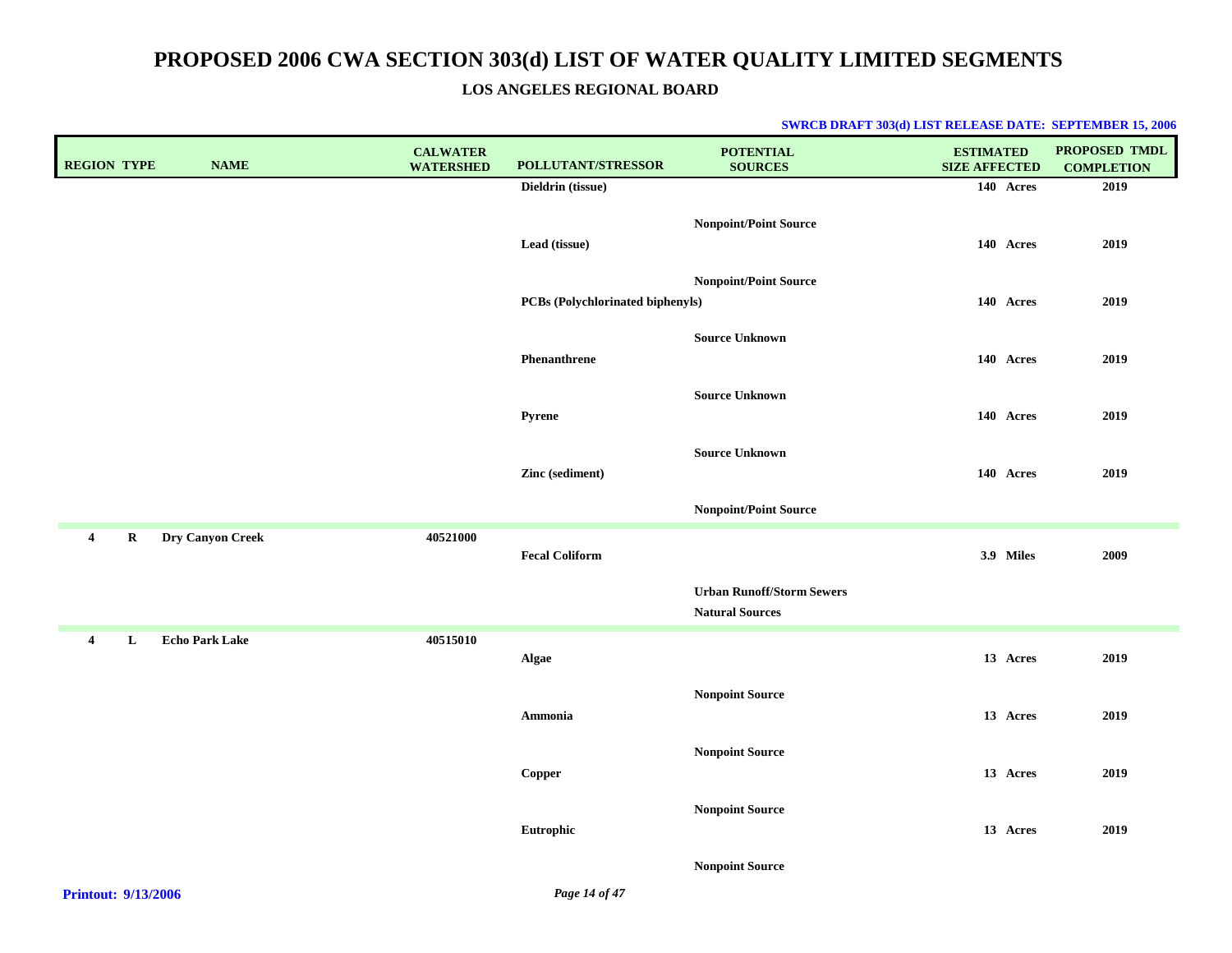### **LOS ANGELES REGIONAL BOARD**

| <b>REGION TYPE</b><br><b>NAME</b>             | <b>CALWATER</b><br><b>WATERSHED</b> | POLLUTANT/STRESSOR                             | <b>POTENTIAL</b><br><b>SOURCES</b>               | <b>ESTIMATED</b><br><b>SIZE AFFECTED</b> | <b>PROPOSED TMDL</b><br><b>COMPLETION</b> |
|-----------------------------------------------|-------------------------------------|------------------------------------------------|--------------------------------------------------|------------------------------------------|-------------------------------------------|
|                                               |                                     | Lead                                           |                                                  | 13 Acres                                 | 2019                                      |
|                                               |                                     | Odor                                           | <b>Nonpoint Source</b>                           | 13 Acres                                 | 2019                                      |
|                                               |                                     | PCBs (Polychlorinated biphenyls) (tissue)      | <b>Nonpoint Source</b>                           | 13 Acres                                 | 2019                                      |
|                                               |                                     | pH                                             | <b>Nonpoint Source</b>                           | 13 Acres                                 | 2019                                      |
|                                               |                                     |                                                | <b>Nonpoint Source</b>                           |                                          |                                           |
| <b>El Dorado Lakes</b><br>$\overline{4}$<br>L | 40515010                            | <b>Algae</b>                                   |                                                  | 35 Acres                                 | 2019                                      |
|                                               |                                     | Ammonia                                        | <b>Nonpoint Source</b><br><b>Nonpoint Source</b> | 35 Acres                                 | 2019                                      |
|                                               |                                     | Copper                                         | <b>Nonpoint Source</b>                           | 35 Acres                                 | 2019                                      |
|                                               |                                     | Eutrophic                                      | <b>Nonpoint Source</b>                           | 35 Acres                                 | 2019                                      |
|                                               |                                     | Lead                                           | <b>Nonpoint Source</b>                           | 35 Acres                                 | 2019                                      |
|                                               |                                     | Mercury (tissue)                               | <b>Nonpoint Source</b>                           | 35 Acres                                 | 2019                                      |
|                                               |                                     | $\mathbf{p} \mathbf{H}$                        | <b>Nonpoint Source</b>                           | 35 Acres                                 | 2019                                      |
| <b>Elizabeth Lake</b><br>$\overline{4}$<br>L  | 40351000                            | Eutrophic                                      |                                                  | 123 Acres                                | 2019                                      |
|                                               |                                     | <b>Organic Enrichment/Low Dissolved Oxygen</b> | <b>Nonpoint Source</b><br><b>Nonpoint Source</b> | 123 Acres                                | 2019                                      |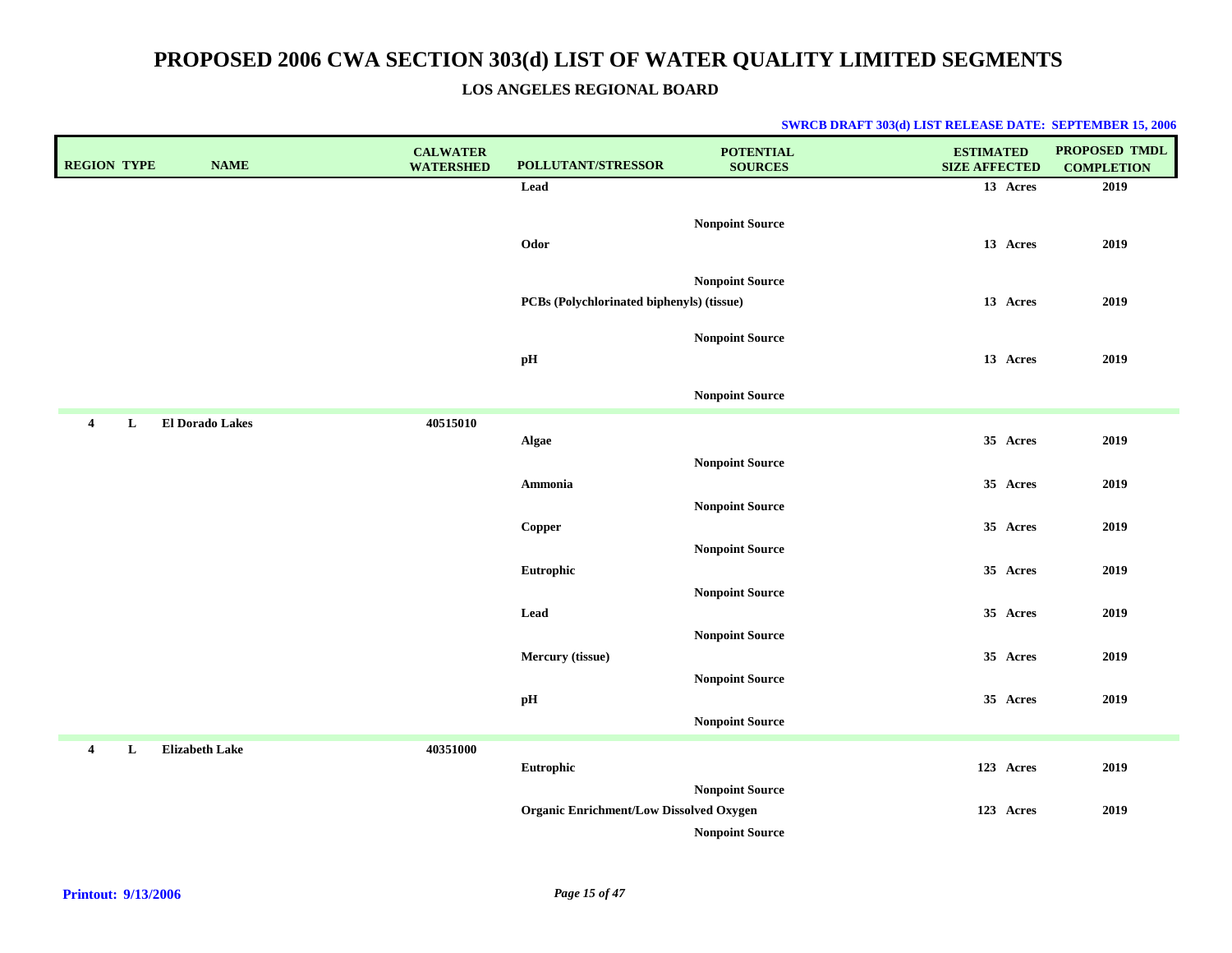### **LOS ANGELES REGIONAL BOARD**

| <b>REGION TYPE</b> |             | <b>NAME</b>                                            | <b>CALWATER</b><br><b>WATERSHED</b> | POLLUTANT/STRESSOR                                                             | <b>POTENTIAL</b><br><b>SOURCES</b> | <b>ESTIMATED</b><br><b>SIZE AFFECTED</b> | <b>PROPOSED TMDL</b><br><b>COMPLETION</b> |
|--------------------|-------------|--------------------------------------------------------|-------------------------------------|--------------------------------------------------------------------------------|------------------------------------|------------------------------------------|-------------------------------------------|
|                    |             |                                                        |                                     | pH                                                                             |                                    | 123 Acres                                | 2019                                      |
|                    |             |                                                        |                                     | Trash                                                                          | <b>Nonpoint Source</b>             | 123 Acres                                | 2019                                      |
|                    |             |                                                        |                                     |                                                                                | <b>Nonpoint Source</b>             |                                          |                                           |
| 4                  | $\mathbf C$ | <b>Escondido Beach</b>                                 | 40434000                            | <b>DDT</b>                                                                     |                                    | 1.2 Miles                                | 2019                                      |
|                    |             |                                                        |                                     | Fish consumption advisory for DDT.                                             |                                    |                                          |                                           |
|                    |             |                                                        |                                     | PCBs (Polychlorinated biphenyls)                                               | <b>Nonpoint Source</b>             | 1.2 Miles                                | 2019                                      |
|                    |             |                                                        |                                     | Fish consumption advisory for PCBs.                                            |                                    |                                          |                                           |
| $\overline{4}$     | $\mathbf C$ | <b>Flat Rock Point Beach Area</b>                      | 40511000                            |                                                                                | <b>Nonpoint Source</b>             |                                          |                                           |
|                    |             |                                                        |                                     | <b>DDT</b>                                                                     |                                    | $0.11$ Miles                             | 2019                                      |
|                    |             |                                                        |                                     | Fish Consumption Advisory for DDT.                                             | <b>Nonpoint Source</b>             |                                          |                                           |
|                    |             |                                                        |                                     | <b>PCBs</b> (Polychlorinated biphenyls)<br>Fish Consumption Advisory for PCBs. |                                    | $0.11$ Miles                             | 2019                                      |
|                    |             |                                                        |                                     |                                                                                | <b>Nonpoint Source</b>             |                                          |                                           |
| 4                  | $\bf R$     | Fox Barranca (tributary to Calleguas Creek<br>Reach 6) | 40362000                            |                                                                                |                                    |                                          |                                           |
|                    |             |                                                        |                                     | <b>Boron</b>                                                                   |                                    | 6.7 Miles                                | 2019                                      |
|                    |             |                                                        |                                     |                                                                                | <b>Nonpoint Source</b>             |                                          |                                           |
|                    |             |                                                        |                                     | <b>Sulfates</b>                                                                |                                    | 6.7 Miles                                | 2019                                      |
|                    |             |                                                        |                                     |                                                                                | <b>Nonpoint Source</b>             |                                          |                                           |
|                    |             |                                                        |                                     | <b>Total Dissolved Solids</b>                                                  |                                    | 6.7 Miles                                | 2019                                      |
|                    |             |                                                        |                                     |                                                                                | <b>Nonpoint Source</b>             |                                          |                                           |
| 4                  | C           | Hobie Beach (Channel Islands Harbor)                   | 40311000                            | <b>Indicator bacteria</b>                                                      |                                    | 0.06 Miles                               | 2019                                      |
|                    |             |                                                        |                                     |                                                                                | <b>Nonpoint/Point Source</b>       |                                          |                                           |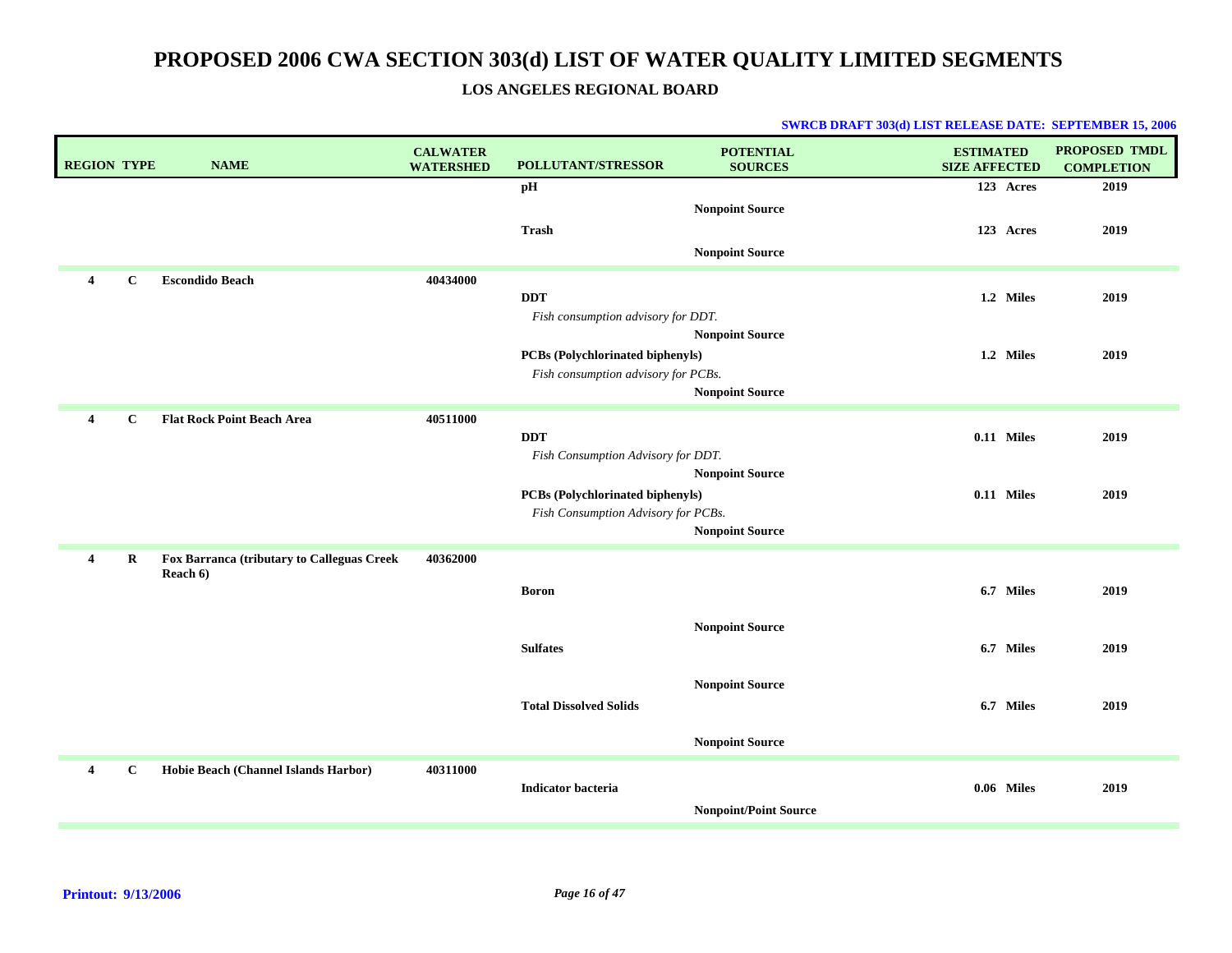### **LOS ANGELES REGIONAL BOARD**

| <b>REGION TYPE</b> |             | <b>NAME</b>                    | <b>CALWATER</b><br><b>WATERSHED</b> | POLLUTANT/STRESSOR                               | <b>POTENTIAL</b><br><b>SOURCES</b>                           | <b>ESTIMATED</b><br><b>SIZE AFFECTED</b> |            | <b>PROPOSED TMDL</b><br><b>COMPLETION</b> |
|--------------------|-------------|--------------------------------|-------------------------------------|--------------------------------------------------|--------------------------------------------------------------|------------------------------------------|------------|-------------------------------------------|
| $\overline{4}$     | R           | <b>Hopper Creek</b>            | 40341000                            | <b>Sulfates</b>                                  |                                                              |                                          | 13 Miles   | 2019                                      |
|                    |             |                                |                                     | <b>Total Dissolved Solids</b>                    | <b>Nonpoint/Point Source</b><br><b>Nonpoint/Point Source</b> |                                          | 13 Miles   | 2019                                      |
|                    |             |                                |                                     |                                                  |                                                              |                                          |            |                                           |
| 4                  | $\mathbf C$ | <b>Inspiration Point Beach</b> | 40511000                            | <b>DDT</b><br>Fish Consumption Advisory for DDT. |                                                              |                                          | 0.14 Miles | 2019                                      |
|                    |             |                                |                                     |                                                  | <b>Nonpoint Source</b>                                       |                                          |            |                                           |
|                    |             |                                |                                     | <b>PCBs</b> (Polychlorinated biphenyls)          |                                                              |                                          | 0.14 Miles | 2019                                      |
|                    |             |                                |                                     | Fish Consumption Advisroy for PCBs.              | <b>Nonpoint Source</b>                                       |                                          |            |                                           |
| 4                  | $\mathbf C$ | La Costa Beach                 | 40416000                            |                                                  |                                                              |                                          |            |                                           |
|                    |             |                                |                                     | <b>DDT</b><br>Fish Consumption Advisory for DDT. |                                                              |                                          | 0.74 Miles | 2019                                      |
|                    |             |                                |                                     |                                                  | <b>Nonpoint Source</b>                                       |                                          |            |                                           |
|                    |             |                                |                                     | PCBs (Polychlorinated biphenyls)                 |                                                              |                                          | 0.74 Miles | 2019                                      |
|                    |             |                                |                                     | Fish Consumption Advisory for PCBs.              |                                                              |                                          |            |                                           |
|                    |             |                                |                                     |                                                  | <b>Nonpoint Source</b>                                       |                                          |            |                                           |
| $\overline{4}$     | L           | <b>Lake Calabasas</b>          | 40521000                            | Ammonia                                          |                                                              |                                          | 18 Acres   | 2006                                      |
|                    |             |                                |                                     |                                                  | <b>Nonpoint Source</b>                                       |                                          |            |                                           |
|                    |             |                                |                                     | <b>DDT</b> (tissue)                              |                                                              |                                          | 18 Acres   | 2019                                      |
|                    |             |                                |                                     |                                                  | <b>Nonpoint Source</b>                                       |                                          |            |                                           |
|                    |             |                                |                                     | Eutrophic                                        |                                                              |                                          | 18 Acres   | 2019                                      |
|                    |             |                                |                                     |                                                  | <b>Nonpoint Source</b>                                       |                                          |            |                                           |
|                    |             |                                |                                     | Odor                                             |                                                              |                                          | 18 Acres   | 2019                                      |
|                    |             |                                |                                     | <b>Organic Enrichment/Low Dissolved Oxygen</b>   | <b>Nonpoint Source</b>                                       |                                          | 18 Acres   | 2019                                      |
|                    |             |                                |                                     |                                                  | <b>Nonpoint Source</b>                                       |                                          |            |                                           |
|                    |             |                                |                                     | pН                                               |                                                              |                                          | 18 Acres   | 2019                                      |
|                    |             |                                |                                     |                                                  | <b>Nonpoint Source</b>                                       |                                          |            |                                           |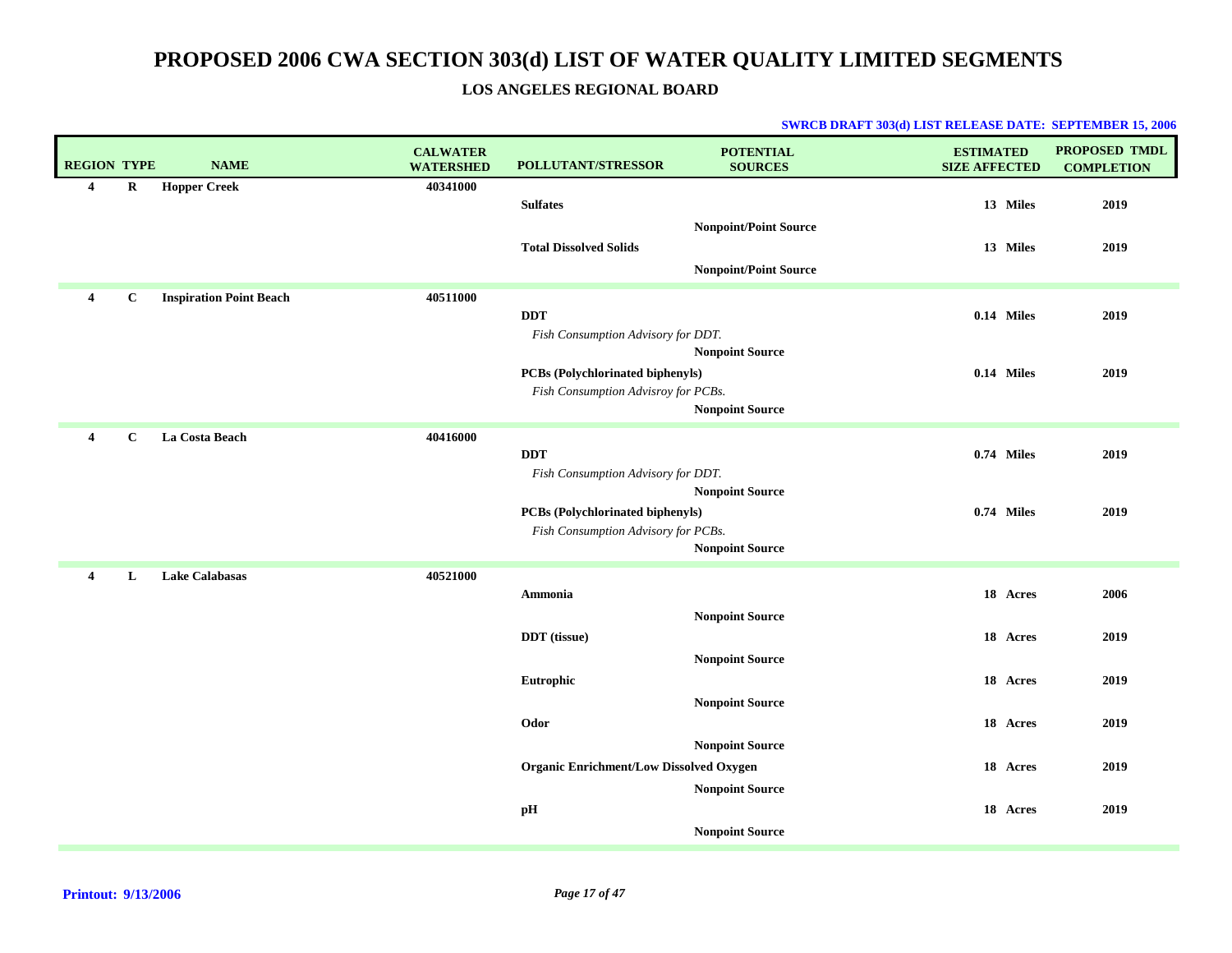### **LOS ANGELES REGIONAL BOARD**

| <b>Lake Hughes</b><br>40351000<br>$\overline{\mathbf{4}}$<br>L<br>21 Acres<br>2019<br>Algae<br><b>Nonpoint Source</b><br>Eutrophic<br>21 Acres<br>2019<br><b>Nonpoint Source</b><br><b>Fish Kills</b><br>21 Acres<br>2019<br><b>Nonpoint Source</b><br>Odor<br>21 Acres<br>2019<br><b>Nonpoint Source</b><br>Trash<br>2019<br>21 Acres<br><b>Nonpoint Source</b><br><b>Lake Lindero</b><br>40423000<br>$\overline{4}$<br>L<br>15 Acres<br>2006<br>Algae<br><b>Nonpoint Source</b><br><b>Chloride</b><br>15 Acres<br>2019<br><b>Nonpoint Source</b><br>Eutrophic<br>15 Acres<br>2006<br><b>Nonpoint Source</b><br>Odor<br>15 Acres<br>2006<br><b>Nonpoint Source</b><br>Selenium<br>15 Acres<br>2019<br><b>Source Unknown</b><br>15 Acres<br>2019<br><b>Specific Conductivity</b><br><b>Nonpoint Source</b><br><b>Trash</b><br>15 Acres<br>2019<br><b>Nonpoint Source</b> | <b>REGION TYPE</b> | <b>NAME</b> | <b>CALWATER</b><br><b>WATERSHED</b> | POLLUTANT/STRESSOR | <b>POTENTIAL</b><br><b>SOURCES</b> | <b>ESTIMATED</b><br><b>SIZE AFFECTED</b> | PROPOSED TMDL<br><b>COMPLETION</b> |
|--------------------------------------------------------------------------------------------------------------------------------------------------------------------------------------------------------------------------------------------------------------------------------------------------------------------------------------------------------------------------------------------------------------------------------------------------------------------------------------------------------------------------------------------------------------------------------------------------------------------------------------------------------------------------------------------------------------------------------------------------------------------------------------------------------------------------------------------------------------------------|--------------------|-------------|-------------------------------------|--------------------|------------------------------------|------------------------------------------|------------------------------------|
|                                                                                                                                                                                                                                                                                                                                                                                                                                                                                                                                                                                                                                                                                                                                                                                                                                                                          |                    |             |                                     |                    |                                    |                                          |                                    |
|                                                                                                                                                                                                                                                                                                                                                                                                                                                                                                                                                                                                                                                                                                                                                                                                                                                                          |                    |             |                                     |                    |                                    |                                          |                                    |
|                                                                                                                                                                                                                                                                                                                                                                                                                                                                                                                                                                                                                                                                                                                                                                                                                                                                          |                    |             |                                     |                    |                                    |                                          |                                    |
|                                                                                                                                                                                                                                                                                                                                                                                                                                                                                                                                                                                                                                                                                                                                                                                                                                                                          |                    |             |                                     |                    |                                    |                                          |                                    |
|                                                                                                                                                                                                                                                                                                                                                                                                                                                                                                                                                                                                                                                                                                                                                                                                                                                                          |                    |             |                                     |                    |                                    |                                          |                                    |
|                                                                                                                                                                                                                                                                                                                                                                                                                                                                                                                                                                                                                                                                                                                                                                                                                                                                          |                    |             |                                     |                    |                                    |                                          |                                    |
|                                                                                                                                                                                                                                                                                                                                                                                                                                                                                                                                                                                                                                                                                                                                                                                                                                                                          |                    |             |                                     |                    |                                    |                                          |                                    |
|                                                                                                                                                                                                                                                                                                                                                                                                                                                                                                                                                                                                                                                                                                                                                                                                                                                                          |                    |             |                                     |                    |                                    |                                          |                                    |
|                                                                                                                                                                                                                                                                                                                                                                                                                                                                                                                                                                                                                                                                                                                                                                                                                                                                          |                    |             |                                     |                    |                                    |                                          |                                    |
|                                                                                                                                                                                                                                                                                                                                                                                                                                                                                                                                                                                                                                                                                                                                                                                                                                                                          |                    |             |                                     |                    |                                    |                                          |                                    |
|                                                                                                                                                                                                                                                                                                                                                                                                                                                                                                                                                                                                                                                                                                                                                                                                                                                                          |                    |             |                                     |                    |                                    |                                          |                                    |
|                                                                                                                                                                                                                                                                                                                                                                                                                                                                                                                                                                                                                                                                                                                                                                                                                                                                          |                    |             |                                     |                    |                                    |                                          |                                    |
|                                                                                                                                                                                                                                                                                                                                                                                                                                                                                                                                                                                                                                                                                                                                                                                                                                                                          |                    |             |                                     |                    |                                    |                                          |                                    |
|                                                                                                                                                                                                                                                                                                                                                                                                                                                                                                                                                                                                                                                                                                                                                                                                                                                                          |                    |             |                                     |                    |                                    |                                          |                                    |
|                                                                                                                                                                                                                                                                                                                                                                                                                                                                                                                                                                                                                                                                                                                                                                                                                                                                          |                    |             |                                     |                    |                                    |                                          |                                    |
|                                                                                                                                                                                                                                                                                                                                                                                                                                                                                                                                                                                                                                                                                                                                                                                                                                                                          |                    |             |                                     |                    |                                    |                                          |                                    |
|                                                                                                                                                                                                                                                                                                                                                                                                                                                                                                                                                                                                                                                                                                                                                                                                                                                                          |                    |             |                                     |                    |                                    |                                          |                                    |
|                                                                                                                                                                                                                                                                                                                                                                                                                                                                                                                                                                                                                                                                                                                                                                                                                                                                          |                    |             |                                     |                    |                                    |                                          |                                    |
|                                                                                                                                                                                                                                                                                                                                                                                                                                                                                                                                                                                                                                                                                                                                                                                                                                                                          |                    |             |                                     |                    |                                    |                                          |                                    |
|                                                                                                                                                                                                                                                                                                                                                                                                                                                                                                                                                                                                                                                                                                                                                                                                                                                                          |                    |             |                                     |                    |                                    |                                          |                                    |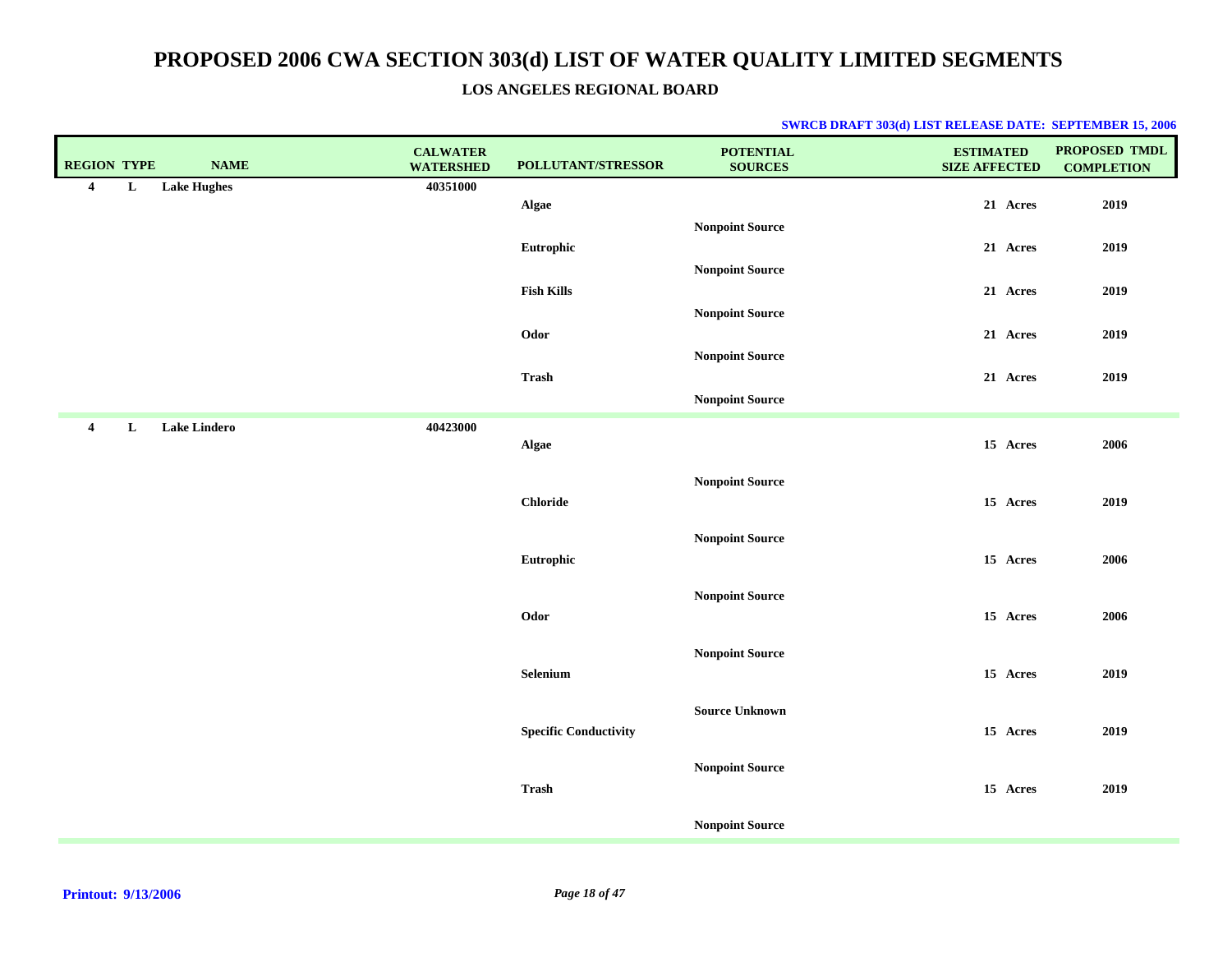### **LOS ANGELES REGIONAL BOARD**

| <b>REGION TYPE</b>      |              | <b>NAME</b>               | <b>CALWATER</b><br><b>WATERSHED</b> | <b>POLLUTANT/STRESSOR</b>                      | <b>POTENTIAL</b><br><b>SOURCES</b> | <b>ESTIMATED</b><br><b>SIZE AFFECTED</b> | <b>PROPOSED TMDL</b><br><b>COMPLETION</b> |
|-------------------------|--------------|---------------------------|-------------------------------------|------------------------------------------------|------------------------------------|------------------------------------------|-------------------------------------------|
| 4                       | L            | <b>Lake Sherwood</b>      | 40426000                            |                                                |                                    |                                          |                                           |
|                         |              |                           |                                     | Algae                                          |                                    | 135 Acres                                | 2006                                      |
|                         |              |                           |                                     |                                                | <b>Nonpoint Source</b>             |                                          |                                           |
|                         |              |                           |                                     | Ammonia                                        |                                    | 135 Acres                                | 2006                                      |
|                         |              |                           |                                     |                                                | <b>Nonpoint Source</b>             |                                          |                                           |
|                         |              |                           |                                     | Eutrophic                                      |                                    | 135 Acres                                | 2006                                      |
|                         |              |                           |                                     |                                                | <b>Nonpoint Source</b>             |                                          |                                           |
|                         |              |                           |                                     | Mercury (tissue)                               |                                    | 135 Acres                                | 2019                                      |
|                         |              |                           |                                     |                                                | <b>Nonpoint Source</b>             |                                          |                                           |
|                         |              |                           |                                     | <b>Organic Enrichment/Low Dissolved Oxygen</b> |                                    | 135 Acres                                | 2006                                      |
|                         |              |                           |                                     |                                                | <b>Nonpoint Source</b>             |                                          |                                           |
| $\overline{4}$          | $\mathbf C$  | <b>Las Flores Beach</b>   | 40415000                            |                                                |                                    |                                          |                                           |
|                         |              |                           |                                     | <b>DDT</b>                                     |                                    | 1.1 Miles                                | 2019                                      |
|                         |              |                           |                                     | Fish Consumption Advisory for DDT.             |                                    |                                          |                                           |
|                         |              |                           |                                     |                                                | <b>Nonpoint Source</b>             |                                          |                                           |
|                         |              |                           |                                     | <b>PCBs</b> (Polychlorinated biphenyls)        |                                    | 1.1 Miles                                | 2019                                      |
|                         |              |                           |                                     | Fish Consumption Advisory for PCBs.            |                                    |                                          |                                           |
|                         |              |                           |                                     |                                                | <b>Nonpoint Source</b>             |                                          |                                           |
| $\overline{\mathbf{4}}$ | $\mathbf{C}$ | <b>Las Tunas Beach</b>    | 40412000                            |                                                |                                    |                                          |                                           |
|                         |              |                           |                                     | <b>DDT</b>                                     |                                    | 1.2 Miles                                | 2019                                      |
|                         |              |                           |                                     | Fish Consumption Advisory for DDT.             |                                    |                                          |                                           |
|                         |              |                           |                                     | PCBs (Polychlorinated biphenyls)               | <b>Nonpoint Source</b>             | 1.2 Miles                                | 2019                                      |
|                         |              |                           |                                     | Fish Consumption Advisory for PCBs.            |                                    |                                          |                                           |
|                         |              |                           |                                     |                                                | <b>Nonpoint Source</b>             |                                          |                                           |
| $\overline{4}$          | $\bf{R}$     | <b>Las Virgenes Creek</b> | 40422010                            |                                                |                                    |                                          |                                           |
|                         |              |                           |                                     | <b>Coliform Bacteria</b>                       |                                    | 12 Miles                                 | 2005                                      |
|                         |              |                           |                                     |                                                | <b>Nonpoint Source</b>             |                                          |                                           |
|                         |              |                           |                                     | <b>Nutrients (Algae)</b>                       |                                    | 12 Miles                                 | 2006                                      |
|                         |              |                           |                                     |                                                | <b>Nonpoint Source</b>             |                                          |                                           |
|                         |              |                           |                                     | <b>Organic Enrichment/Low Dissolved Oxygen</b> |                                    | 12 Miles                                 | 2006                                      |
|                         |              |                           |                                     |                                                | <b>Nonpoint Source</b>             |                                          |                                           |
|                         |              |                           |                                     |                                                |                                    |                                          |                                           |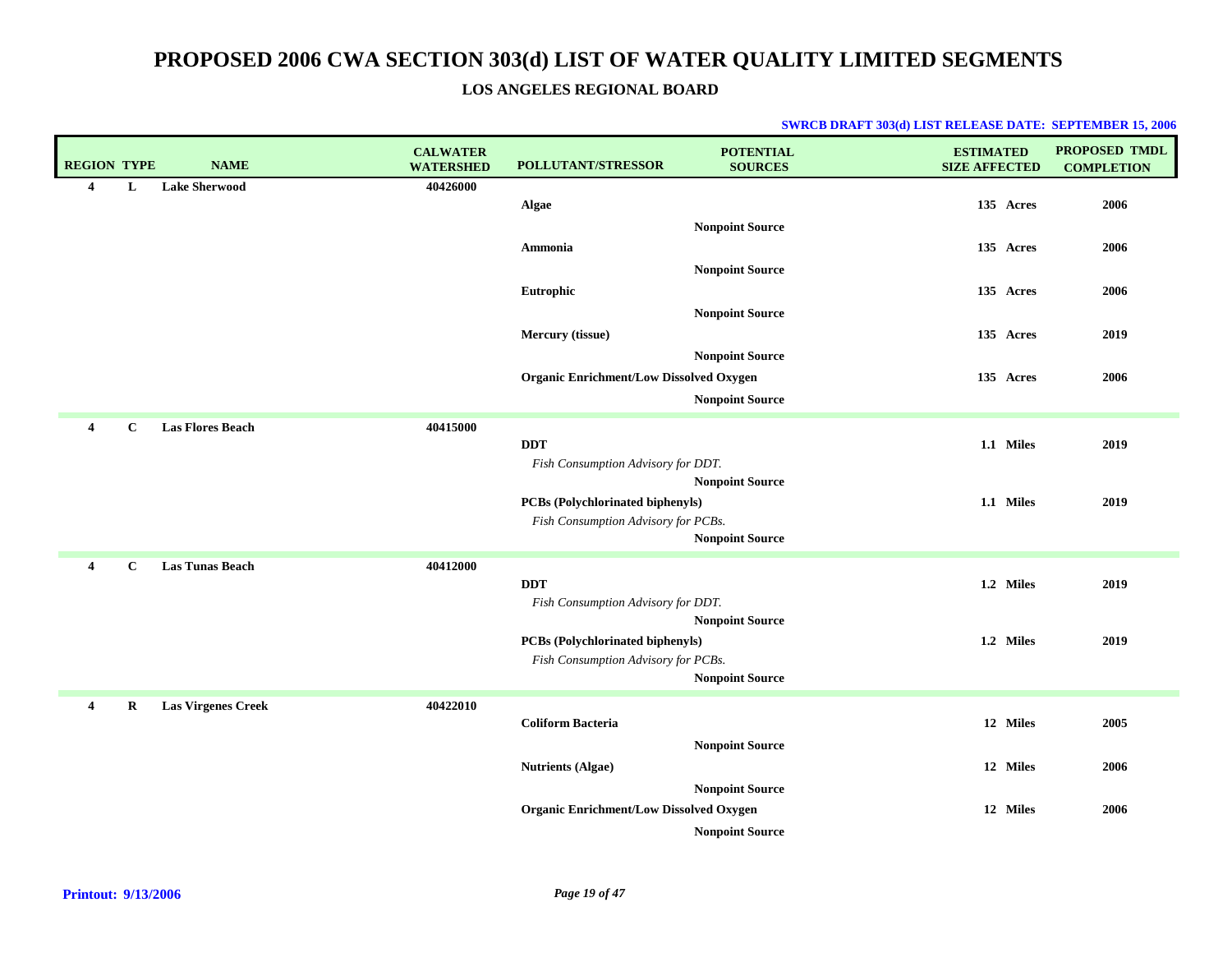**LOS ANGELES REGIONAL BOARD**

| <b>REGION TYPE</b>           | <b>NAME</b>              | <b>CALWATER</b><br><b>WATERSHED</b> | POLLUTANT/STRESSOR             | <b>POTENTIAL</b><br><b>SOURCES</b> | <b>ESTIMATED</b><br><b>SIZE AFFECTED</b> | <b>PROPOSED TMDL</b><br><b>COMPLETION</b> |
|------------------------------|--------------------------|-------------------------------------|--------------------------------|------------------------------------|------------------------------------------|-------------------------------------------|
|                              |                          |                                     | Scum/Foam-unnatural            |                                    | 12 Miles                                 | 2006                                      |
|                              |                          |                                     |                                | <b>Nonpoint Source</b>             |                                          |                                           |
|                              |                          |                                     | <b>Sedimentation/Siltation</b> |                                    | 12 Miles                                 | 2019                                      |
|                              |                          |                                     |                                | <b>Source Unknown</b>              |                                          |                                           |
|                              |                          |                                     | Selenium                       |                                    | 12 Miles                                 | 2019                                      |
|                              |                          |                                     |                                | <b>Nonpoint Source</b>             |                                          |                                           |
|                              |                          |                                     | Trash                          |                                    | 12 Miles                                 | 2019                                      |
|                              |                          |                                     |                                | <b>Nonpoint Source</b>             |                                          |                                           |
| $\overline{4}$<br>L          | <b>Legg Lake</b>         | 40531000                            |                                |                                    |                                          |                                           |
|                              |                          |                                     | Ammonia                        |                                    | 25 Acres                                 | 2019                                      |
|                              |                          |                                     |                                | <b>Nonpoint Source</b>             |                                          |                                           |
|                              |                          |                                     | Copper                         |                                    | 25 Acres                                 | 2019                                      |
|                              |                          |                                     |                                | <b>Nonpoint Source</b>             |                                          |                                           |
|                              |                          |                                     | Lead                           |                                    | 25 Acres                                 | 2019                                      |
|                              |                          |                                     |                                | <b>Nonpoint Source</b>             |                                          |                                           |
|                              |                          |                                     | Odor                           |                                    | 25 Acres                                 | 2019                                      |
|                              |                          |                                     |                                | <b>Nonpoint Source</b>             |                                          |                                           |
|                              |                          |                                     | pH                             |                                    | 25 Acres                                 | 2019                                      |
|                              |                          |                                     | <b>Trash</b>                   | <b>Nonpoint Source</b>             | 25 Acres                                 | 2019                                      |
|                              |                          |                                     |                                | <b>Nonpoint Source</b>             |                                          |                                           |
|                              |                          |                                     |                                |                                    |                                          |                                           |
| $\overline{\mathbf{4}}$<br>L | <b>Lincoln Park Lake</b> | 40515010                            | Ammonia                        |                                    | 3.8 Acres                                | 2019                                      |
|                              |                          |                                     |                                |                                    |                                          |                                           |
|                              |                          |                                     |                                | <b>Nonpoint Source</b>             |                                          |                                           |
|                              |                          |                                     | Eutrophic                      |                                    | 3.8 Acres                                | 2019                                      |
|                              |                          |                                     |                                |                                    |                                          |                                           |
|                              |                          |                                     |                                | <b>Nonpoint Source</b>             |                                          |                                           |
|                              |                          |                                     | Lead                           |                                    | 3.8 Acres                                | 2019                                      |
|                              |                          |                                     |                                | <b>Nonpoint Source</b>             |                                          |                                           |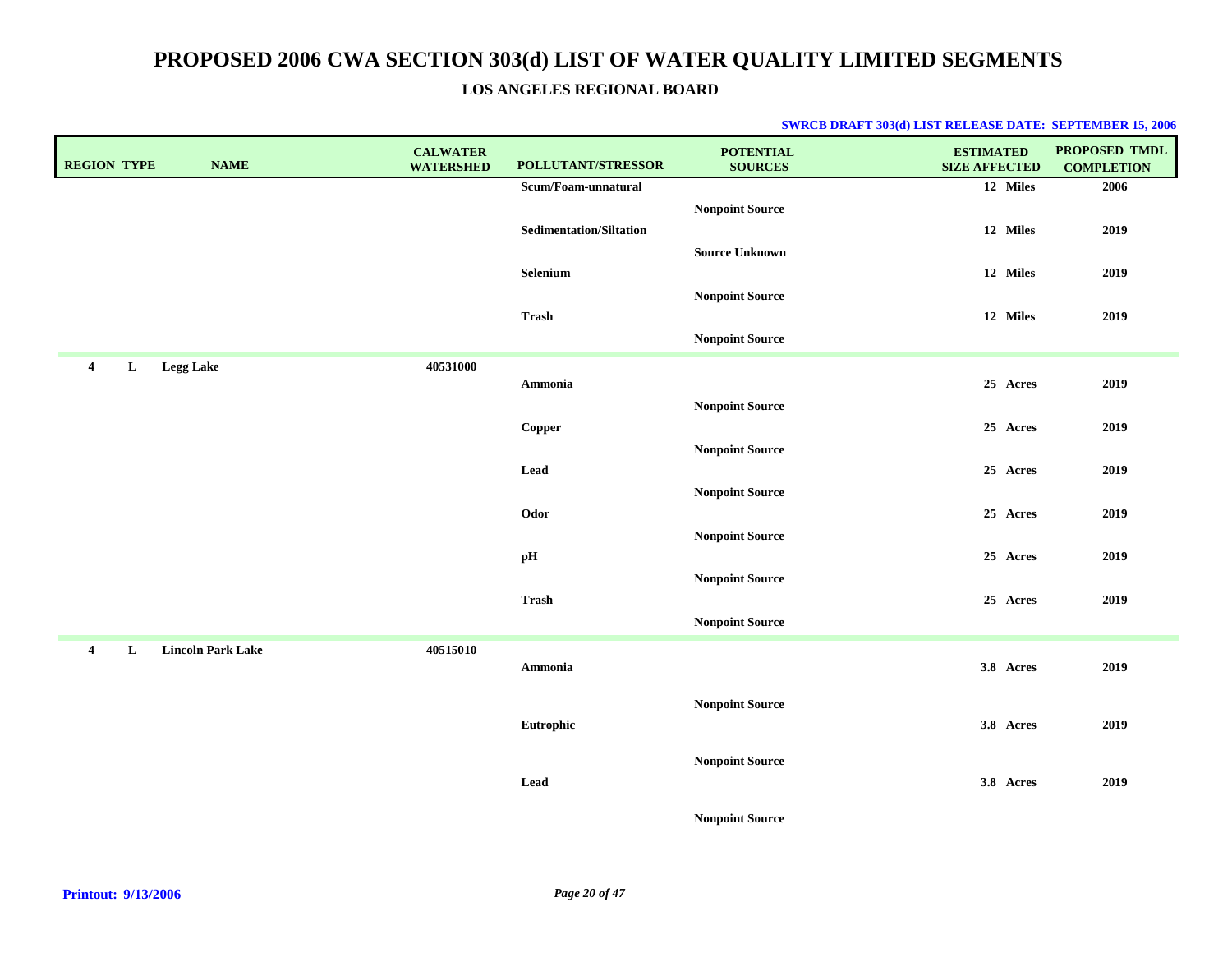### **LOS ANGELES REGIONAL BOARD**

| <b>REGION TYPE</b>      |              | <b>NAME</b>                        | <b>CALWATER</b><br><b>WATERSHED</b> | <b>POLLUTANT/STRESSOR</b>                        | <b>POTENTIAL</b><br><b>SOURCES</b>               | <b>ESTIMATED</b><br><b>SIZE AFFECTED</b> | <b>PROPOSED TMDL</b><br><b>COMPLETION</b> |
|-------------------------|--------------|------------------------------------|-------------------------------------|--------------------------------------------------|--------------------------------------------------|------------------------------------------|-------------------------------------------|
|                         |              |                                    |                                     | Odor                                             |                                                  | 3.8 Acres                                | 2019                                      |
|                         |              |                                    |                                     | <b>Organic Enrichment/Low Dissolved Oxygen</b>   | <b>Nonpoint Source</b>                           | 3.8 Acres                                | 2019                                      |
|                         |              |                                    |                                     |                                                  | <b>Nonpoint Source</b>                           |                                          |                                           |
| 4                       | R            | <b>Lindero Creek Reach 1</b>       | 40423000                            | Algae                                            |                                                  | 3 Miles                                  | 2006                                      |
|                         |              |                                    |                                     | <b>Coliform Bacteria</b>                         | <b>Nonpoint Source</b>                           | 3 Miles                                  | 2005                                      |
|                         |              |                                    |                                     | Scum/Foam-unnatural                              | <b>Nonpoint Source</b>                           | 3 Miles                                  | 2006                                      |
|                         |              |                                    |                                     | Selenium                                         | <b>Nonpoint Source</b>                           | 3 Miles                                  | 2019                                      |
|                         |              |                                    |                                     | <b>Trash</b>                                     | <b>Nonpoint Source</b>                           | 3 Miles                                  | 2019                                      |
|                         |              |                                    |                                     |                                                  | <b>Nonpoint Source</b>                           |                                          |                                           |
| $\overline{4}$          | R            | Lindero Creek Reach 2 (Above Lake) | 40425000                            | Algae                                            |                                                  | 4.5 Miles                                | 2006                                      |
|                         |              |                                    |                                     | <b>Coliform Bacteria</b>                         | <b>Nonpoint Source</b>                           | 4.5 Miles                                | 2005                                      |
|                         |              |                                    |                                     | Scum/Foam-unnatural                              | <b>Nonpoint Source</b>                           | 4.5 Miles                                | 2006                                      |
|                         |              |                                    |                                     | Selenium                                         | <b>Nonpoint Source</b>                           | 4.5 Miles                                | 2019                                      |
|                         |              |                                    |                                     | <b>Trash</b>                                     | <b>Nonpoint Source</b><br><b>Nonpoint Source</b> | 4.5 Miles                                | 2019                                      |
|                         |              |                                    |                                     |                                                  |                                                  |                                          |                                           |
| $\overline{\mathbf{4}}$ | $\mathbf{C}$ | <b>Long Point Beach</b>            | 40511000                            | <b>DDT</b><br>Fish Consumption Advisory for DDT. | <b>Nonpoint Source</b>                           | 0.7 Miles                                | 2019                                      |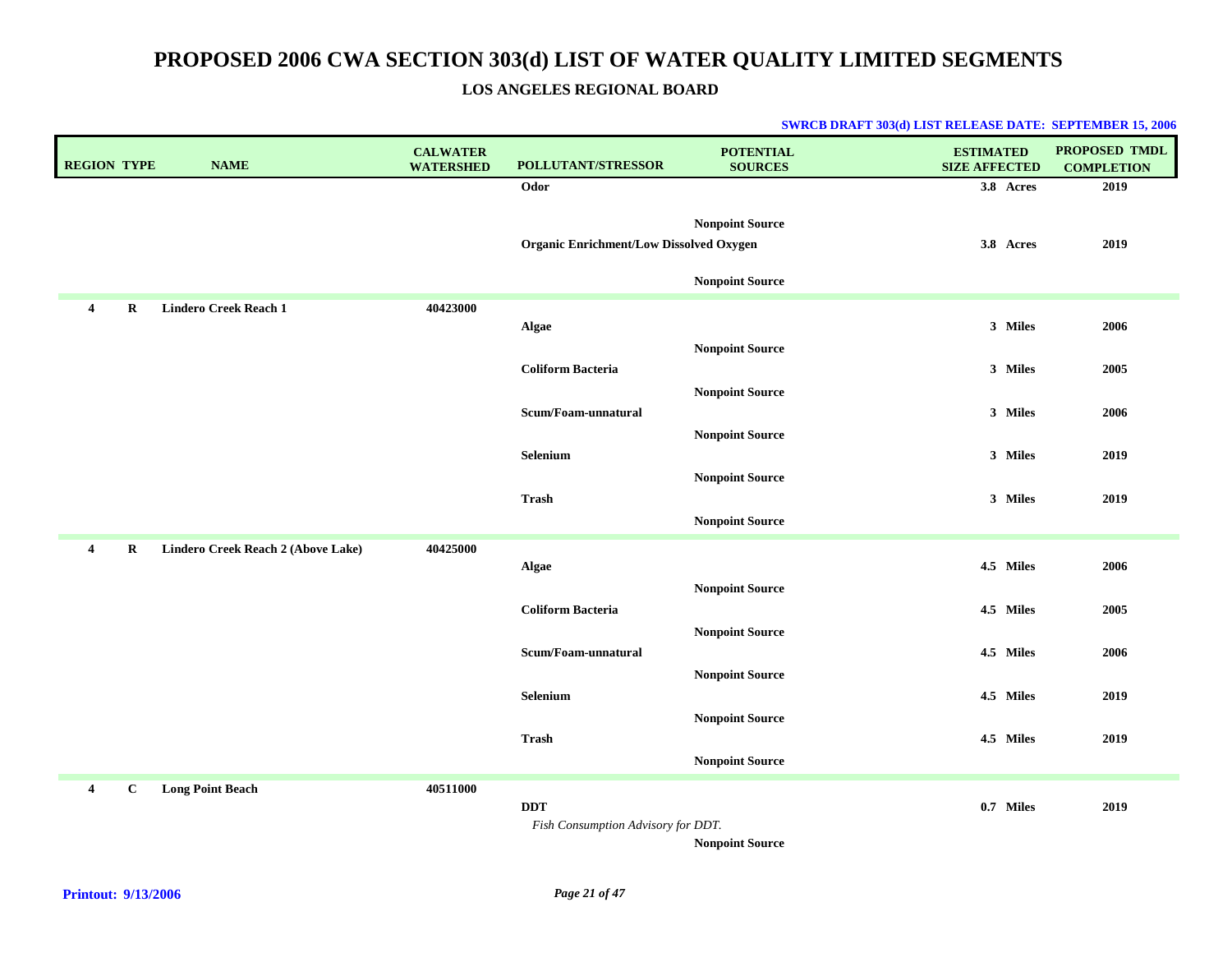### **LOS ANGELES REGIONAL BOARD**

| <b>REGION TYPE</b> |              | <b>NAME</b>                                   | <b>CALWATER</b><br><b>WATERSHED</b> | POLLUTANT/STRESSOR                      | <b>POTENTIAL</b><br><b>SOURCES</b>                                                                                       | <b>ESTIMATED</b><br><b>SIZE AFFECTED</b> | <b>PROPOSED TMDL</b><br><b>COMPLETION</b> |
|--------------------|--------------|-----------------------------------------------|-------------------------------------|-----------------------------------------|--------------------------------------------------------------------------------------------------------------------------|------------------------------------------|-------------------------------------------|
|                    |              |                                               |                                     | PCBs (Polychlorinated biphenyls)        |                                                                                                                          | 0.7 Miles                                | 2019                                      |
|                    |              |                                               |                                     | Fish Consumption Advisory for PCBs.     |                                                                                                                          |                                          |                                           |
|                    |              |                                               |                                     |                                         | <b>Nonpoint Source</b>                                                                                                   |                                          |                                           |
| $\overline{4}$     | B            | Los Angeles Harbor - Cabrillo Marina          | 40512000                            | <b>DDT</b>                              |                                                                                                                          | 77 Acres                                 | 2019                                      |
|                    |              |                                               |                                     | <b>PCBs (Polychlorinated biphenyls)</b> | <b>Source Unknown</b>                                                                                                    | 77 Acres                                 | 2019                                      |
|                    |              |                                               |                                     |                                         | <b>Source Unknown</b>                                                                                                    |                                          |                                           |
| $\overline{4}$     | $\, {\bf B}$ | <b>Los Angeles Harbor - Consolidated Slip</b> | 40512000                            | <b>Benthic Community Effects</b>        |                                                                                                                          | 36 Acres                                 | 2019                                      |
|                    |              |                                               |                                     |                                         | <b>Nonpoint Source</b>                                                                                                   |                                          |                                           |
|                    |              |                                               |                                     | Cadmium (sediment)                      |                                                                                                                          | 36 Acres                                 | 2019                                      |
|                    |              |                                               |                                     |                                         | Historical use of pesticides and lubricants, stormwater runoff, aerial deposition, and historical discharges for metals. |                                          |                                           |
|                    |              |                                               |                                     |                                         | <b>Nonpoint Source</b>                                                                                                   |                                          |                                           |
|                    |              |                                               |                                     | Chlordane (tissue & sediment)           |                                                                                                                          | 36 Acres                                 | 2019                                      |
|                    |              |                                               |                                     |                                         | <b>Nonpoint Source</b>                                                                                                   |                                          |                                           |
|                    |              |                                               |                                     | Chromium (sediment)                     |                                                                                                                          | 36 Acres                                 | 2019                                      |
|                    |              |                                               |                                     |                                         |                                                                                                                          |                                          |                                           |
|                    |              |                                               |                                     |                                         | <b>Nonpoint Source</b>                                                                                                   |                                          |                                           |
|                    |              |                                               |                                     | Copper (sediment)                       |                                                                                                                          | 36 Acres                                 | 2019                                      |
|                    |              |                                               |                                     |                                         |                                                                                                                          |                                          |                                           |
|                    |              |                                               |                                     | DDT (tissue & sediment)                 | <b>Nonpoint Source</b>                                                                                                   | 36 Acres                                 | 2019                                      |
|                    |              |                                               |                                     | Fish Consumption Advisory for DDT.      |                                                                                                                          |                                          |                                           |
|                    |              |                                               |                                     |                                         | <b>Nonpoint Source</b>                                                                                                   |                                          |                                           |
|                    |              |                                               |                                     | <b>Dieldrin</b>                         |                                                                                                                          | 36 Acres                                 | 2019                                      |
|                    |              |                                               |                                     |                                         |                                                                                                                          |                                          |                                           |
|                    |              |                                               |                                     | Lead (sediment)                         | <b>Nonpoint Source</b>                                                                                                   | 36 Acres                                 | 2019                                      |
|                    |              |                                               |                                     |                                         |                                                                                                                          |                                          |                                           |
|                    |              |                                               |                                     |                                         | <b>Nonpoint Source</b>                                                                                                   |                                          |                                           |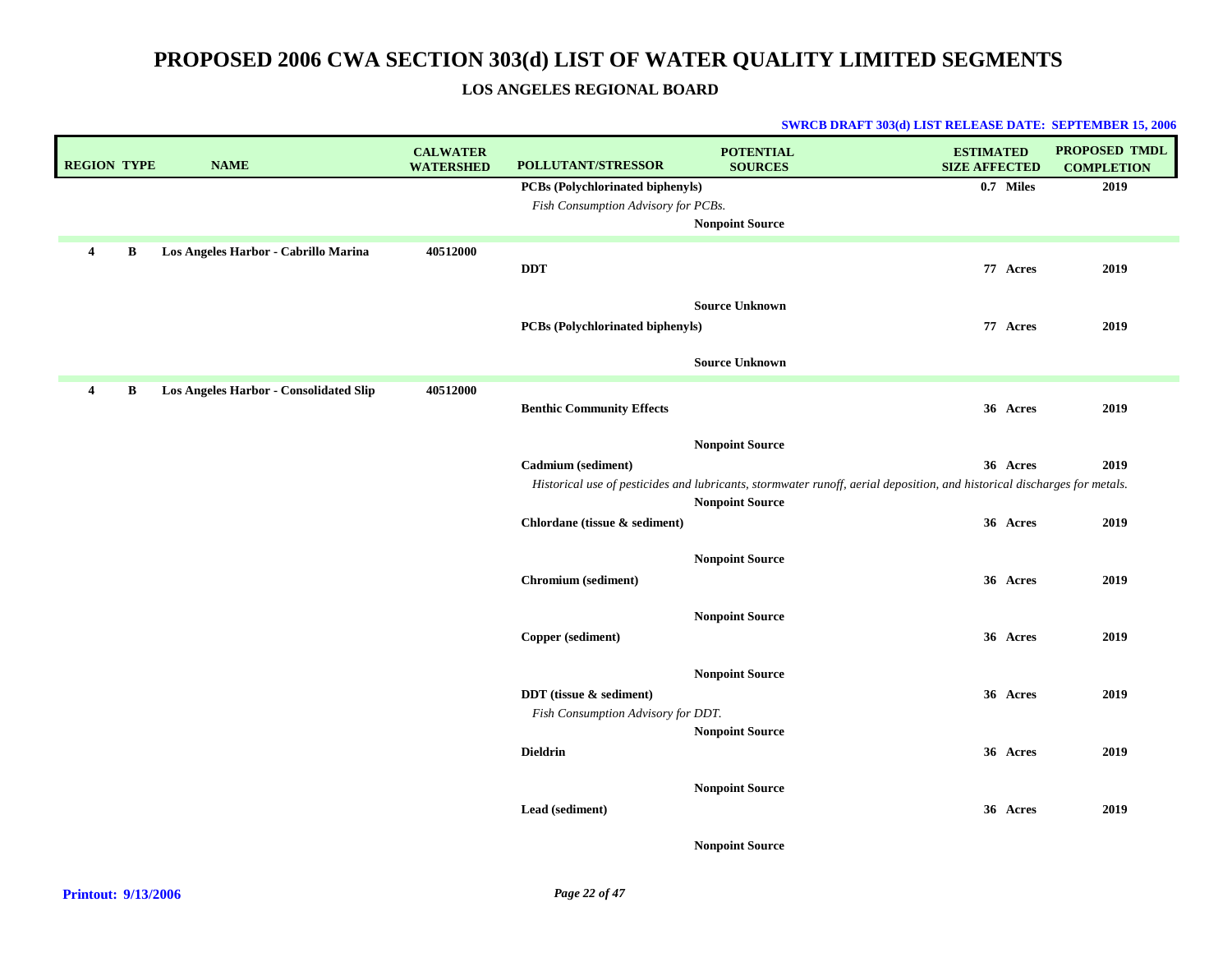**LOS ANGELES REGIONAL BOARD**

| <b>NAME</b><br><b>REGION TYPE</b>          | <b>CALWATER</b><br><b>WATERSHED</b> | POLLUTANT/STRESSOR                                   | <b>POTENTIAL</b><br><b>SOURCES</b>                                                                                       | <b>ESTIMATED</b><br><b>SIZE AFFECTED</b> | PROPOSED TMDL<br><b>COMPLETION</b> |
|--------------------------------------------|-------------------------------------|------------------------------------------------------|--------------------------------------------------------------------------------------------------------------------------|------------------------------------------|------------------------------------|
|                                            |                                     | Mercury (sediment)                                   |                                                                                                                          | 36 Acres                                 | 2019                               |
|                                            |                                     |                                                      | Historical use of pesticides and lubricants, stormwater runoff, aerial deposition, and historical discharges for metals. |                                          |                                    |
|                                            |                                     |                                                      | <b>Nonpoint Source</b>                                                                                                   |                                          |                                    |
|                                            |                                     | PCBs (Polychlorinated biphenyls) (tissue & sediment) |                                                                                                                          | 36 Acres                                 | 2019                               |
|                                            |                                     | Fish Consumption Advisory for PCBs.                  |                                                                                                                          |                                          |                                    |
|                                            |                                     |                                                      | <b>Nonpoint Source</b>                                                                                                   |                                          |                                    |
|                                            |                                     | <b>Sediment Toxicity</b>                             |                                                                                                                          | 36 Acres                                 | 2019                               |
|                                            |                                     |                                                      | <b>Nonpoint Source</b>                                                                                                   |                                          |                                    |
|                                            |                                     |                                                      |                                                                                                                          |                                          |                                    |
|                                            |                                     | <b>Toxaphene</b> (tissue)                            |                                                                                                                          | 36 Acres                                 | 2019                               |
|                                            |                                     |                                                      | <b>Nonpoint Source</b>                                                                                                   |                                          |                                    |
|                                            |                                     | Zinc (sediment)                                      |                                                                                                                          | 36 Acres                                 | 2019                               |
|                                            |                                     |                                                      | Historical use of pesticides and lubricants, stormwater runoff, aerial deposition, and historical discharges for metals. |                                          |                                    |
|                                            |                                     |                                                      | <b>Nonpoint Source</b>                                                                                                   |                                          |                                    |
| B<br>Los Angeles Harbor - Fish Harbor<br>4 | 40518000                            |                                                      |                                                                                                                          |                                          |                                    |
|                                            |                                     | Benzo[a]anthracene                                   |                                                                                                                          | 91 Acres                                 | 2019                               |
|                                            |                                     |                                                      |                                                                                                                          |                                          |                                    |
|                                            |                                     |                                                      | <b>Source Unknown</b>                                                                                                    |                                          |                                    |
|                                            |                                     | Chlordane                                            |                                                                                                                          | 91 Acres                                 | 2019                               |
|                                            |                                     |                                                      | <b>Source Unknown</b>                                                                                                    |                                          |                                    |
|                                            |                                     |                                                      |                                                                                                                          |                                          |                                    |
|                                            |                                     | Chrysene (C1-C4)                                     |                                                                                                                          | 91 Acres                                 | 2019                               |
|                                            |                                     |                                                      | <b>Source Unknown</b>                                                                                                    |                                          |                                    |
|                                            |                                     | Copper                                               |                                                                                                                          | 91 Acres                                 | 2019                               |
|                                            |                                     |                                                      |                                                                                                                          |                                          |                                    |
|                                            |                                     |                                                      | <b>Source Unknown</b>                                                                                                    |                                          |                                    |
|                                            |                                     | <b>DDT</b>                                           |                                                                                                                          | 91 Acres                                 | 2019                               |
|                                            |                                     |                                                      |                                                                                                                          |                                          |                                    |
|                                            |                                     |                                                      | <b>Nonpoint Source</b>                                                                                                   |                                          |                                    |
|                                            |                                     | Dibenz[a,h]anthracene                                |                                                                                                                          | 91 Acres                                 | 2019                               |
|                                            |                                     |                                                      | <b>Source Unknown</b>                                                                                                    |                                          |                                    |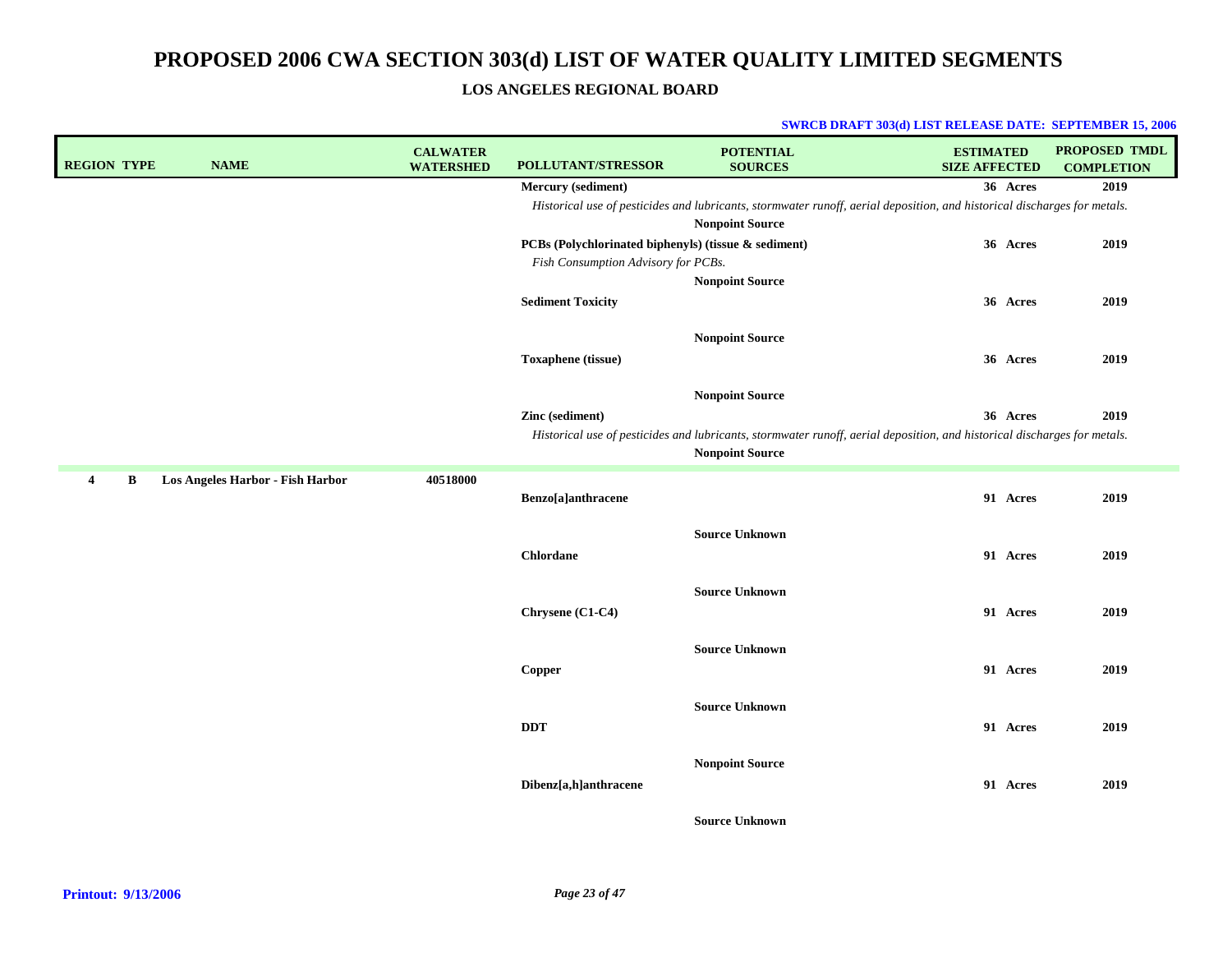**LOS ANGELES REGIONAL BOARD**

| <b>REGION TYPE</b>         | <b>NAME</b>                                       | <b>CALWATER</b><br><b>WATERSHED</b> | POLLUTANT/STRESSOR                                                      | <b>POTENTIAL</b><br><b>SOURCES</b>        | <b>ESTIMATED</b><br><b>SIZE AFFECTED</b> | PROPOSED TMDL<br><b>COMPLETION</b> |
|----------------------------|---------------------------------------------------|-------------------------------------|-------------------------------------------------------------------------|-------------------------------------------|------------------------------------------|------------------------------------|
|                            |                                                   |                                     | Lead                                                                    |                                           | 91 Acres                                 | 2019                               |
|                            |                                                   |                                     | Mercury                                                                 | <b>Source Unknown</b>                     | 91 Acres                                 | 2019                               |
|                            |                                                   |                                     | PAHs (Polycyclic Aromatic Hydrocarbons)                                 | <b>Source Unknown</b>                     | 91 Acres                                 | 2019                               |
|                            |                                                   |                                     | PCBs (Polychlorinated biphenyls)                                        | <b>Nonpoint Source</b>                    | 91 Acres                                 | 2019                               |
|                            |                                                   |                                     | Phenanthrene                                                            | <b>Nonpoint Source</b>                    | 91 Acres                                 | 2019                               |
|                            |                                                   |                                     | Pyrene                                                                  | <b>Source Unknown</b>                     | 91 Acres                                 | 2019                               |
|                            |                                                   |                                     | <b>Sediment Toxicity</b>                                                | <b>Source Unknown</b>                     | 91 Acres                                 | 2019                               |
|                            |                                                   |                                     | Zinc                                                                    | <b>Source Unknown</b>                     | 91 Acres                                 | 2019                               |
|                            |                                                   |                                     |                                                                         | <b>Source Unknown</b>                     |                                          |                                    |
| $\bf{B}$<br>$\overline{4}$ | Los Angeles Harbor - Inner Cabrillo Beach<br>Area | 40512000                            |                                                                         |                                           | 82 Acres                                 |                                    |
|                            |                                                   |                                     | Copper                                                                  |                                           |                                          | 2019                               |
|                            |                                                   |                                     | <b>DDT</b><br>Fish consumption advisory for DDT.                        | <b>Source Unknown</b>                     | 82 Acres                                 | 2019                               |
|                            |                                                   |                                     | PCBs (Polychlorinated biphenyls)<br>Fish Consumption Advisory for PCBs. | Nonpoint Source<br><b>Nonpoint Source</b> | 82 Acres                                 | 2019                               |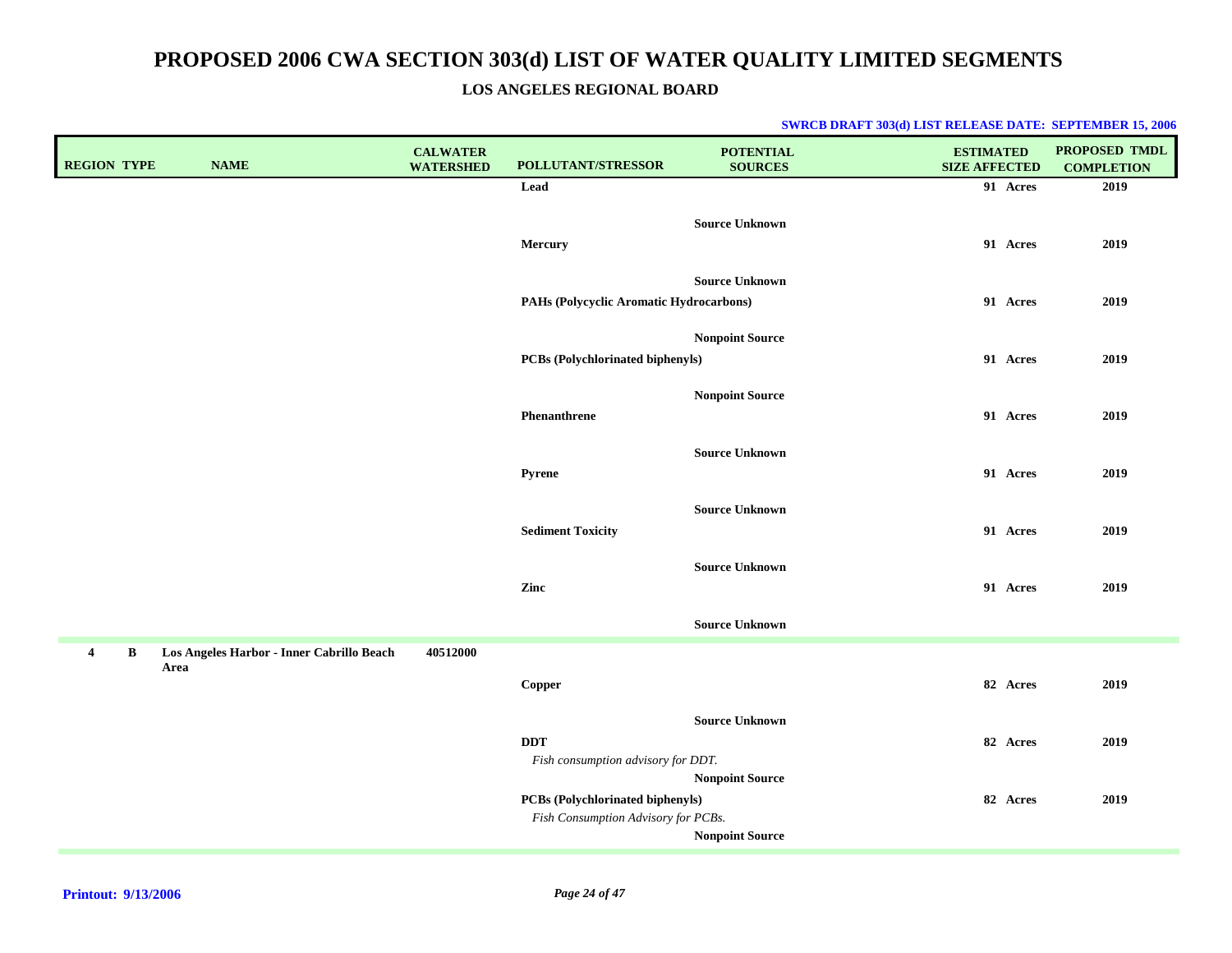### **LOS ANGELES REGIONAL BOARD**

| <b>REGION TYPE</b> |           | <b>NAME</b>                                                    | <b>CALWATER</b><br><b>WATERSHED</b> | <b>POLLUTANT/STRESSOR</b>                    | <b>POTENTIAL</b><br><b>SOURCES</b> | <b>ESTIMATED</b><br><b>SIZE AFFECTED</b> | PROPOSED TMDL<br><b>COMPLETION</b> |
|--------------------|-----------|----------------------------------------------------------------|-------------------------------------|----------------------------------------------|------------------------------------|------------------------------------------|------------------------------------|
| $\overline{4}$     | ${\bf E}$ | Los Angeles River Estuary (Queensway<br>Bay)                   | 40512000                            |                                              |                                    |                                          |                                    |
|                    |           |                                                                |                                     | <b>Chlordane</b> (sediment)                  |                                    | 207 Acres                                | 2019                               |
|                    |           |                                                                |                                     | Historical use of pesticides and lubricants. |                                    |                                          |                                    |
|                    |           |                                                                |                                     |                                              | <b>Nonpoint Source</b>             |                                          |                                    |
|                    |           |                                                                |                                     | <b>DDT</b> (sediment)                        |                                    | 207 Acres                                | 2019                               |
|                    |           |                                                                |                                     | Historical use of pesticides and lubricants. |                                    |                                          |                                    |
|                    |           |                                                                |                                     |                                              | <b>Nonpoint Source</b>             |                                          |                                    |
|                    |           |                                                                |                                     | Lead (sediment)                              |                                    | 207 Acres                                | 2019                               |
|                    |           |                                                                |                                     | Historical use of pesticides and lubricants. |                                    |                                          |                                    |
|                    |           |                                                                |                                     |                                              | <b>Nonpoint Source</b>             |                                          |                                    |
|                    |           |                                                                |                                     | PCBs (Polychlorinated biphenyls) (sediment)  |                                    | 207 Acres                                | 2019                               |
|                    |           |                                                                |                                     | Historical use of pesticides and lubricants. |                                    |                                          |                                    |
|                    |           |                                                                |                                     |                                              | <b>Nonpoint Source</b>             |                                          |                                    |
|                    |           |                                                                |                                     | <b>Sediment Toxicity</b>                     |                                    | 207 Acres                                | 2019                               |
|                    |           |                                                                |                                     |                                              |                                    |                                          |                                    |
|                    |           |                                                                |                                     |                                              | <b>Source Unknown</b>              |                                          |                                    |
|                    |           |                                                                |                                     | Zinc (sediment)                              |                                    | 207 Acres                                | 2019                               |
|                    |           |                                                                |                                     | Historical use of pesticides and lubricants. |                                    |                                          |                                    |
|                    |           |                                                                |                                     |                                              | <b>Nonpoint Source</b>             |                                          |                                    |
| 4                  | R         | Los Angeles River Reach 1 (Estuary to<br><b>Carson Street)</b> | 40512000                            |                                              |                                    |                                          |                                    |
|                    |           |                                                                |                                     | <b>Coliform Bacteria</b>                     |                                    | 3.4 Miles                                | 2009                               |
|                    |           |                                                                |                                     |                                              |                                    |                                          |                                    |
|                    |           |                                                                |                                     |                                              | <b>Nonpoint/Point Source</b>       |                                          |                                    |
|                    |           |                                                                |                                     | Cyanide                                      |                                    | 3.4 Miles                                | 2019                               |
|                    |           |                                                                |                                     |                                              |                                    |                                          |                                    |
|                    |           |                                                                |                                     |                                              | <b>Source Unknown</b>              |                                          |                                    |
|                    |           |                                                                |                                     | <b>Diazinon</b>                              |                                    | 3.4 Miles                                | 2019                               |
|                    |           |                                                                |                                     |                                              | <b>Source Unknown</b>              |                                          |                                    |
|                    |           |                                                                |                                     |                                              |                                    |                                          |                                    |
| 4                  | $\bf R$   | Los Angeles River Reach 2 (Carson to                           | 40515010                            |                                              |                                    |                                          |                                    |
|                    |           | <b>Figueroa Street)</b>                                        |                                     | <b>Coliform Bacteria</b>                     |                                    | 19 Miles                                 | 2009                               |
|                    |           |                                                                |                                     |                                              |                                    |                                          |                                    |
|                    |           |                                                                |                                     |                                              | <b>Nonpoint/Point Source</b>       |                                          |                                    |
|                    |           |                                                                |                                     |                                              |                                    |                                          |                                    |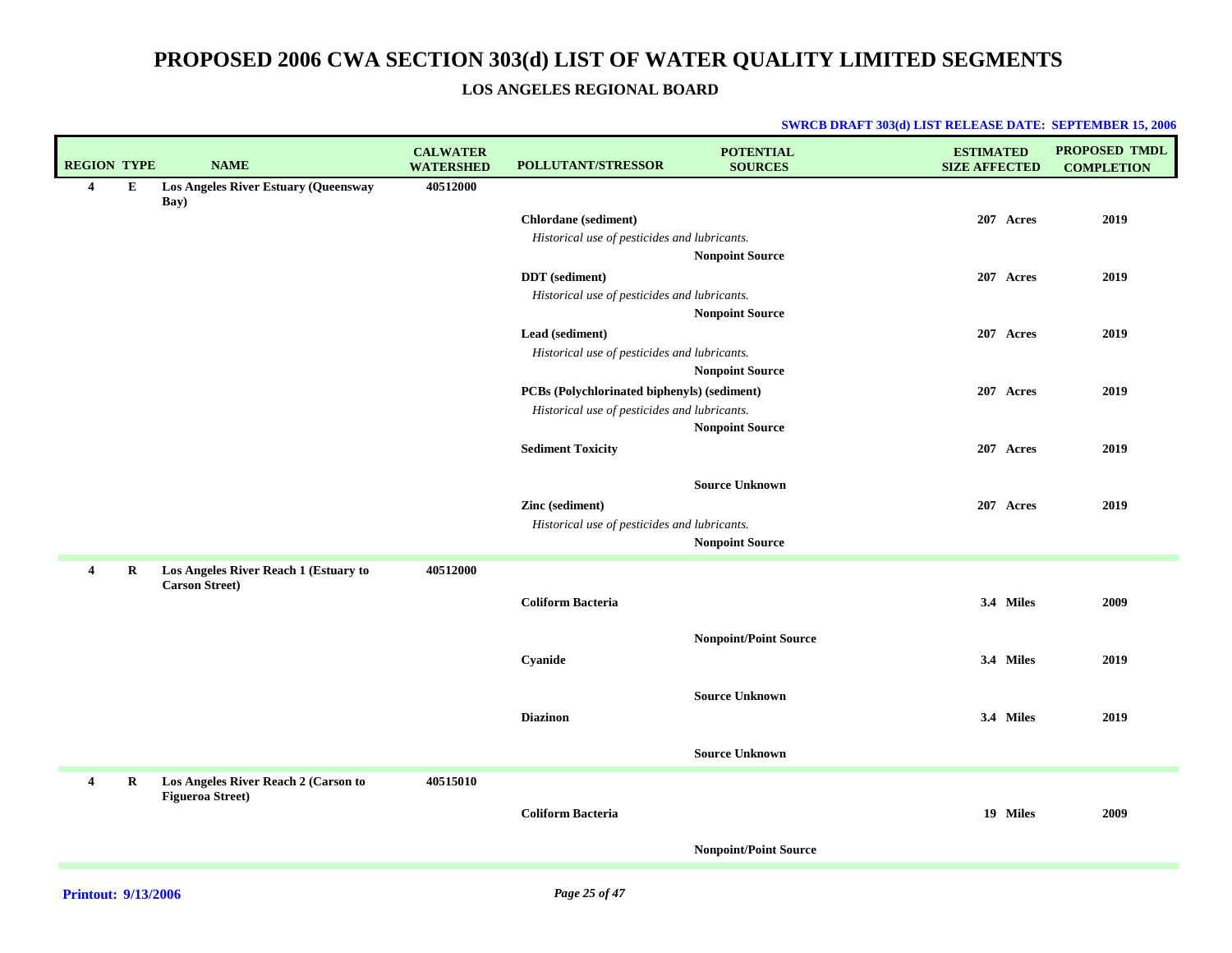### **LOS ANGELES REGIONAL BOARD**

| <b>REGION TYPE</b>    |             | <b>NAME</b>                                                               | <b>CALWATER</b><br><b>WATERSHED</b> | POLLUTANT/STRESSOR                               | <b>POTENTIAL</b><br><b>SOURCES</b> | <b>ESTIMATED</b><br><b>SIZE AFFECTED</b> | <b>PROPOSED TMDL</b><br><b>COMPLETION</b> |
|-----------------------|-------------|---------------------------------------------------------------------------|-------------------------------------|--------------------------------------------------|------------------------------------|------------------------------------------|-------------------------------------------|
| $\overline{4}$        | $\mathbf R$ | Los Angeles River Reach 4 (Sepulveda Dr.<br>to Sepulveda Dam)             | 40521000                            | <b>Coliform Bacteria</b>                         | <b>Nonpoint/Point Source</b>       | 11 Miles                                 | 2009                                      |
| $\overline{4}$        | R           | Los Angeles River Reach 5 (within<br>Sepulveda Basin)                     | 40521000                            | Oil                                              | <b>Nonpoint/Point Source</b>       | 1.9 Miles                                | 2019                                      |
| $\overline{4}$        | R           | <b>Los Angeles River Reach 6 (Above</b><br>Sepulveda Flood Control Basin) | 40521000                            |                                                  |                                    |                                          |                                           |
|                       |             |                                                                           |                                     | 1,1-Dichloroethane (1,1-DCE)/Vinylidene chloride | <b>Nonpoint Source</b>             | 7 Miles                                  | 2019                                      |
|                       |             |                                                                           |                                     | <b>Coliform Bacteria</b>                         |                                    | 7 Miles                                  | 2009                                      |
|                       |             |                                                                           |                                     | Tetrachloroethylene/PCE                          | <b>Nonpoint Source</b>             | 7 Miles                                  | 2019                                      |
|                       |             |                                                                           |                                     | Trichloroethylene/TCE                            | <b>Nonpoint Source</b>             | 7 Miles                                  | 2019                                      |
|                       |             |                                                                           |                                     |                                                  | <b>Nonpoint Source</b>             |                                          |                                           |
| $\boldsymbol{\Delta}$ | B           | Los Angeles/Long Beach Inner Harbor                                       | 40518000                            | <b>Beach Closures</b>                            |                                    | 3003 Acres                               | 2004                                      |
|                       |             |                                                                           |                                     | <b>Benthic Community Effects</b>                 | <b>Nonpoint/Point Source</b>       | 3003 Acres                               | 2019                                      |
|                       |             |                                                                           |                                     | <b>DDT</b>                                       | <b>Nonpoint Source</b>             | 3003 Acres                               | 2019                                      |
|                       |             |                                                                           |                                     | $\bullet$<br>PCBs (Polychlorinated biphenyls)    | <b>Nonpoint/Point Source</b>       | 3003 Acres                               | 2019                                      |
|                       |             |                                                                           |                                     | $\cdot$                                          | <b>Nonpoint/Point Source</b>       |                                          |                                           |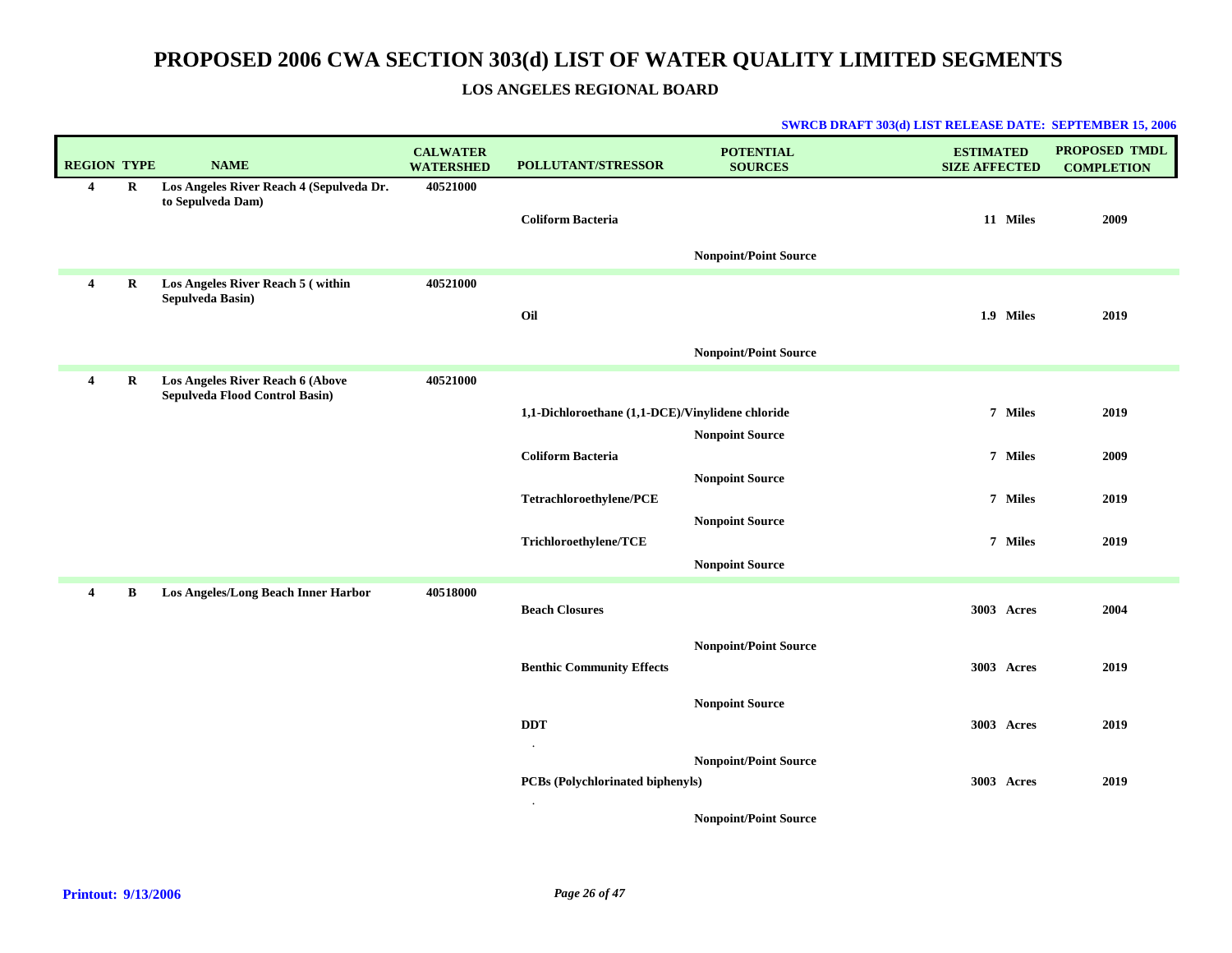### **LOS ANGELES REGIONAL BOARD**

| <b>REGION TYPE</b> |   | <b>NAME</b>                         | <b>CALWATER</b><br><b>WATERSHED</b> | POLLUTANT/STRESSOR               | <b>POTENTIAL</b><br><b>SOURCES</b> | <b>ESTIMATED</b><br><b>SIZE AFFECTED</b> | PROPOSED TMDL<br><b>COMPLETION</b> |
|--------------------|---|-------------------------------------|-------------------------------------|----------------------------------|------------------------------------|------------------------------------------|------------------------------------|
|                    |   |                                     |                                     | <b>Sediment Toxicity</b>         |                                    | 3003 Acres                               | 2019                               |
|                    |   |                                     |                                     | $\cdot$                          | <b>Nonpoint/Point Source</b>       |                                          |                                    |
| $\overline{4}$     | B | Los Angeles/Long Beach Outer Harbor | 40512000                            |                                  |                                    |                                          |                                    |
|                    |   | (inside breakwater)                 |                                     | <b>DDT</b>                       |                                    | 4042 Acres                               | 2019                               |
|                    |   |                                     |                                     |                                  | <b>Nonpoint Source</b>             |                                          |                                    |
|                    |   |                                     |                                     | PCBs (Polychlorinated biphenyls) |                                    | 4042 Acres                               | 2019                               |
|                    |   |                                     |                                     |                                  | <b>Nonpoint Source</b>             |                                          |                                    |
| $\overline{4}$     | T | <b>Los Cerritos Channel</b>         | 40515010                            | Ammonia                          |                                    | 31 Acres                                 | 2019                               |
|                    |   |                                     |                                     |                                  |                                    |                                          |                                    |
|                    |   |                                     |                                     | Bis(2ethylhexyl)phthalate/DEHP   | <b>Nonpoint Source</b>             | 31 Acres                                 | 2019                               |
|                    |   |                                     |                                     |                                  | <b>Source Unknown</b>              |                                          |                                    |
|                    |   |                                     |                                     | Chlordane (sediment)             |                                    | 31 Acres                                 | 2019                               |
|                    |   |                                     |                                     |                                  | <b>Source Unknown</b>              |                                          |                                    |
|                    |   |                                     |                                     | <b>Coliform Bacteria</b>         |                                    | 31 Acres                                 | 2019                               |
|                    |   |                                     |                                     |                                  | <b>Nonpoint Source</b>             |                                          |                                    |
|                    |   |                                     |                                     | <b>Copper</b>                    |                                    | 31 Acres                                 | 2019                               |
|                    |   |                                     |                                     |                                  | <b>Nonpoint Source</b>             |                                          |                                    |
|                    |   |                                     |                                     | Lead                             |                                    | 31 Acres                                 | 2019                               |
|                    |   |                                     |                                     |                                  | <b>Nonpoint Source</b>             |                                          |                                    |
|                    |   |                                     |                                     | <b>Trash</b>                     |                                    | 31 Acres                                 | 2019                               |
|                    |   |                                     |                                     |                                  | <b>Source Unknown</b>              |                                          |                                    |
|                    |   |                                     |                                     | Zinc                             |                                    | 31 Acres                                 | 2019                               |
|                    |   |                                     |                                     |                                  | <b>Nonpoint Source</b>             |                                          |                                    |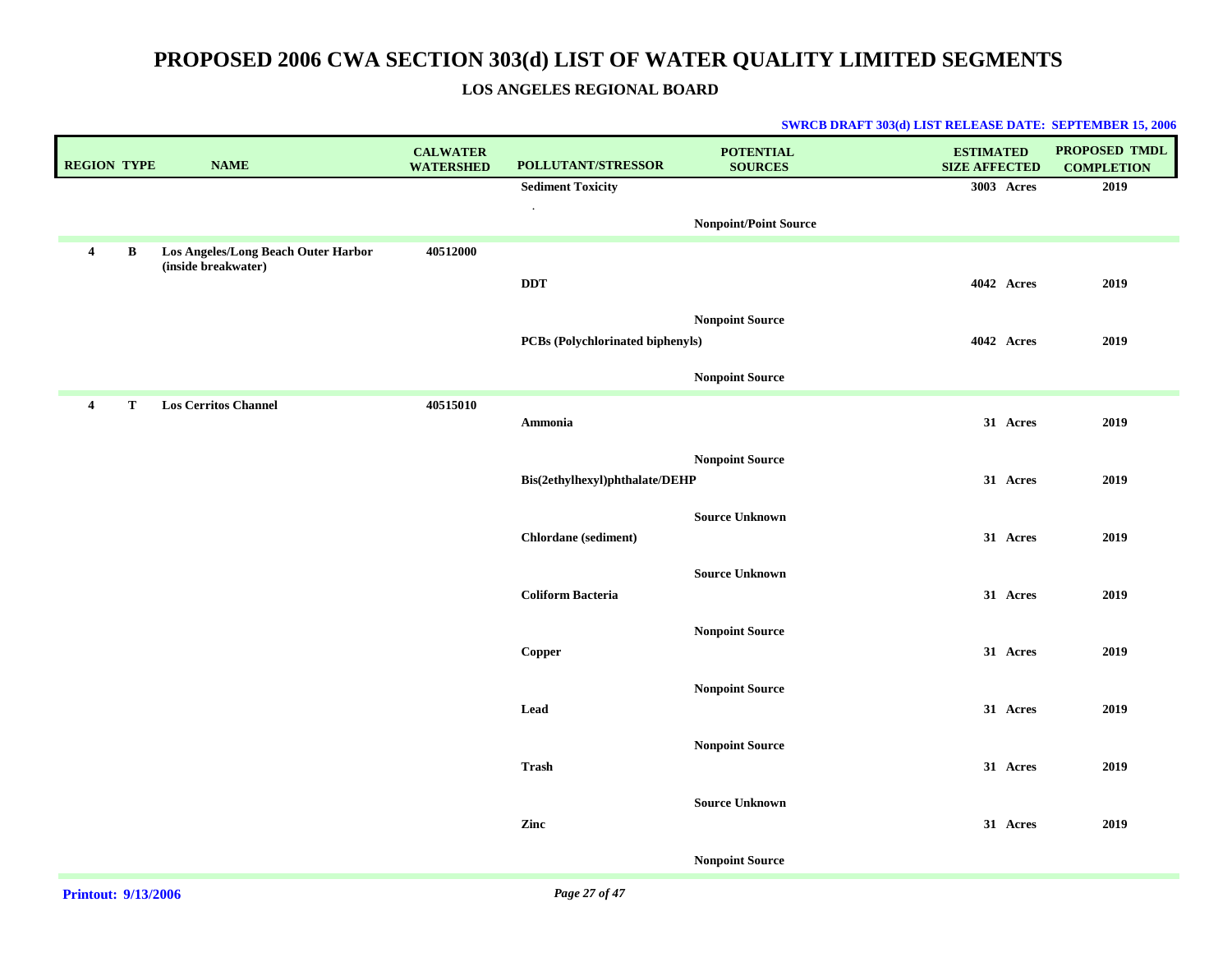**LOS ANGELES REGIONAL BOARD**

| <b>REGION TYPE</b> |             | <b>NAME</b>                     | <b>CALWATER</b><br><b>WATERSHED</b> | POLLUTANT/STRESSOR                               | <b>POTENTIAL</b><br><b>SOURCES</b> | <b>ESTIMATED</b><br><b>SIZE AFFECTED</b> | <b>PROPOSED TMDL</b><br><b>COMPLETION</b> |
|--------------------|-------------|---------------------------------|-------------------------------------|--------------------------------------------------|------------------------------------|------------------------------------------|-------------------------------------------|
| $\overline{4}$     | L           | Machado Lake (Harbor Park Lake) | 40512000                            |                                                  |                                    |                                          |                                           |
|                    |             |                                 |                                     | <b>Algae</b>                                     |                                    | 45 Acres                                 | 2019                                      |
|                    |             |                                 |                                     |                                                  | <b>Nonpoint Source</b>             |                                          |                                           |
|                    |             |                                 |                                     | Ammonia                                          |                                    | 45 Acres                                 | 2019                                      |
|                    |             |                                 |                                     |                                                  | <b>Nonpoint Source</b>             |                                          |                                           |
|                    |             |                                 |                                     | ChemA (tissue)                                   |                                    | 45 Acres                                 | 2019                                      |
|                    |             |                                 |                                     | Historical use of pesticides and lubricants.     |                                    |                                          |                                           |
|                    |             |                                 |                                     |                                                  | <b>Nonpoint Source</b>             |                                          |                                           |
|                    |             |                                 |                                     | Chlordane (tissue)<br>Fish Consumption Advisory. |                                    | 45 Acres                                 | 2019                                      |
|                    |             |                                 |                                     |                                                  | <b>Nonpoint Source</b>             |                                          |                                           |
|                    |             |                                 |                                     | DDT (tissue)                                     |                                    | 45 Acres                                 | 2019                                      |
|                    |             |                                 |                                     | Fish Consumption Advisory.                       |                                    |                                          |                                           |
|                    |             |                                 |                                     |                                                  | <b>Nonpoint Source</b>             |                                          |                                           |
|                    |             |                                 |                                     | Dieldrin (tissue)                                |                                    | 45 Acres                                 | 2019                                      |
|                    |             |                                 |                                     |                                                  | <b>Nonpoint Source</b>             |                                          |                                           |
|                    |             |                                 |                                     | Eutrophic                                        |                                    | 45 Acres                                 | 2019                                      |
|                    |             |                                 |                                     |                                                  | <b>Nonpoint Source</b>             |                                          |                                           |
|                    |             |                                 |                                     | Odor                                             |                                    | 45 Acres                                 | 2019                                      |
|                    |             |                                 |                                     |                                                  | <b>Nonpoint Source</b>             |                                          |                                           |
|                    |             |                                 |                                     | PCBs (Polychlorinated biphenyls) (tissue)        |                                    | 45 Acres                                 | 2019                                      |
|                    |             |                                 |                                     |                                                  | <b>Nonpoint Source</b>             |                                          |                                           |
|                    |             |                                 |                                     | <b>Trash</b>                                     |                                    | 45 Acres                                 | 2019                                      |
|                    |             |                                 |                                     |                                                  | <b>Nonpoint Source</b>             |                                          |                                           |
| $\overline{4}$     | $\mathbf C$ | <b>Malaga Cove Beach</b>        | 40511000                            |                                                  |                                    |                                          |                                           |
|                    |             |                                 |                                     | <b>DDT</b>                                       |                                    | <b>0.39 Miles</b>                        | 2019                                      |
|                    |             |                                 |                                     | Fish Consumption Advisory for DDT.               |                                    |                                          |                                           |
|                    |             |                                 |                                     |                                                  | <b>Nonpoint Source</b>             |                                          |                                           |
|                    |             |                                 |                                     | PCBs (Polychlorinated biphenyls)                 |                                    | 0.39 Miles                               | 2019                                      |
|                    |             |                                 |                                     | Fish Consumption Advisory for PCBs.              | <b>Nonpoint Source</b>             |                                          |                                           |
|                    |             |                                 |                                     |                                                  |                                    |                                          |                                           |
| 4                  | L           | <b>Malibou Lake</b>             | 40424000                            |                                                  |                                    |                                          |                                           |
|                    |             |                                 |                                     | Algae                                            |                                    | 40 Acres                                 | 2006                                      |
|                    |             |                                 |                                     |                                                  | <b>Nonpoint Source</b>             |                                          |                                           |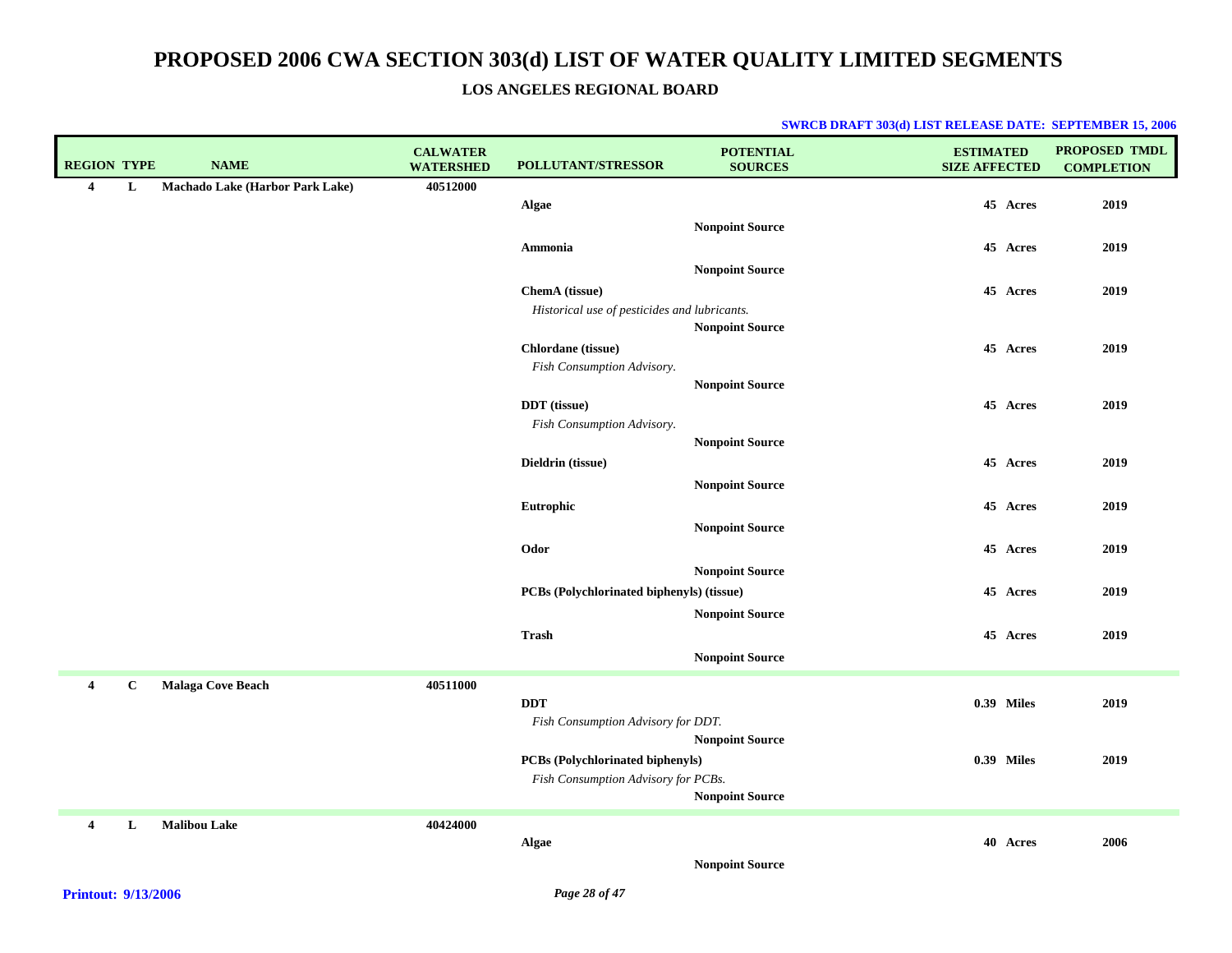**LOS ANGELES REGIONAL BOARD**

| <b>REGION TYPE</b> |              | <b>NAME</b>         | <b>CALWATER</b><br><b>WATERSHED</b> | POLLUTANT/STRESSOR                               | <b>POTENTIAL</b><br><b>SOURCES</b>               | <b>ESTIMATED</b><br><b>SIZE AFFECTED</b> | PROPOSED TMDL<br><b>COMPLETION</b> |
|--------------------|--------------|---------------------|-------------------------------------|--------------------------------------------------|--------------------------------------------------|------------------------------------------|------------------------------------|
|                    |              |                     |                                     | Eutrophic                                        |                                                  | 40 Acres                                 | 2006                               |
|                    |              |                     |                                     | <b>Organic Enrichment/Low Dissolved Oxygen</b>   | <b>Nonpoint Source</b><br><b>Nonpoint Source</b> | 40 Acres                                 | 2006                               |
| $\overline{4}$     | $\mathbf{C}$ | <b>Malibu Beach</b> | 40421000                            | <b>DDT</b><br>Fish Consumption Advisory for DDT. | <b>Nonpoint Source</b>                           | 0.77 Miles                               | 2019                               |
| $\overline{4}$     | R            | <b>Malibu Creek</b> | 40421000                            | <b>Coliform Bacteria</b>                         |                                                  | 11 Miles                                 | 2002                               |
|                    |              |                     |                                     | <b>Fish Barriers (Fish Passage)</b>              | <b>Nonpoint/Point Source</b>                     | 11 Miles                                 | 2019                               |
|                    |              |                     |                                     | <b>Nutrients (Algae)</b>                         | <b>Dam Construction</b>                          | 11 Miles                                 | 2006                               |
|                    |              |                     |                                     | Scum/Foam-unnatural                              | <b>Nonpoint/Point Source</b>                     | 11 Miles                                 | 2006                               |
|                    |              |                     |                                     | <b>Sedimentation/Siltation</b>                   | <b>Nonpoint/Point Source</b>                     | 11 Miles                                 | 2019                               |
|                    |              |                     |                                     | Selenium                                         | <b>Source Unknown</b>                            | 11 Miles                                 | 2019                               |
|                    |              |                     |                                     | <b>Sulfates</b>                                  | <b>Source Unknown</b>                            | 11 Miles                                 | 2019                               |
|                    |              |                     |                                     | <b>Trash</b>                                     | <b>Source Unknown</b>                            | 11 Miles                                 | 2019                               |
|                    |              |                     |                                     |                                                  | <b>Nonpoint Source</b>                           |                                          |                                    |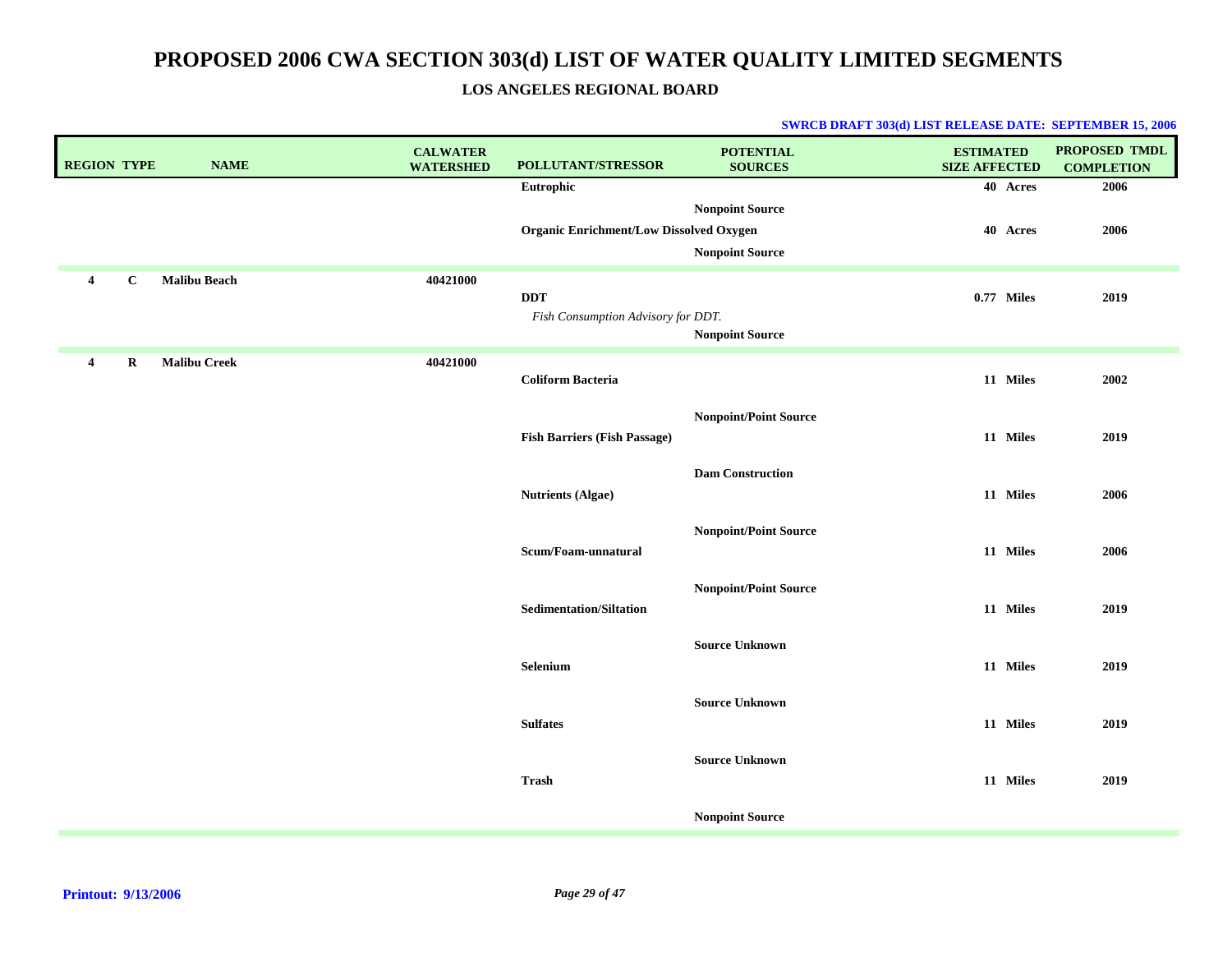**LOS ANGELES REGIONAL BOARD**

| <b>REGION TYPE</b>      |              | <b>NAME</b>                               | <b>CALWATER</b><br><b>WATERSHED</b> | <b>POLLUTANT/STRESSOR</b>            | <b>POTENTIAL</b><br><b>SOURCES</b>                                                          | <b>ESTIMATED</b><br><b>SIZE AFFECTED</b> | PROPOSED TMDL<br><b>COMPLETION</b> |
|-------------------------|--------------|-------------------------------------------|-------------------------------------|--------------------------------------|---------------------------------------------------------------------------------------------|------------------------------------------|------------------------------------|
| 4                       | E            | <b>Malibu Lagoon</b>                      | 40421000                            |                                      |                                                                                             |                                          |                                    |
|                         |              |                                           |                                     | <b>Benthic Community Effects</b>     |                                                                                             | 15 Acres                                 | 2019                               |
|                         |              |                                           |                                     |                                      | <b>Nonpoint/Point Source</b>                                                                |                                          |                                    |
|                         |              |                                           |                                     | <b>Coliform Bacteria</b>             |                                                                                             | 15 Acres                                 | 2005                               |
|                         |              |                                           |                                     |                                      | <b>Nonpoint/Point Source</b>                                                                |                                          |                                    |
|                         |              |                                           |                                     | Eutrophic                            |                                                                                             | 15 Acres                                 | 2006                               |
|                         |              |                                           |                                     |                                      | <b>Nonpoint/Point Source</b>                                                                |                                          |                                    |
|                         |              |                                           |                                     | pH                                   |                                                                                             | 15 Acres                                 | 2006                               |
|                         |              |                                           |                                     |                                      | Possible sources might be septic systems, storm drains, and birds.<br><b>Source Unknown</b> |                                          |                                    |
|                         |              |                                           |                                     | <b>Shellfish Harvesting Advisory</b> |                                                                                             | 15 Acres                                 | 2005                               |
|                         |              |                                           |                                     |                                      | <b>Nonpoint/Point Source</b>                                                                |                                          |                                    |
|                         |              |                                           |                                     | <b>Swimming Restrictions</b>         |                                                                                             | 15 Acres                                 | 2005                               |
|                         |              |                                           |                                     |                                      | <b>Nonpoint/Point Source</b>                                                                |                                          |                                    |
|                         |              |                                           |                                     | Viruses (enteric)                    |                                                                                             | 15 Acres                                 | 2005                               |
|                         |              |                                           |                                     |                                      | <b>Nonpoint/Point Source</b>                                                                |                                          |                                    |
| 4                       | $\mathbf{C}$ | Malibu Lagoon Beach (Surfrider)           | 40421000                            |                                      |                                                                                             |                                          |                                    |
|                         |              |                                           |                                     | <b>DDT</b>                           |                                                                                             | 1 Miles                                  | 2019                               |
|                         |              |                                           |                                     | Fish Consumption Advisory for DDT.   |                                                                                             |                                          |                                    |
|                         |              |                                           |                                     |                                      | <b>Nonpoint Source</b>                                                                      |                                          |                                    |
|                         |              |                                           |                                     | PCBs (Polychlorinated biphenyls)     |                                                                                             | 1 Miles                                  | 2019                               |
|                         |              |                                           |                                     | Fish Consumption Advisory for PCBs.  |                                                                                             |                                          |                                    |
|                         |              |                                           |                                     |                                      | <b>Nonpoint Source</b>                                                                      |                                          |                                    |
| $\overline{\mathbf{4}}$ | $\bf R$      | Matilija Creek Reach 1 (Jct. With N. Fork | 40220012                            |                                      |                                                                                             |                                          |                                    |
|                         |              | to Reservoir)                             |                                     | <b>Fish Barriers (Fish Passage)</b>  |                                                                                             | $0.63$ Miles                             | 2019                               |
|                         |              |                                           |                                     |                                      | <b>Dam Construction</b>                                                                     |                                          |                                    |
|                         |              |                                           |                                     |                                      |                                                                                             |                                          |                                    |
| 4                       | $\bf R$      | Matilija Creek Reach 2 (Above Reservoir)  | 40220010                            |                                      |                                                                                             |                                          |                                    |
|                         |              |                                           |                                     | <b>Fish Barriers (Fish Passage)</b>  |                                                                                             | 15 Miles                                 | 2019                               |
|                         |              |                                           |                                     |                                      | <b>Dam Construction</b>                                                                     |                                          |                                    |
| 4                       | L            | Matilija Reservoir                        | 40220012                            |                                      |                                                                                             |                                          |                                    |
|                         |              |                                           |                                     | <b>Fish Barriers (Fish Passage)</b>  |                                                                                             | 121 Acres                                | 2019                               |
|                         |              |                                           |                                     |                                      | <b>Dam Construction</b>                                                                     |                                          |                                    |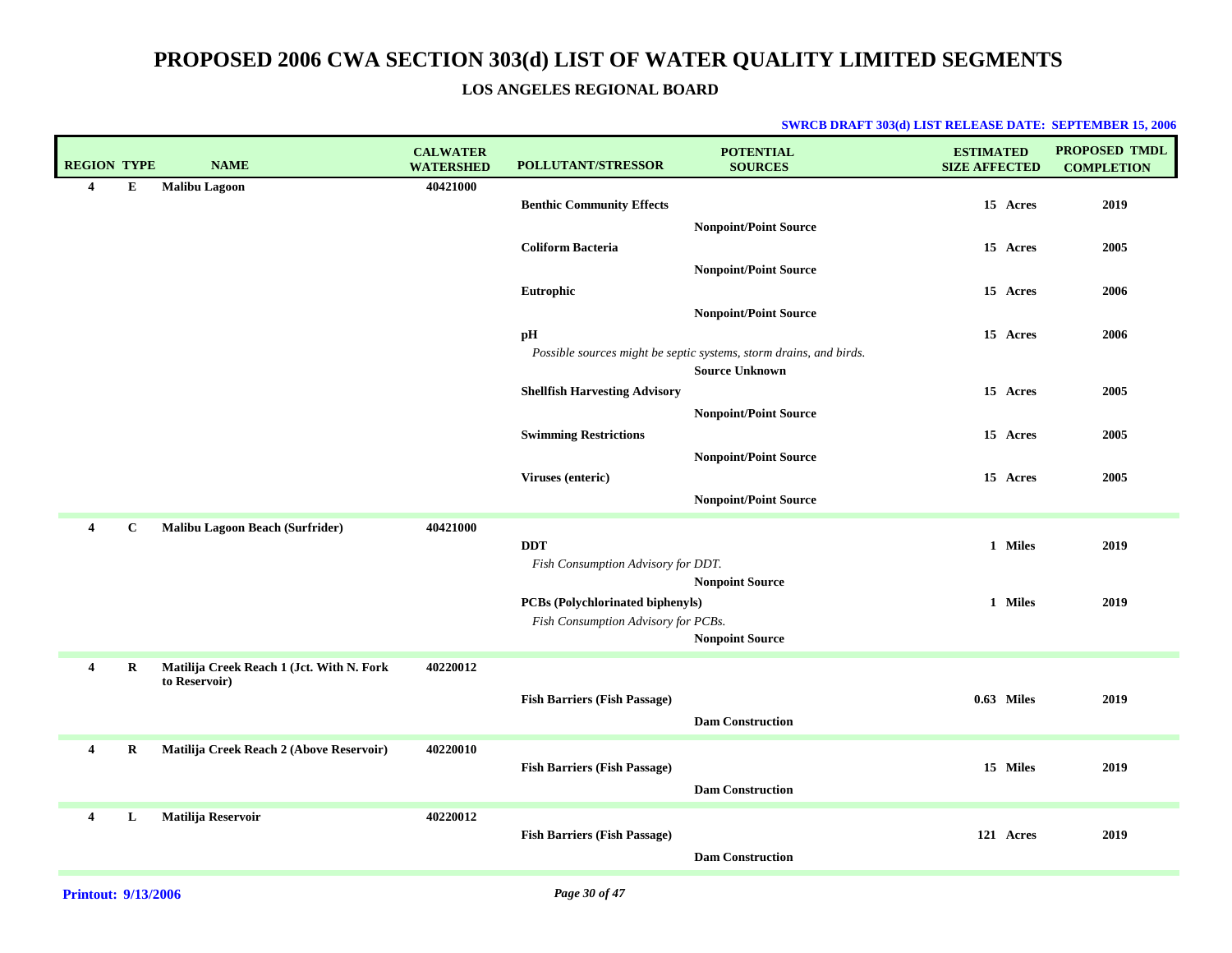### **LOS ANGELES REGIONAL BOARD**

| <b>REGION TYPE</b>      |   | <b>NAME</b>                              | <b>CALWATER</b><br><b>WATERSHED</b> | <b>POLLUTANT/STRESSOR</b>                          | <b>POTENTIAL</b><br><b>SOURCES</b>                                                                                                    | <b>ESTIMATED</b><br><b>SIZE AFFECTED</b> | PROPOSED TMDL<br><b>COMPLETION</b> |
|-------------------------|---|------------------------------------------|-------------------------------------|----------------------------------------------------|---------------------------------------------------------------------------------------------------------------------------------------|------------------------------------------|------------------------------------|
| $\overline{\mathbf{4}}$ | R | <b>McCoy Canyon Creek</b>                | 40521000                            | <b>Fecal Coliform</b>                              |                                                                                                                                       | 4 Miles                                  | 2009                               |
|                         |   |                                          |                                     |                                                    | <b>Nonpoint Source</b>                                                                                                                |                                          |                                    |
|                         |   |                                          |                                     | <b>Nitrate</b>                                     |                                                                                                                                       | 4 Miles                                  | 2019                               |
|                         |   |                                          |                                     |                                                    | <b>Nonpoint Source</b>                                                                                                                |                                          |                                    |
|                         |   |                                          |                                     | Nitrogen, Nitrate                                  |                                                                                                                                       | 4 Miles                                  | 2019                               |
|                         |   |                                          |                                     |                                                    | <b>Urban Runoff/Storm Sewers</b><br><b>Natural Sources</b>                                                                            |                                          |                                    |
| 4                       | L | <b>McGrath Lake</b>                      | 40311000                            |                                                    |                                                                                                                                       |                                          |                                    |
|                         |   |                                          |                                     | Chlordane (sediment)                               |                                                                                                                                       | 20 Acres                                 | 2019                               |
|                         |   |                                          |                                     | <b>DDT</b> (sediment)                              | <b>Nonpoint Source</b>                                                                                                                | 20 Acres                                 | 2019                               |
|                         |   |                                          |                                     |                                                    | <b>Nonpoint Source</b>                                                                                                                |                                          |                                    |
|                         |   |                                          |                                     | Dieldrin (sediment)                                |                                                                                                                                       | 20 Acres                                 | 2019                               |
|                         |   |                                          |                                     |                                                    | Historical use of pesticides and lubricants, storm water runoff/aerial deposition from agricultural fields.<br><b>Nonpoint Source</b> |                                          |                                    |
|                         |   |                                          |                                     | <b>Fecal Coliform</b>                              |                                                                                                                                       | 20 Acres                                 | 2019                               |
|                         |   |                                          |                                     |                                                    | <b>Agriculture</b>                                                                                                                    |                                          |                                    |
|                         |   |                                          |                                     |                                                    | Landfills                                                                                                                             |                                          |                                    |
|                         |   |                                          |                                     |                                                    | <b>Natural Sources</b>                                                                                                                |                                          |                                    |
|                         |   |                                          |                                     | <b>PCBs (Polychlorinated biphenyls) (sediment)</b> | Historical use of pesticides and lubricants, storm water runoff/aerial deposition from agricultural fields.                           | 20 Acres                                 | 2019                               |
|                         |   |                                          |                                     |                                                    | <b>Nonpoint Source</b>                                                                                                                |                                          |                                    |
|                         |   |                                          |                                     | <b>Sediment Toxicity</b>                           |                                                                                                                                       | 20 Acres                                 | 2019                               |
|                         |   |                                          |                                     |                                                    | <b>Nonpoint Source</b>                                                                                                                |                                          |                                    |
| $\overline{\mathbf{4}}$ | R | Medea Creek Reach 1 (Lake to Confl. with | 40424000                            |                                                    |                                                                                                                                       |                                          |                                    |
|                         |   | Lindero)                                 |                                     | Algae                                              |                                                                                                                                       | 2.6 Miles                                | 2006                               |
|                         |   |                                          |                                     |                                                    | <b>Nonpoint Source</b>                                                                                                                |                                          |                                    |
|                         |   |                                          |                                     | <b>Coliform Bacteria</b>                           |                                                                                                                                       | 2.6 Miles                                | 2005                               |
|                         |   |                                          |                                     |                                                    | <b>Nonpoint Source</b>                                                                                                                |                                          |                                    |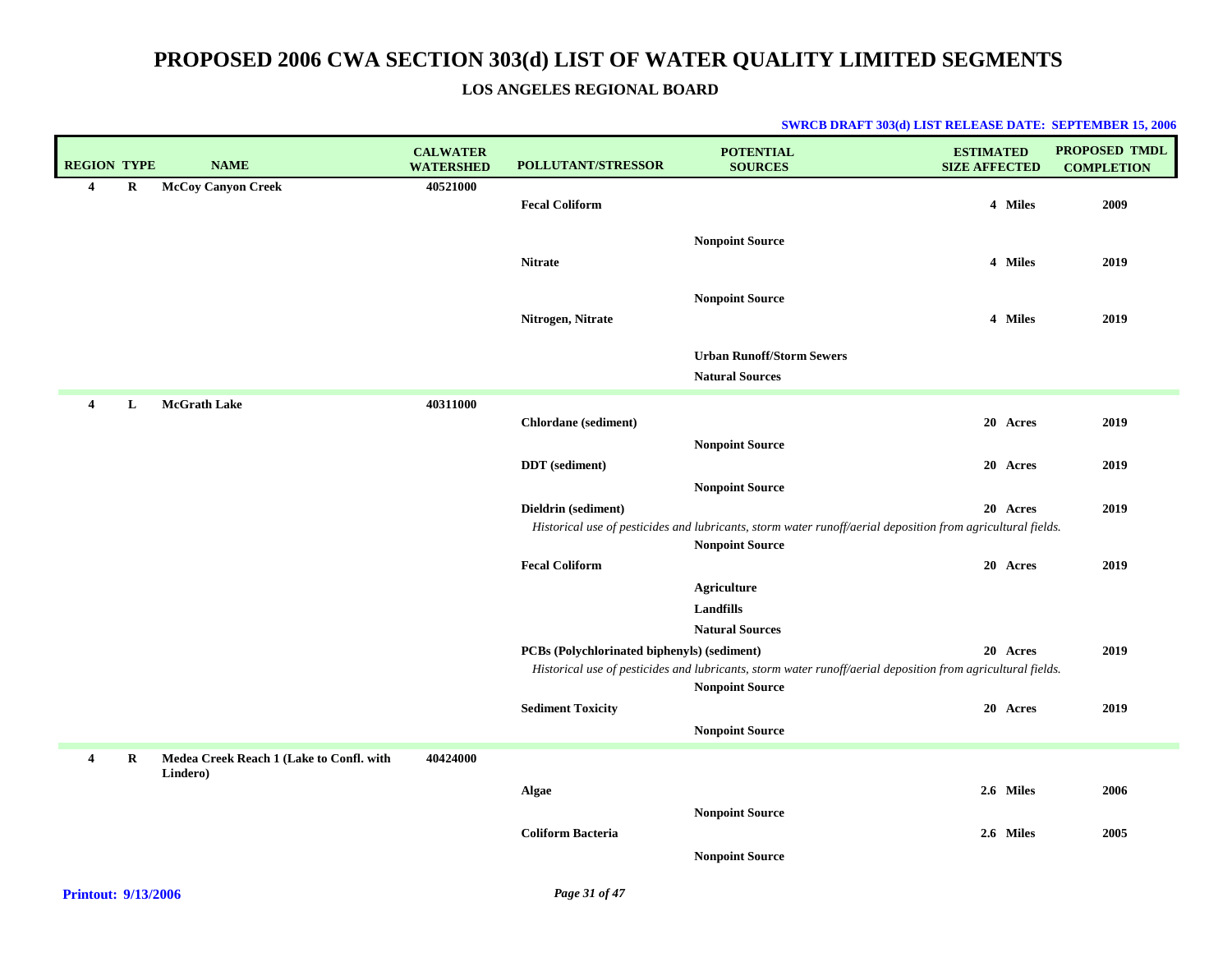### **LOS ANGELES REGIONAL BOARD**

| <b>REGION TYPE</b> |              | <b>NAME</b>                                      | <b>CALWATER</b><br><b>WATERSHED</b> | <b>POLLUTANT/STRESSOR</b>                        | <b>POTENTIAL</b><br><b>SOURCES</b> | <b>ESTIMATED</b><br><b>SIZE AFFECTED</b> | <b>PROPOSED TMDL</b><br><b>COMPLETION</b> |
|--------------------|--------------|--------------------------------------------------|-------------------------------------|--------------------------------------------------|------------------------------------|------------------------------------------|-------------------------------------------|
|                    |              |                                                  |                                     | <b>Sedimentation/Siltation</b>                   |                                    | 2.6 Miles                                | 2019                                      |
|                    |              |                                                  |                                     |                                                  | <b>Source Unknown</b>              |                                          |                                           |
|                    |              |                                                  |                                     | Selenium                                         |                                    | 2.6 Miles                                | 2019                                      |
|                    |              |                                                  |                                     |                                                  | <b>Nonpoint Source</b>             |                                          |                                           |
|                    |              |                                                  |                                     | <b>Trash</b>                                     |                                    | 2.6 Miles                                | 2019                                      |
|                    |              |                                                  |                                     |                                                  | <b>Nonpoint Source</b>             |                                          |                                           |
| 4                  | R            | Medea Creek Reach 2 (Abv Confl. with<br>Lindero) | 40423000                            |                                                  |                                    |                                          |                                           |
|                    |              |                                                  |                                     | Algae                                            |                                    | 5.4 Miles                                | 2006                                      |
|                    |              |                                                  |                                     |                                                  | <b>Nonpoint Source</b>             |                                          |                                           |
|                    |              |                                                  |                                     | <b>Coliform Bacteria</b>                         |                                    | 5.4 Miles                                | 2005                                      |
|                    |              |                                                  |                                     | <b>Sedimentation/Siltation</b>                   | <b>Nonpoint Source</b>             | 5.4 Miles                                | 2019                                      |
|                    |              |                                                  |                                     |                                                  | <b>Source Unknown</b>              |                                          |                                           |
|                    |              |                                                  |                                     | <b>Selenium</b>                                  |                                    | 5.4 Miles                                | 2019                                      |
|                    |              |                                                  |                                     |                                                  | <b>Nonpoint Source</b>             |                                          |                                           |
|                    |              |                                                  |                                     | <b>Trash</b>                                     |                                    | 5.4 Miles                                | 2019                                      |
|                    |              |                                                  |                                     |                                                  | <b>Nonpoint Source</b>             |                                          |                                           |
| $\overline{4}$     | L            | <b>Munz Lake</b>                                 | 40351000                            |                                                  |                                    |                                          |                                           |
|                    |              |                                                  |                                     | Eutrophic                                        |                                    | 6.6 Acres                                | 2019                                      |
|                    |              |                                                  |                                     |                                                  | <b>Nonpoint Source</b>             |                                          |                                           |
|                    |              |                                                  |                                     | <b>Trash</b>                                     |                                    | 6.6 Acres                                | 2019                                      |
|                    |              |                                                  |                                     |                                                  | <b>Nonpoint Source</b>             |                                          |                                           |
| 4                  | $\mathbf{C}$ | <b>Nicholas Canyon Beach</b>                     | 40444000                            |                                                  |                                    |                                          |                                           |
|                    |              |                                                  |                                     | <b>DDT</b><br>Fish Consumption Advisory for DDT. |                                    | 1.7 Miles                                | 2019                                      |
|                    |              |                                                  |                                     |                                                  | <b>Nonpoint Source</b>             |                                          |                                           |
|                    |              |                                                  |                                     | PCBs (Polychlorinated biphenyls)                 |                                    | 1.7 Miles                                | 2019                                      |
|                    |              |                                                  |                                     | Fish Consumption Advisory for PCBs.              |                                    |                                          |                                           |
|                    |              |                                                  |                                     |                                                  | <b>Nonpoint Source</b>             |                                          |                                           |
| 4                  | R            | <b>Palo Comado Creek</b>                         | 40423000                            | <b>Coliform Bacteria</b>                         |                                    | 6.8 Miles                                | 2005                                      |
|                    |              |                                                  |                                     |                                                  | <b>Nonpoint Source</b>             |                                          |                                           |
|                    |              |                                                  |                                     |                                                  |                                    |                                          |                                           |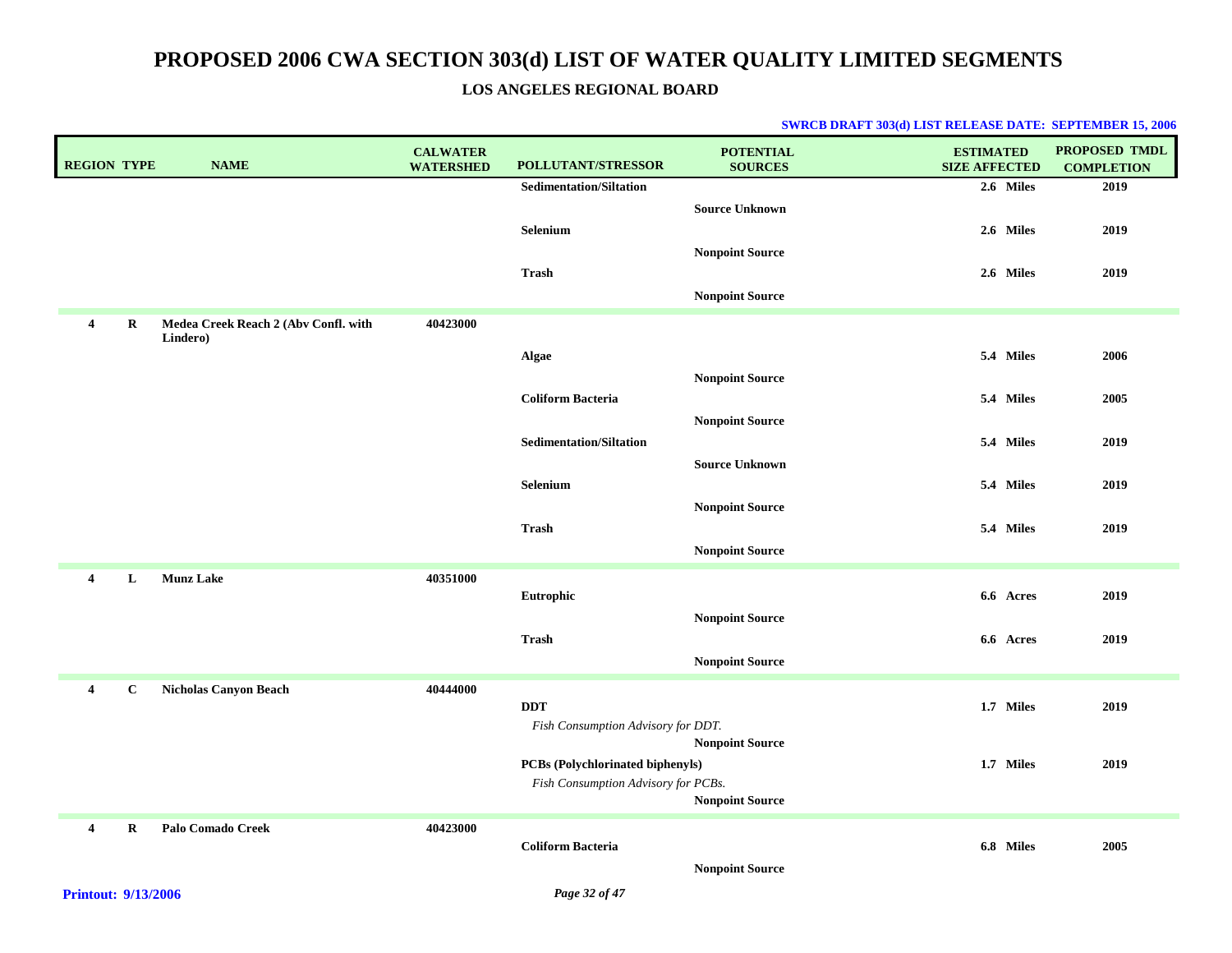### **LOS ANGELES REGIONAL BOARD**

| Palo Verde Shoreline Park Beach<br>$\overline{\mathbf{4}}$<br>$\mathbf{C}$<br>40511000<br><b>Pesticides</b><br>$0.24$ Miles<br><b>Source Unknown</b><br><b>Paradise Cove Beach</b><br>40435000<br>$\mathbf{C}$<br>$\overline{\mathbf{4}}$<br><b>DDT</b><br>1.7 Miles<br>Fish consumption advisory for DDT.<br><b>Nonpoint Source</b><br>1.7 Miles<br><b>PCBs (Polychlorinated biphenyls)</b><br>Fish consumption advisory for PCBs.<br><b>Nonpoint Source</b><br>40531000<br><b>Peck Road Park Lake</b><br>L<br>$\overline{\mathbf{4}}$<br>Chlordane (tissue)<br>103 Acres<br><b>Nonpoint Source</b><br><b>DDT</b> (tissue)<br>103 Acres<br><b>Nonpoint Source</b><br>Lead<br>103 Acres |                        | 2019<br>2019<br>2019 |
|-----------------------------------------------------------------------------------------------------------------------------------------------------------------------------------------------------------------------------------------------------------------------------------------------------------------------------------------------------------------------------------------------------------------------------------------------------------------------------------------------------------------------------------------------------------------------------------------------------------------------------------------------------------------------------------------|------------------------|----------------------|
|                                                                                                                                                                                                                                                                                                                                                                                                                                                                                                                                                                                                                                                                                         |                        |                      |
|                                                                                                                                                                                                                                                                                                                                                                                                                                                                                                                                                                                                                                                                                         |                        |                      |
|                                                                                                                                                                                                                                                                                                                                                                                                                                                                                                                                                                                                                                                                                         |                        |                      |
|                                                                                                                                                                                                                                                                                                                                                                                                                                                                                                                                                                                                                                                                                         |                        | 2019                 |
|                                                                                                                                                                                                                                                                                                                                                                                                                                                                                                                                                                                                                                                                                         |                        | 2019                 |
|                                                                                                                                                                                                                                                                                                                                                                                                                                                                                                                                                                                                                                                                                         |                        | 2019                 |
| Odor<br>103 Acres                                                                                                                                                                                                                                                                                                                                                                                                                                                                                                                                                                                                                                                                       | <b>Nonpoint Source</b> | 2019                 |
| <b>Nonpoint Source</b><br><b>Organic Enrichment/Low Dissolved Oxygen</b><br>103 Acres<br><b>Nonpoint Source</b>                                                                                                                                                                                                                                                                                                                                                                                                                                                                                                                                                                         |                        | 2019                 |
| Piru Creek (from gaging station below<br>R<br>40342000<br>4<br>Santa Felicia Dam to headwaters)<br>67 Miles<br><b>Chloride</b><br><b>Source Unknown</b>                                                                                                                                                                                                                                                                                                                                                                                                                                                                                                                                 |                        | 2019                 |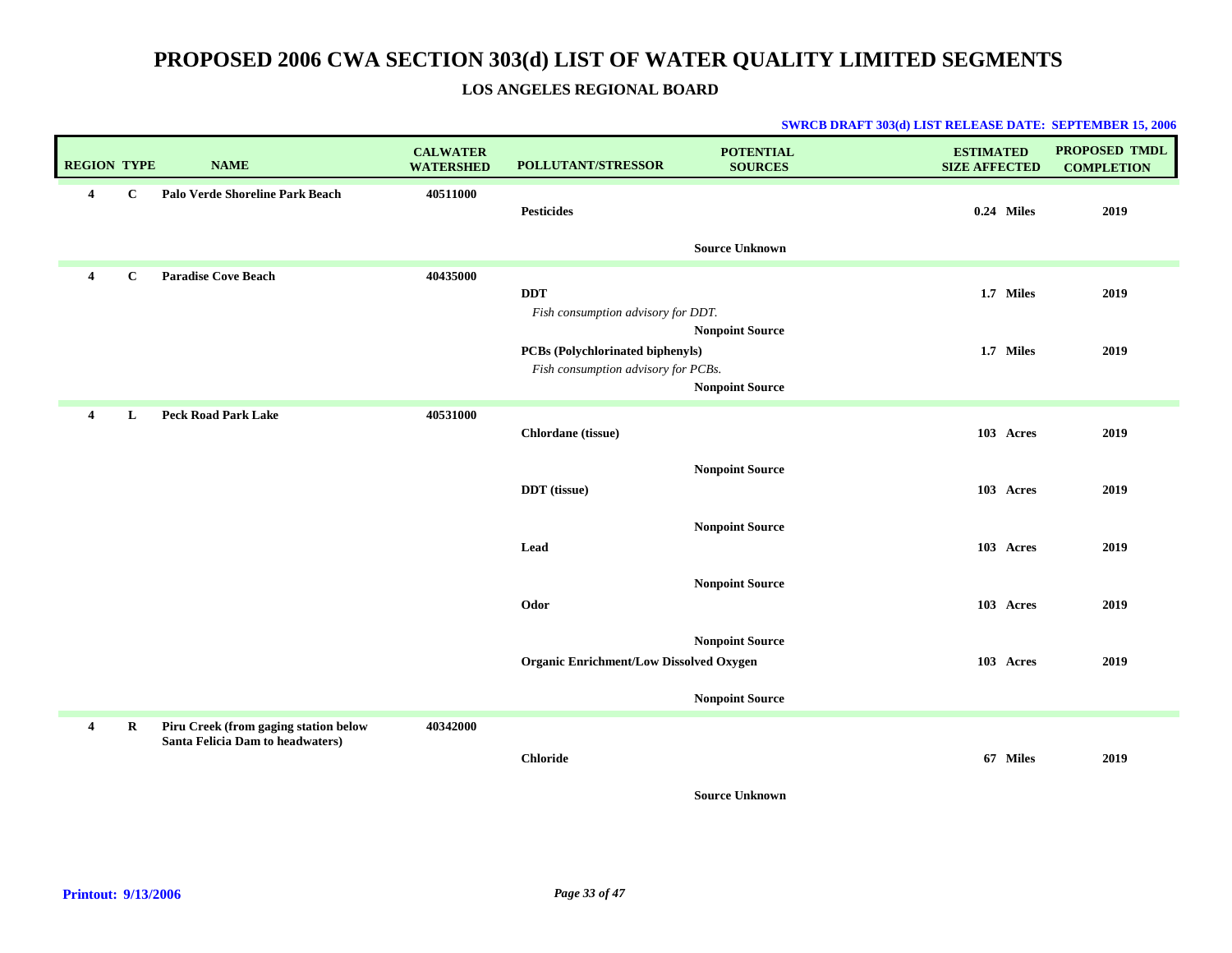**LOS ANGELES REGIONAL BOARD**

| <b>REGION TYPE</b> |              | <b>NAME</b>                                       | <b>CALWATER</b><br><b>WATERSHED</b> | <b>POLLUTANT/STRESSOR</b>                                               | <b>POTENTIAL</b><br><b>SOURCES</b>                               | <b>ESTIMATED</b><br><b>SIZE AFFECTED</b> | <b>PROPOSED TMDL</b><br><b>COMPLETION</b> |
|--------------------|--------------|---------------------------------------------------|-------------------------------------|-------------------------------------------------------------------------|------------------------------------------------------------------|------------------------------------------|-------------------------------------------|
|                    |              |                                                   |                                     | pH                                                                      |                                                                  | 67 Miles                                 | 2019                                      |
|                    |              |                                                   |                                     |                                                                         | <b>Nonpoint Source</b><br><b>Conservation Discharge Releases</b> |                                          |                                           |
| 4                  | $\mathbf C$  | <b>Point Dume Beach</b>                           | 40435000                            |                                                                         |                                                                  |                                          |                                           |
|                    |              |                                                   |                                     | <b>DDT</b><br>Fish consumption advisory for DDT.                        |                                                                  | 2.5 Miles                                | 2019                                      |
|                    |              |                                                   |                                     |                                                                         | <b>Nonpoint Source</b>                                           |                                          |                                           |
|                    |              |                                                   |                                     | PCBs (Polychlorinated biphenyls)<br>Fish consumtiion advisory for PCBs. |                                                                  | 2.5 Miles                                | 2019                                      |
|                    |              |                                                   |                                     |                                                                         | <b>Nonpoint Source</b>                                           |                                          |                                           |
| 4                  | $\mathbf{C}$ | <b>Point Fermin Park Beach</b>                    | 40512000                            |                                                                         |                                                                  |                                          |                                           |
|                    |              |                                                   |                                     | <b>DDT</b>                                                              |                                                                  | 1.6 Miles                                | 2019                                      |
|                    |              |                                                   |                                     | Fish consumption advisory for DDT.                                      | <b>Nonpoint Source</b>                                           |                                          |                                           |
|                    |              |                                                   |                                     | PCBs (Polychlorinated biphenyls)                                        |                                                                  | 1.6 Miles                                | 2019                                      |
|                    |              |                                                   |                                     | Fish consumption advisory for PCBs.                                     | <b>Nonpoint Source</b>                                           |                                          |                                           |
| 4                  | R            | Pole Creek (trib to Santa Clara River Reach<br>3) | 40331000                            |                                                                         |                                                                  |                                          |                                           |
|                    |              |                                                   |                                     | <b>Sulfates</b>                                                         |                                                                  | 9 Miles                                  | 2019                                      |
|                    |              |                                                   |                                     |                                                                         | <b>Nonpoint Source</b>                                           |                                          |                                           |
|                    |              |                                                   |                                     | <b>Total Dissolved Solids</b>                                           |                                                                  | 9 Miles                                  | 2019                                      |
|                    |              |                                                   |                                     |                                                                         | <b>Nonpoint Source</b>                                           |                                          |                                           |
| 4                  | $\bf{B}$     | <b>Port Hueneme Harbor (Back Basins)</b>          | 40311000                            | DDT (tissue)                                                            |                                                                  | 65 Acres                                 | 2019                                      |
|                    |              |                                                   |                                     |                                                                         | <b>Nonpoint Source</b>                                           |                                          |                                           |
|                    |              |                                                   |                                     | PCBs (Polychlorinated biphenyls) (tissue)                               |                                                                  | 65 Acres                                 | 2019                                      |
|                    |              |                                                   |                                     |                                                                         | <b>Nonpoint Source</b>                                           |                                          |                                           |
| 4                  | $\mathbf C$  | <b>Port Hueneme Pier</b>                          | 40311000                            |                                                                         |                                                                  |                                          |                                           |
|                    |              |                                                   |                                     | <b>PCBs</b> (Polychlorinated biphenyls)                                 |                                                                  | 0.33 Miles                               | 2019                                      |
|                    |              |                                                   |                                     |                                                                         | <b>Source Unknown</b>                                            |                                          |                                           |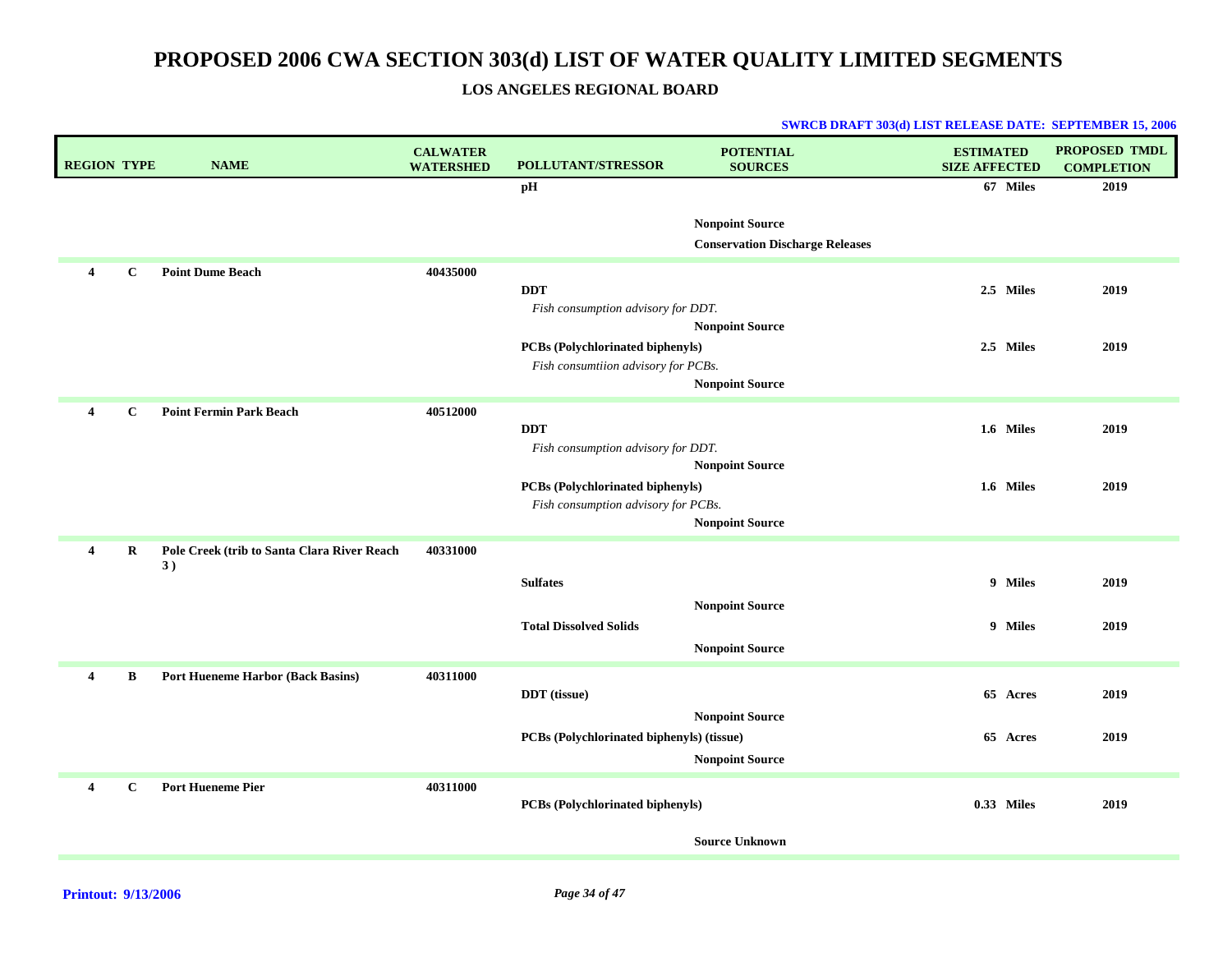### **LOS ANGELES REGIONAL BOARD**

| <b>REGION TYPE</b> |             | <b>NAME</b>                   | <b>CALWATER</b><br><b>WATERSHED</b> | POLLUTANT/STRESSOR                                                             | <b>POTENTIAL</b><br><b>SOURCES</b>               | <b>ESTIMATED</b><br><b>SIZE AFFECTED</b> | <b>PROPOSED TMDL</b><br><b>COMPLETION</b> |
|--------------------|-------------|-------------------------------|-------------------------------------|--------------------------------------------------------------------------------|--------------------------------------------------|------------------------------------------|-------------------------------------------|
| 4                  | $\mathbf C$ | <b>Portuguese Bend Beach</b>  | 40511000                            | <b>DDT</b><br>Fish Consumption Advisory for DDT.                               |                                                  | 1.4 Miles                                | 2019                                      |
|                    |             |                               |                                     | PCBs (Polychlorinated biphenyls)<br>Fish Consumption Advisory for PCB.         | <b>Nonpoint Source</b><br><b>Nonpoint Source</b> | 1.4 Miles                                | 2019                                      |
| 4                  | L           | <b>Puddingstone Reservoir</b> | 40552000                            | Chlordane (tissue)                                                             |                                                  | 243 Acres                                | 2019                                      |
|                    |             |                               |                                     | <b>DDT</b> (tissue)                                                            | <b>Nonpoint Source</b><br><b>Nonpoint Source</b> | 243 Acres                                | 2019                                      |
|                    |             |                               |                                     | Mercury (tissue)                                                               | <b>Nonpoint Source</b>                           | 243 Acres                                | 2019                                      |
|                    |             |                               |                                     | <b>Organic Enrichment/Low Dissolved Oxygen</b>                                 | <b>Nonpoint Source</b>                           | 243 Acres                                | 2019                                      |
|                    |             |                               |                                     | PCBs (Polychlorinated biphenyls) (tissue)                                      | <b>Nonpoint Source</b>                           | 243 Acres                                | 2019                                      |
| $\overline{4}$     | $\mathbf C$ | <b>Puerco Beach</b>           | 40431000                            | <b>DDT</b><br>Fish Consumption Advisory for DDT.                               | <b>Nonpoint Source</b>                           | 0.5 Miles                                | 2019                                      |
|                    |             |                               |                                     | <b>PCBs (Polychlorinated biphenyls)</b><br>Fish Consumption Advisory for PCBs. | <b>Nonpoint Source</b>                           | 0.5 Miles                                | 2019                                      |
| 4                  | $\mathbf C$ | <b>Redondo Beach</b>          | 40512000                            | <b>DDT</b><br>Fish Consumption Advisory for DDT.                               |                                                  | 1.5 Miles                                | 2019                                      |
|                    |             |                               |                                     | <b>PCBs (Polychlorinated biphenyls)</b><br>Fish Consumption Advisory for PCBs. | <b>Nonpoint Source</b><br><b>Nonpoint Source</b> | 1.5 Miles                                | 2019                                      |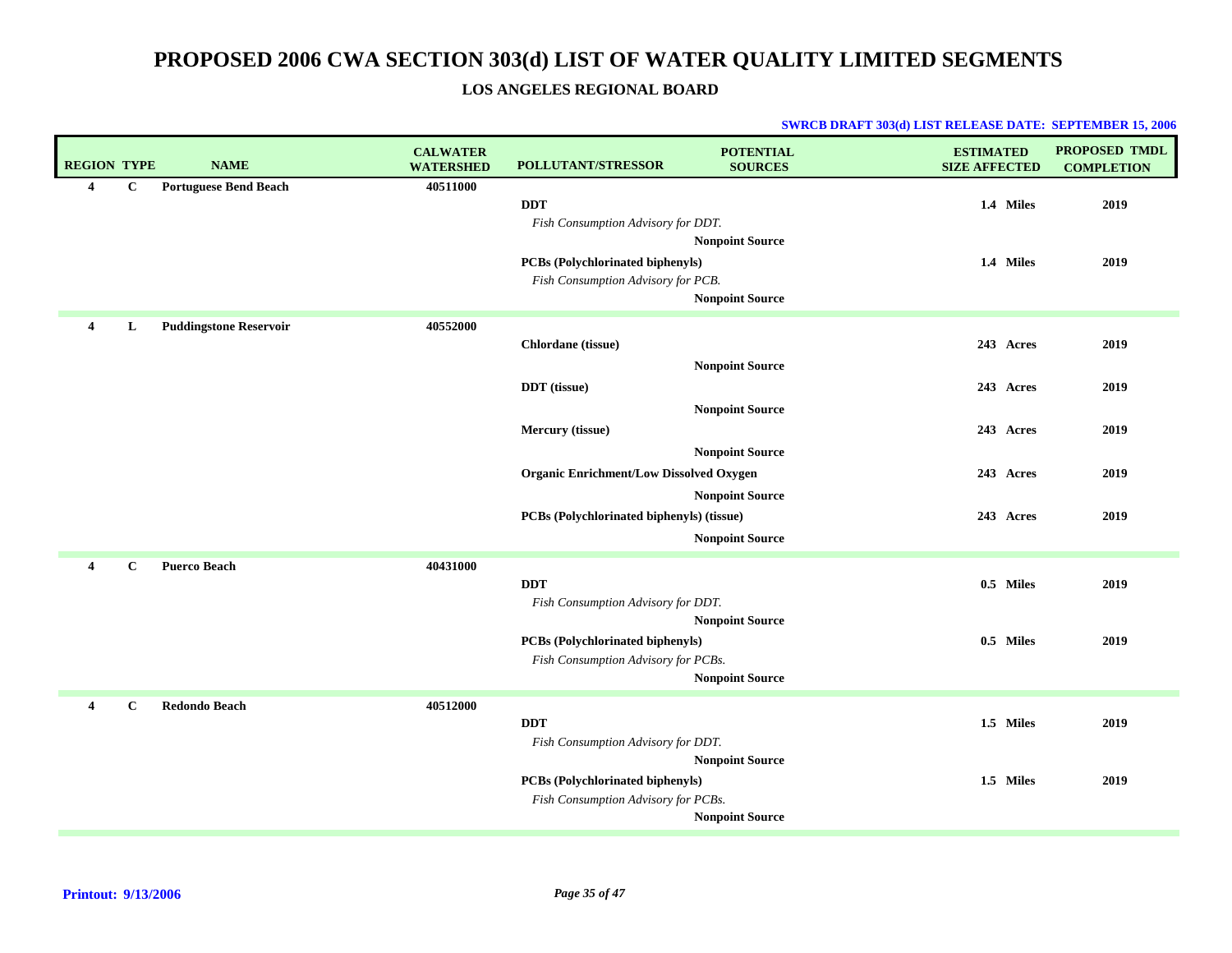### **LOS ANGELES REGIONAL BOARD**

| <b>REGION TYPE</b>      |             | <b>NAME</b>                                           | <b>CALWATER</b><br><b>WATERSHED</b> | POLLUTANT/STRESSOR                        | <b>POTENTIAL</b><br><b>SOURCES</b> | <b>ESTIMATED</b><br><b>SIZE AFFECTED</b> | PROPOSED TMDL<br><b>COMPLETION</b> |
|-------------------------|-------------|-------------------------------------------------------|-------------------------------------|-------------------------------------------|------------------------------------|------------------------------------------|------------------------------------|
| $\overline{4}$          | $\bf{R}$    | Rio De Santa Clara/Oxnard Drain No. 3                 | 40311000                            |                                           |                                    |                                          |                                    |
|                         |             |                                                       |                                     | ChemA (tissue)                            |                                    | 1.9 Miles                                | 2019                               |
|                         |             |                                                       |                                     |                                           | <b>Nonpoint Source</b>             |                                          |                                    |
|                         |             |                                                       |                                     | Chlordane (tissue)                        |                                    | 1.9 Miles                                | 2019                               |
|                         |             |                                                       |                                     |                                           | <b>Nonpoint Source</b>             |                                          |                                    |
|                         |             |                                                       |                                     | <b>DDT</b> (tissue)                       |                                    | 1.9 Miles                                | 2019                               |
|                         |             |                                                       |                                     |                                           | <b>Nonpoint Source</b>             |                                          |                                    |
|                         |             |                                                       |                                     | Nitrogen                                  |                                    | 1.9 Miles                                | 2019                               |
|                         |             |                                                       |                                     | PCBs (Polychlorinated biphenyls) (tissue) | <b>Nonpoint Source</b>             | 1.9 Miles                                | 2019                               |
|                         |             |                                                       |                                     |                                           |                                    |                                          |                                    |
|                         |             |                                                       |                                     | <b>Sediment Toxicity</b>                  | <b>Nonpoint Source</b>             | 1.9 Miles                                | 2019                               |
|                         |             |                                                       |                                     |                                           | <b>Nonpoint Source</b>             |                                          |                                    |
|                         |             |                                                       |                                     | <b>Toxaphene</b> (tissue)                 |                                    | 1.9 Miles                                | 2019                               |
|                         |             |                                                       |                                     |                                           | <b>Nonpoint Source</b>             |                                          |                                    |
|                         |             |                                                       | 40515010                            |                                           |                                    |                                          |                                    |
| $\overline{4}$          | R           | Rio Hondo Reach 1 (Confl. LA River to Snt<br>Ana Fwy) |                                     |                                           |                                    |                                          |                                    |
|                         |             |                                                       |                                     | <b>Coliform Bacteria</b>                  |                                    | 4.6 Miles                                | 2009                               |
|                         |             |                                                       |                                     |                                           |                                    |                                          |                                    |
|                         |             |                                                       |                                     |                                           | <b>Nonpoint/Point Source</b>       |                                          |                                    |
|                         |             |                                                       |                                     | <b>Trash</b>                              |                                    | 4.6 Miles                                | 2002                               |
|                         |             |                                                       |                                     |                                           | <b>Nonpoint/Point Source</b>       |                                          |                                    |
| $\overline{\mathbf{4}}$ | R           | Rio Hondo Reach 2 (At Spreading Grounds)              | 40515010                            |                                           |                                    |                                          |                                    |
|                         |             |                                                       |                                     | <b>Coliform Bacteria</b>                  |                                    | 4.9 Miles                                | 2009                               |
|                         |             |                                                       |                                     |                                           |                                    |                                          |                                    |
|                         |             |                                                       |                                     |                                           | <b>Nonpoint/Point Source</b>       |                                          |                                    |
| $\overline{4}$          | $\mathbf C$ | Robert H. Meyer Memorial Beach                        | 40441000                            |                                           |                                    |                                          |                                    |
|                         |             |                                                       |                                     | <b>Beach Closures</b>                     |                                    | 1.2 Miles                                | 2019                               |
|                         |             |                                                       |                                     |                                           | <b>Nonpoint Source</b>             |                                          |                                    |
|                         |             |                                                       |                                     | <b>DDT</b>                                |                                    | 1.2 Miles                                | 2019                               |
|                         |             |                                                       |                                     | Fish Consumption Advisory for DDT.        |                                    |                                          |                                    |
|                         |             |                                                       |                                     |                                           | <b>Nonpoint Source</b>             |                                          |                                    |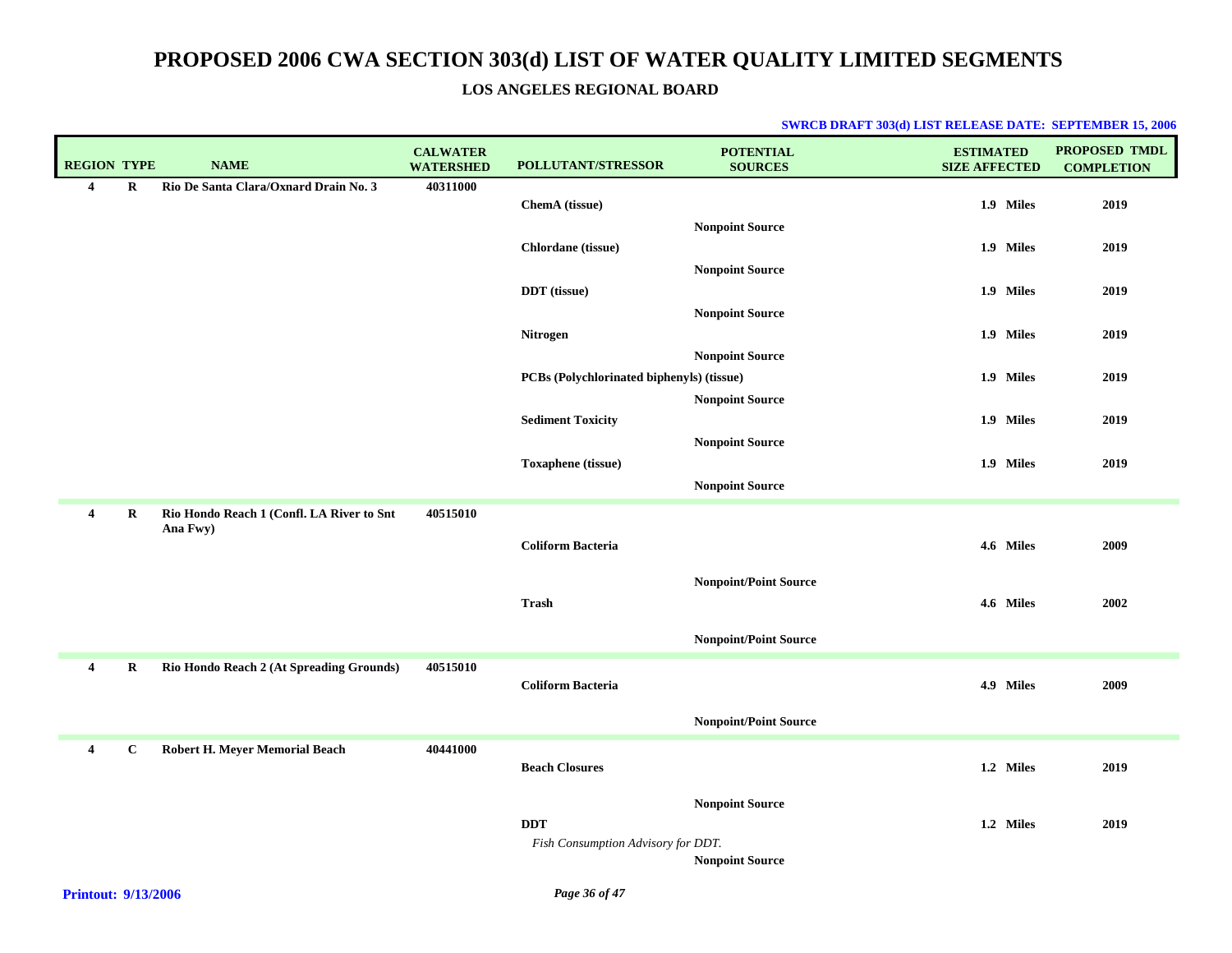### **LOS ANGELES REGIONAL BOARD**

| <b>REGION TYPE</b>      |             | <b>NAME</b>                              | <b>CALWATER</b><br><b>WATERSHED</b> | <b>POLLUTANT/STRESSOR</b>           | <b>POTENTIAL</b><br><b>SOURCES</b> | <b>ESTIMATED</b><br><b>SIZE AFFECTED</b> | <b>PROPOSED TMDL</b><br><b>COMPLETION</b> |
|-------------------------|-------------|------------------------------------------|-------------------------------------|-------------------------------------|------------------------------------|------------------------------------------|-------------------------------------------|
|                         |             |                                          |                                     | PCBs (Polychlorinated biphenyls)    |                                    | 1.2 Miles                                | 2019                                      |
|                         |             |                                          |                                     | Fish Consumption Advisory for PCBs. |                                    |                                          |                                           |
|                         |             |                                          |                                     |                                     | <b>Nonpoint Source</b>             |                                          |                                           |
| 4                       | $\bf C$     | <b>Royal Palms Beach</b>                 | 40511000                            |                                     |                                    |                                          |                                           |
|                         |             |                                          |                                     | <b>DDT</b>                          |                                    | 1.1 Miles                                | 2019                                      |
|                         |             |                                          |                                     | Fish consumption advisory for DDT.  |                                    |                                          |                                           |
|                         |             |                                          |                                     |                                     | <b>Nonpoint Source</b>             |                                          |                                           |
|                         |             |                                          |                                     | PCBs (Polychlorinated biphenyls)    |                                    | 1.1 Miles                                | 2019                                      |
|                         |             |                                          |                                     | Fish consumption advisory for PCBs. |                                    |                                          |                                           |
|                         |             |                                          |                                     |                                     | <b>Nonpoint Source</b>             |                                          |                                           |
| 4                       | R           | San Antonio Creek (Tributary to Ventura  | 40220023                            |                                     |                                    |                                          |                                           |
|                         |             | <b>River Reach 4)</b>                    |                                     | Nitrogen                            |                                    | 9.8 Miles                                | 2019                                      |
|                         |             |                                          |                                     |                                     |                                    |                                          |                                           |
|                         |             |                                          |                                     |                                     | <b>Nonpoint Source</b>             |                                          |                                           |
| $\overline{4}$          | R           | San Gabriel River Reach 1 (Estuary to    | 40515010                            |                                     |                                    |                                          |                                           |
|                         |             | Firestone)                               |                                     | <b>Coliform Bacteria</b>            |                                    | 6.4 Miles                                | 2019                                      |
|                         |             |                                          |                                     |                                     |                                    |                                          |                                           |
|                         |             |                                          |                                     |                                     | <b>Nonpoint/Point Source</b>       |                                          |                                           |
|                         |             |                                          |                                     | pH                                  |                                    | 6.4 Miles                                | 2019                                      |
|                         |             |                                          |                                     |                                     |                                    |                                          |                                           |
|                         |             |                                          |                                     |                                     | <b>Source Unknown</b>              |                                          |                                           |
| $\overline{4}$          | $\mathbf R$ | San Gabriel River Reach 2 (Firestone to  | 40515010                            |                                     |                                    |                                          |                                           |
|                         |             | <b>Whittier Narrows Dam</b>              |                                     |                                     |                                    |                                          |                                           |
|                         |             |                                          |                                     | <b>Coliform Bacteria</b>            |                                    | 12 Miles                                 | 2019                                      |
|                         |             |                                          |                                     |                                     |                                    |                                          |                                           |
|                         |             |                                          |                                     |                                     | <b>Nonpoint/Point Source</b>       |                                          |                                           |
|                         |             |                                          |                                     | Lead                                |                                    | 12 Miles                                 | 2019                                      |
|                         |             |                                          |                                     |                                     |                                    |                                          |                                           |
|                         |             |                                          |                                     |                                     | <b>Nonpoint/Point Source</b>       |                                          |                                           |
| $\overline{\mathbf{4}}$ | $\bf R$     | San Jose Creek Reach 1 (SG Confluence to | 40531000                            |                                     |                                    |                                          |                                           |
|                         |             | Temple St.)                              |                                     | <b>Coliform Bacteria</b>            |                                    | 2.7 Miles                                | 2019                                      |
|                         |             |                                          |                                     |                                     |                                    |                                          |                                           |
|                         |             |                                          |                                     |                                     | <b>Nonpoint/Point Source</b>       |                                          |                                           |
|                         |             |                                          |                                     |                                     |                                    |                                          |                                           |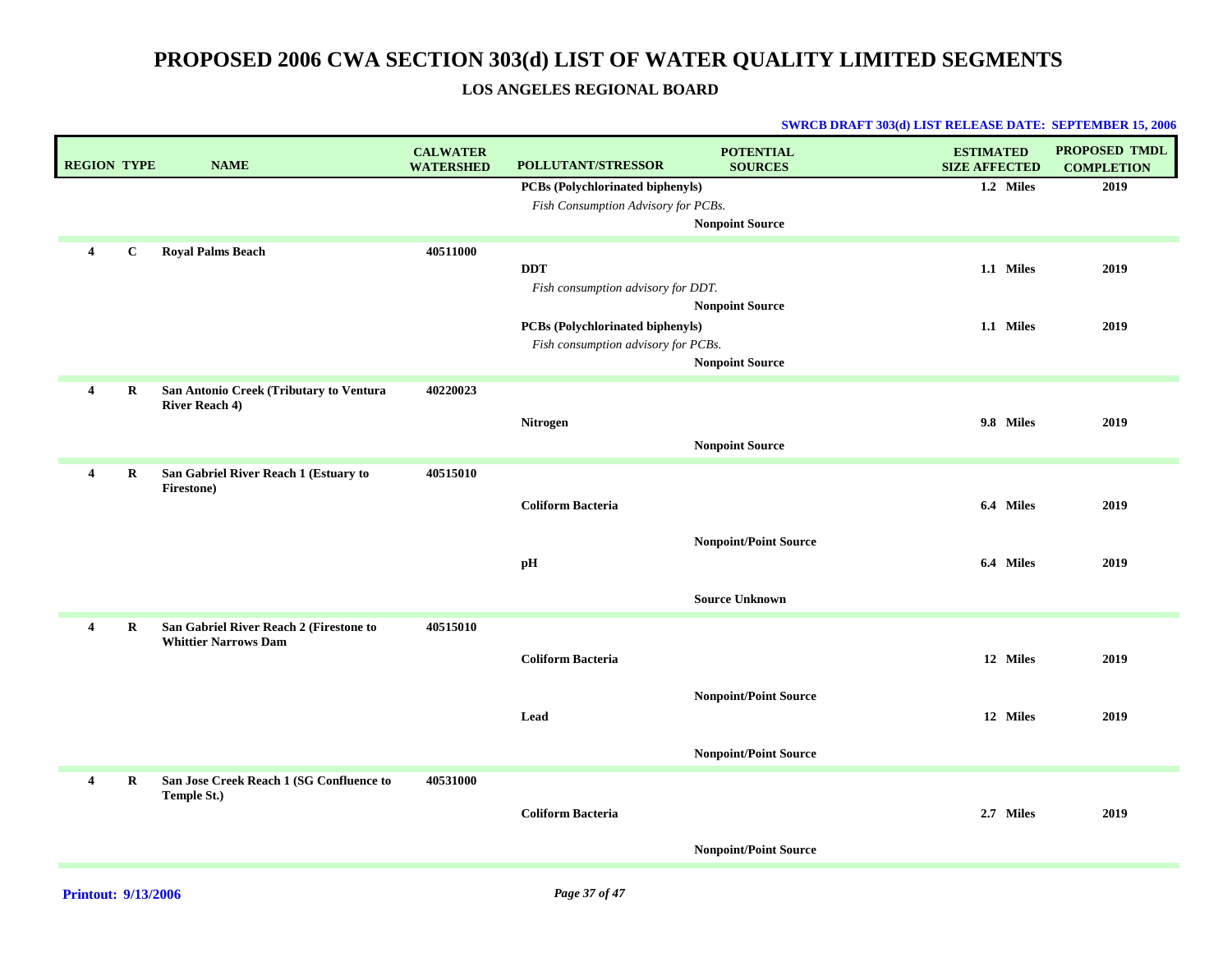### **LOS ANGELES REGIONAL BOARD**

| <b>REGION TYPE</b> |         | <b>NAME</b>                                              | <b>CALWATER</b><br><b>WATERSHED</b> | POLLUTANT/STRESSOR                                                             | <b>POTENTIAL</b><br><b>SOURCES</b>              | <b>ESTIMATED</b><br><b>SIZE AFFECTED</b> | <b>PROPOSED TMDL</b><br><b>COMPLETION</b> |
|--------------------|---------|----------------------------------------------------------|-------------------------------------|--------------------------------------------------------------------------------|-------------------------------------------------|------------------------------------------|-------------------------------------------|
| $\overline{4}$     | $\bf R$ | San Jose Creek Reach 2 (Temple to I-10 at<br>White Ave.) | 40531000                            | <b>Coliform Bacteria</b>                                                       |                                                 | 17 Miles                                 | 2019                                      |
|                    |         |                                                          |                                     |                                                                                | <b>Nonpoint/Point Source</b>                    |                                          |                                           |
| 4                  | B       | San Pedro Bay Near/Off Shore Zones                       | 40512000                            | <b>Chlordane</b>                                                               |                                                 | 8173 Acres                               | 2019                                      |
|                    |         |                                                          |                                     | Chromium (sediment)                                                            | <b>Source Unknown</b>                           | 8173 Acres                               | 2019                                      |
|                    |         |                                                          |                                     | Copper (sediment)                                                              | <b>Nonpoint/Point Source</b>                    | 8173 Acres                               | 2019                                      |
|                    |         |                                                          |                                     |                                                                                | <b>Nonpoint/Point Source</b>                    |                                          |                                           |
|                    |         |                                                          |                                     | DDT (tissue & sediment)<br>Fish Consumption Advisory for DDT.                  | <b>Nonpoint/Point Source</b>                    | 8173 Acres                               | 2019                                      |
|                    |         |                                                          |                                     | PAHs (Polycyclic Aromatic Hydrocarbons) (sediment)                             |                                                 | <b>8173</b> Acres                        | 2019                                      |
|                    |         |                                                          |                                     | <b>PCBs</b> (Polychlorinated biphenyls)<br>Fish consumption advisory for PCBs. | <b>Nonpoint/Point Source</b>                    | 8173 Acres                               | 2019                                      |
|                    |         |                                                          |                                     | <b>Sediment Toxicity</b>                                                       | <b>Nonpoint/Point Source</b>                    | 8173 Acres                               | 2019                                      |
|                    |         |                                                          |                                     | Zinc (sediment)                                                                | <b>Nonpoint/Point Source</b>                    | 8173 Acres                               | 2019                                      |
|                    |         |                                                          |                                     |                                                                                | <b>Nonpoint/Point Source</b>                    |                                          |                                           |
| $\overline{4}$     | Е       | Santa Clara River Estuary                                | 40311000                            | <b>ChemA</b>                                                                   |                                                 | 49 Acres                                 | 2019                                      |
|                    |         |                                                          |                                     | <b>Coliform Bacteria</b>                                                       | <b>Source Unknown</b><br><b>Nonpoint Source</b> | 49 Acres                                 | 2019                                      |
|                    |         |                                                          |                                     |                                                                                |                                                 |                                          |                                           |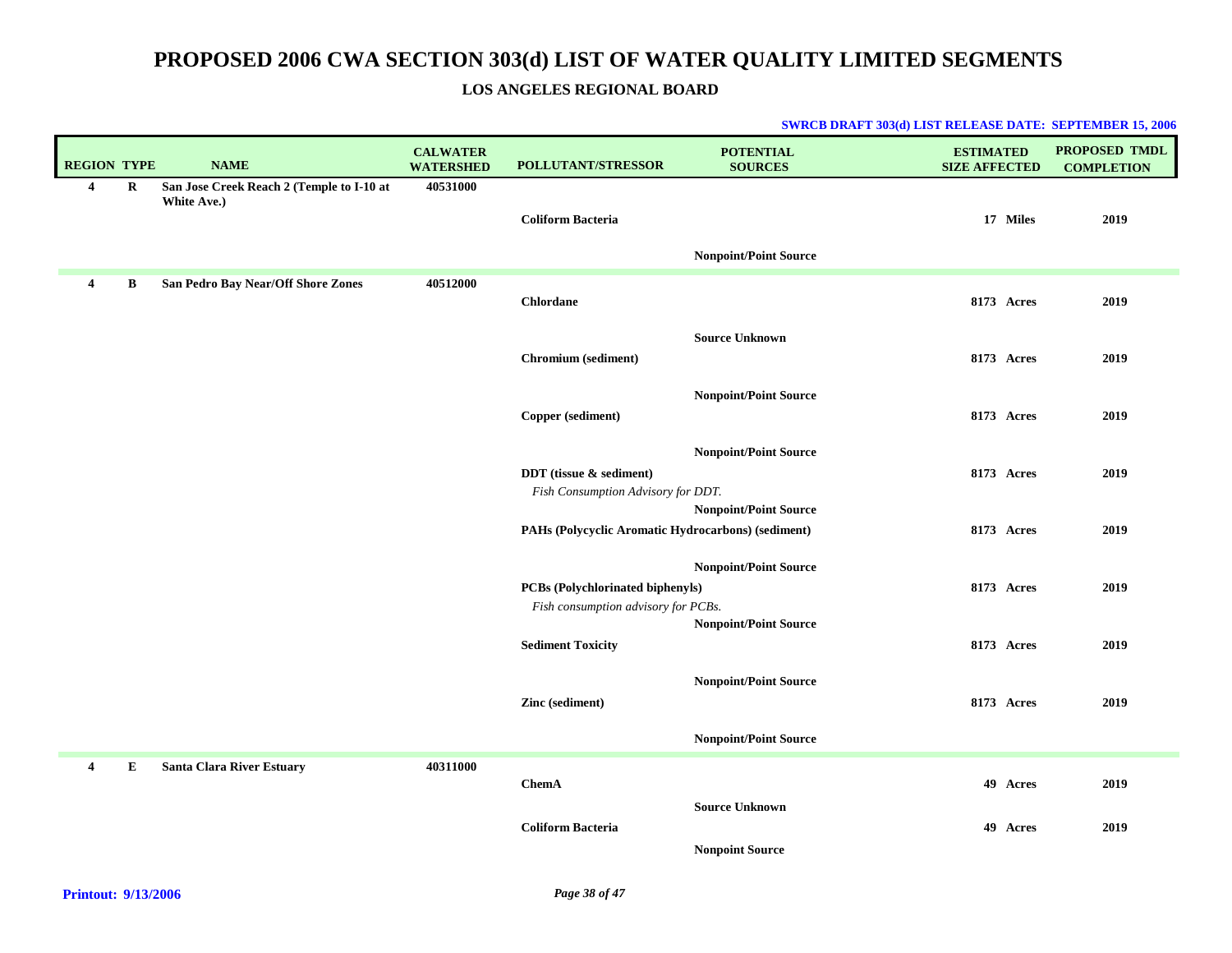### **LOS ANGELES REGIONAL BOARD**

| <b>REGION TYPE</b>      |         | <b>NAME</b>                                                                       | <b>CALWATER</b><br><b>WATERSHED</b> | <b>POLLUTANT/STRESSOR</b>     | <b>POTENTIAL</b><br><b>SOURCES</b> | <b>ESTIMATED</b><br><b>SIZE AFFECTED</b> | <b>PROPOSED TMDL</b><br><b>COMPLETION</b> |
|-------------------------|---------|-----------------------------------------------------------------------------------|-------------------------------------|-------------------------------|------------------------------------|------------------------------------------|-------------------------------------------|
|                         |         |                                                                                   |                                     | <b>Toxaphene</b>              |                                    | 49 Acres                                 | 2019                                      |
|                         |         |                                                                                   |                                     |                               | <b>Nonpoint Source</b>             |                                          |                                           |
| $\overline{\mathbf{4}}$ | R       | Santa Clara River Reach 1 (Estuary to<br>Hwy 101 Bridge)                          | 40311000                            |                               |                                    |                                          |                                           |
|                         |         |                                                                                   |                                     | <b>Toxicity</b>               |                                    | 10 Miles                                 | 2019                                      |
|                         |         |                                                                                   |                                     |                               | <b>Source Unknown</b>              |                                          |                                           |
| $\overline{4}$          | $\bf R$ | Santa Clara River Reach 3 (Freeman<br>Diversion to A Street)                      | 40331000                            |                               |                                    |                                          |                                           |
|                         |         |                                                                                   |                                     | <b>Total Dissolved Solids</b> |                                    | 31 Miles                                 | 2019                                      |
|                         |         |                                                                                   |                                     |                               | <b>Nonpoint/Point Source</b>       |                                          |                                           |
| $\overline{4}$          | R       | Santa Clara River Reach 5 (Blue Cut<br>gaging station to West Pier Hwy 99 Bridge) | 40351000                            |                               |                                    |                                          |                                           |
|                         |         | (was named Santa Clara River Reach 7 on<br>2002 303(d) list)                      |                                     |                               |                                    |                                          |                                           |
|                         |         |                                                                                   |                                     | <b>Coliform Bacteria</b>      |                                    | 9.4 Miles                                | 2019                                      |
|                         |         |                                                                                   |                                     |                               | <b>Nonpoint/Point Source</b>       |                                          |                                           |
| $\overline{4}$          | R       | Santa Clara River Reach 6 (W Pier Hwy 99<br>to Bouquet Cyn Rd) (was named Santa   | 40351000                            |                               |                                    |                                          |                                           |
|                         |         | Clara River Reach 8 on 2002 303(d) list)                                          |                                     | <b>Chlorpyrifos</b>           |                                    | 5.2 Miles                                | 2019                                      |
|                         |         |                                                                                   |                                     |                               |                                    |                                          |                                           |
|                         |         |                                                                                   |                                     | <b>Coliform Bacteria</b>      | <b>Source Unknown</b>              | 5.2 Miles                                | 2019                                      |
|                         |         |                                                                                   |                                     |                               |                                    |                                          |                                           |
|                         |         |                                                                                   |                                     | <b>Diazinon</b>               | <b>Nonpoint/Point Source</b>       | 5.2 Miles                                | 2019                                      |
|                         |         |                                                                                   |                                     |                               | <b>Source Unknown</b>              |                                          |                                           |
|                         |         |                                                                                   |                                     | <b>Toxicity</b>               |                                    | 5.2 Miles                                | 2019                                      |
|                         |         |                                                                                   |                                     |                               | <b>Source Unknown</b>              |                                          |                                           |
|                         |         |                                                                                   |                                     |                               |                                    |                                          |                                           |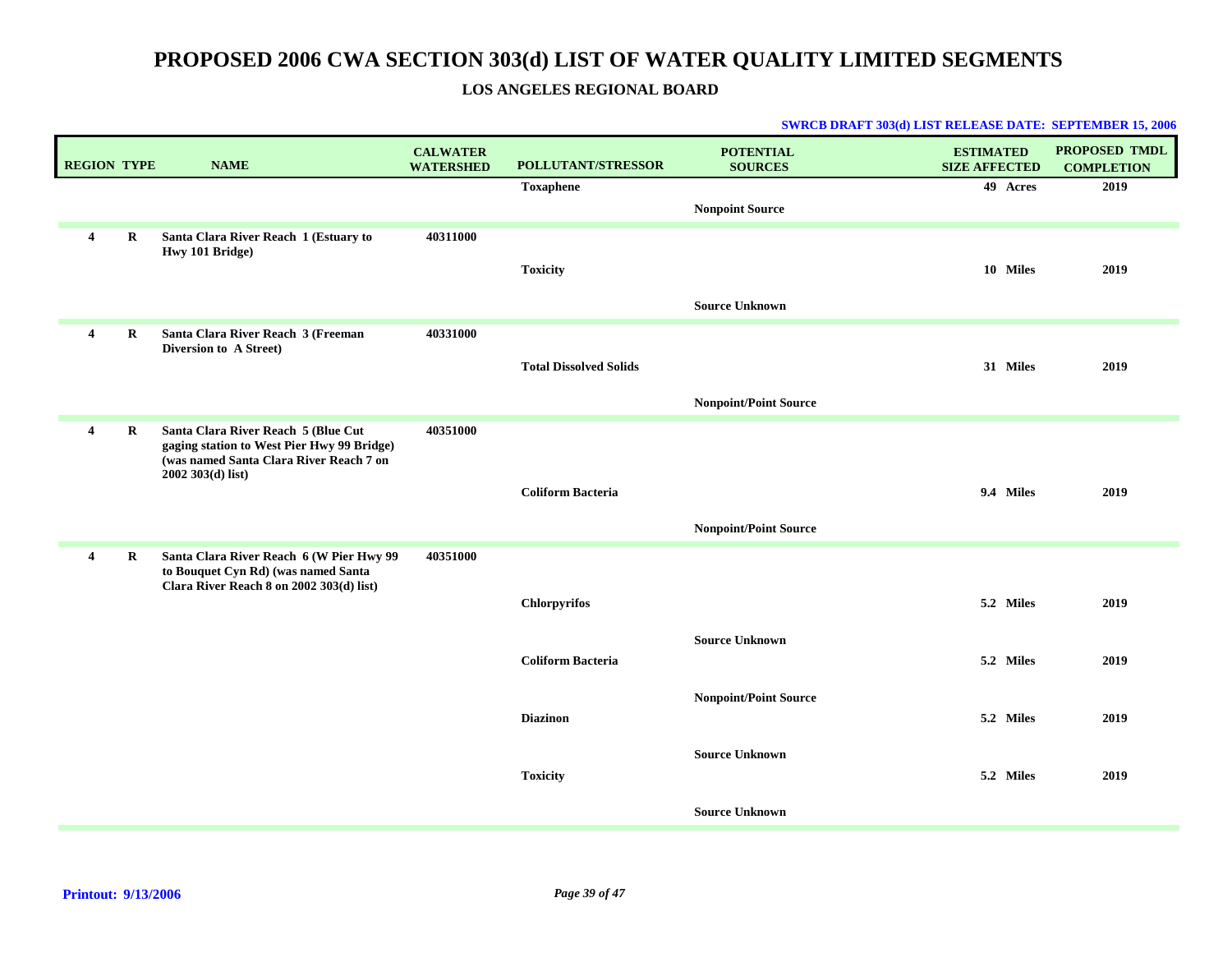### **LOS ANGELES REGIONAL BOARD**

| <b>REGION TYPE</b> |             | <b>NAME</b>                                                                                                                                          | <b>CALWATER</b><br><b>WATERSHED</b> | POLLUTANT/STRESSOR                                         | <b>POTENTIAL</b><br><b>SOURCES</b> | <b>ESTIMATED</b><br><b>SIZE AFFECTED</b> | PROPOSED TMDL<br><b>COMPLETION</b> |
|--------------------|-------------|------------------------------------------------------------------------------------------------------------------------------------------------------|-------------------------------------|------------------------------------------------------------|------------------------------------|------------------------------------------|------------------------------------|
| $\overline{4}$     | R           | Santa Clara River Reach 7 (Bouquet<br><b>Canyon Rd to above Lang Gaging Station)</b><br>(was named Santa Clara River Reach 9 on<br>2002 303(d) list) | 40351000                            | <b>Coliform Bacteria</b>                                   | <b>Nonpoint/Point Source</b>       | 21 Miles                                 | 2019                               |
| 4                  | $\mathbf R$ | Santa Clara River Reach 11 (Piru Creek,<br>from confluence with Santa Clara River<br>Reach 4 to gaging station below Santa<br><b>Felicia Dam</b> )   | 40341000                            |                                                            |                                    |                                          |                                    |
|                    |             |                                                                                                                                                      |                                     | <b>Boron</b>                                               |                                    | 6.2 Miles                                | 2019                               |
|                    |             |                                                                                                                                                      |                                     | <b>Sulfates</b>                                            | <b>Source Unknown</b>              | 6.2 Miles                                | 2019                               |
|                    |             |                                                                                                                                                      |                                     |                                                            | <b>Source Unknown</b>              |                                          |                                    |
| 4                  | L           | <b>Santa Fe Dam Park Lake</b>                                                                                                                        | 40531000                            |                                                            |                                    |                                          |                                    |
|                    |             |                                                                                                                                                      |                                     | Copper                                                     |                                    | 20 Acres                                 | 2019                               |
|                    |             |                                                                                                                                                      |                                     | Lead                                                       | <b>Nonpoint Source</b>             | 20 Acres                                 | 2019                               |
|                    |             |                                                                                                                                                      |                                     |                                                            | <b>Nonpoint Source</b>             |                                          |                                    |
|                    |             |                                                                                                                                                      |                                     | pН                                                         |                                    | 20 Acres                                 | 2019                               |
|                    |             |                                                                                                                                                      |                                     |                                                            | <b>Nonpoint Source</b>             |                                          |                                    |
| 4                  | B           | Santa Monica Bay Offshore/Nearshore                                                                                                                  | 40513000                            | DDT (tissue & sediment)<br>Centered on Palos Verdes Shelf. |                                    | 146645 Acres                             | 2019                               |
|                    |             |                                                                                                                                                      |                                     | <b>Debris</b>                                              | <b>Nonpoint/Point Source</b>       | 146645 Acres                             | 2019                               |
|                    |             |                                                                                                                                                      |                                     | <b>Fish Consumption Advisory</b>                           | <b>Nonpoint/Point Source</b>       | 146645 Acres                             | 2019                               |
|                    |             |                                                                                                                                                      |                                     |                                                            | <b>Nonpoint/Point Source</b>       |                                          |                                    |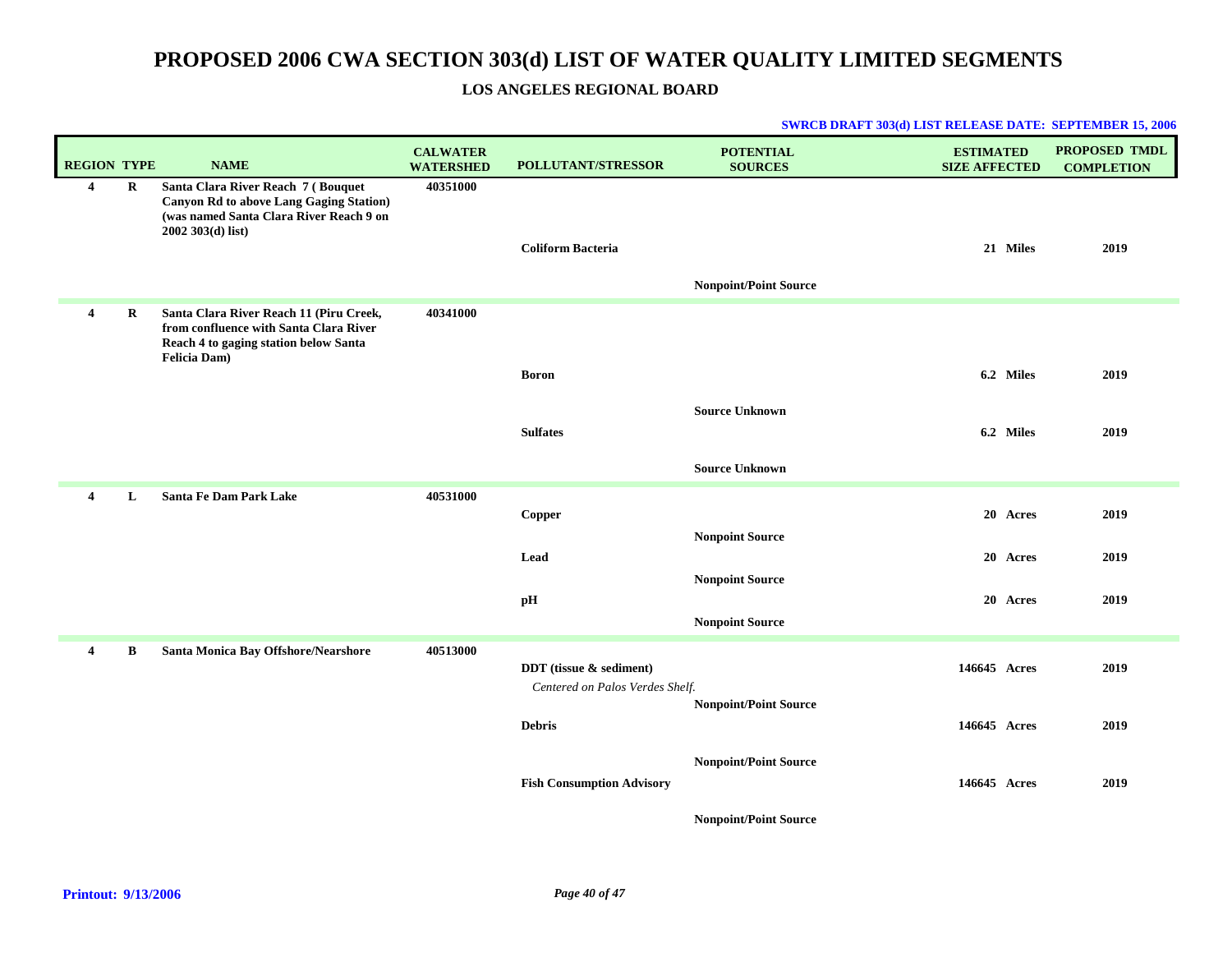**LOS ANGELES REGIONAL BOARD**

| <b>REGION TYPE</b> |             | <b>NAME</b>            | <b>CALWATER</b><br><b>WATERSHED</b> | POLLUTANT/STRESSOR                                                      | <b>POTENTIAL</b><br><b>SOURCES</b> | <b>ESTIMATED</b><br><b>SIZE AFFECTED</b> | <b>PROPOSED TMDL</b><br><b>COMPLETION</b> |
|--------------------|-------------|------------------------|-------------------------------------|-------------------------------------------------------------------------|------------------------------------|------------------------------------------|-------------------------------------------|
|                    |             |                        |                                     | PCBs (Polychlorinated biphenyls) (tissue & sediment)                    |                                    | 146645 Acres                             | 2019                                      |
|                    |             |                        |                                     | <b>Sediment Toxicity</b>                                                | <b>Nonpoint/Point Source</b>       | 146645 Acres                             | 2019                                      |
|                    |             |                        |                                     |                                                                         | <b>Nonpoint/Point Source</b>       |                                          |                                           |
| $\overline{4}$     | R           | Santa Monica Canyon    | 40513000                            | Lead                                                                    |                                    | 2.7 Miles                                | 2019                                      |
|                    |             |                        |                                     |                                                                         | <b>Nonpoint Source</b>             |                                          |                                           |
| $\overline{4}$     | $\bf R$     | <b>Sawpit Creek</b>    | 40531000                            | Bis(2ethylhexyl)phthalate/DEHP                                          |                                    | 3.9 Miles                                | 2019                                      |
|                    |             |                        |                                     | <b>Fecal Coliform</b>                                                   | <b>Source Unknown</b>              | 3.9 Miles                                | 2019                                      |
|                    |             |                        |                                     |                                                                         | <b>Source Unknown</b>              |                                          |                                           |
| $\overline{4}$     | $\mathbf C$ | <b>Sea Level Beach</b> | 40441000                            | <b>DDT</b><br>Fish Consumption Advisory for DDT.                        | <b>Nonpoint Source</b>             | 0.21 Miles                               | 2019                                      |
|                    |             |                        |                                     | PCBs (Polychlorinated biphenyls)<br>Fish Consumption Advisory for PCBs. | <b>Nonpoint Source</b>             | 0.21 Miles                               | 2019                                      |
| 4                  | R           | Sepulveda Canyon       | 405.13                              | Ammonia                                                                 |                                    | 0.83 Miles                               | 2019                                      |
|                    |             |                        |                                     | Lead                                                                    | <b>Nonpoint Source</b>             | 0.83 Miles                               | 2019                                      |
|                    |             |                        |                                     |                                                                         | <b>Nonpoint Source</b>             |                                          |                                           |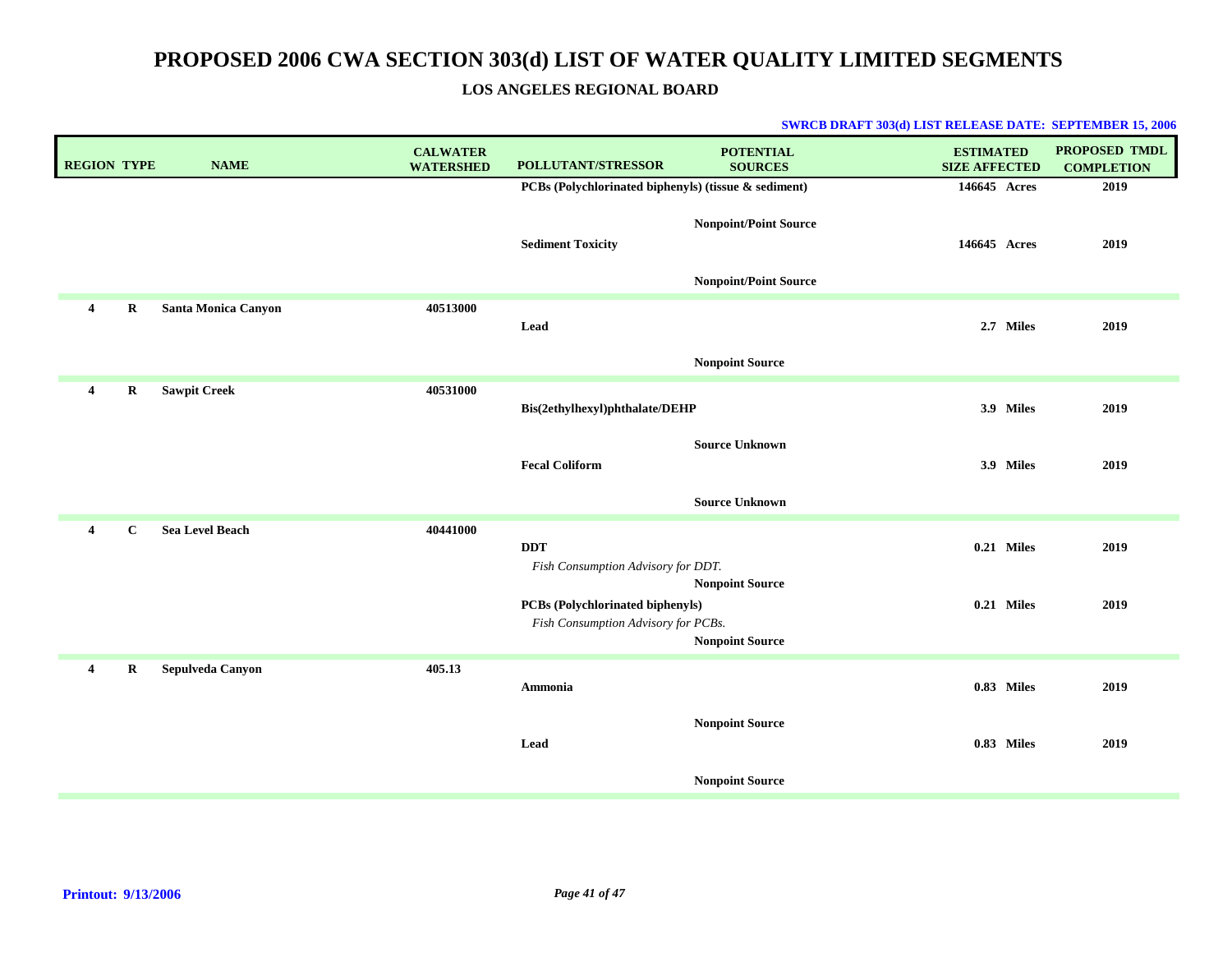### **LOS ANGELES REGIONAL BOARD**

| <b>REGION TYPE</b>      |              | <b>NAME</b>                                                                      | <b>CALWATER</b><br><b>WATERSHED</b> | POLLUTANT/STRESSOR                                                      | <b>POTENTIAL</b><br><b>SOURCES</b>               | <b>ESTIMATED</b><br><b>SIZE AFFECTED</b> | <b>PROPOSED TMDL</b><br><b>COMPLETION</b> |
|-------------------------|--------------|----------------------------------------------------------------------------------|-------------------------------------|-------------------------------------------------------------------------|--------------------------------------------------|------------------------------------------|-------------------------------------------|
| 4                       | R            | Sespe Creek (from 500 ft below confluence<br>with Little Sespe Cr to headwaters) | 40332020                            | <b>Chloride</b>                                                         | <b>Nonpoint Source</b>                           | 54 Miles                                 | 2019                                      |
|                         |              |                                                                                  |                                     | pН                                                                      | <b>Nonpoint Source</b>                           | 54 Miles                                 | 2019                                      |
| 4                       | $\bf R$      | <b>Stokes Creek</b>                                                              | 40422020                            | <b>Coliform Bacteria</b>                                                | <b>Nonpoint Source</b>                           | 4.7 Miles                                | 2005                                      |
| 4                       | $\mathbf{C}$ | <b>Topanga Beach</b>                                                             | 40413000                            | <b>DDT</b><br>Fish Consumption Advisory for DDT.                        |                                                  | 2.5 Miles                                | 2019                                      |
|                         |              |                                                                                  |                                     | PCBs (Polychlorinated biphenyls)<br>Fish Consumption Advisory for PCBs. | <b>Nonpoint Source</b><br><b>Nonpoint Source</b> | 2.5 Miles                                | 2019                                      |
| $\overline{\mathbf{4}}$ | $\bf{R}$     | <b>Topanga Canyon Creek</b>                                                      | 40411000                            | Lead                                                                    | <b>Nonpoint Source</b>                           | 8.6 Miles                                | 2019                                      |
| $\overline{\mathbf{4}}$ | R            | <b>Torrance Carson Channel</b>                                                   | 40512000                            | <b>Coliform Bacteria</b>                                                | <b>Nonpoint Source</b>                           | 3.4 Miles                                | 2007                                      |
|                         |              |                                                                                  |                                     | Copper<br>Lead                                                          | <b>Nonpoint Source</b>                           | 3.4 Miles<br>3.4 Miles                   | 2019<br>2019                              |
|                         |              |                                                                                  |                                     |                                                                         | <b>Nonpoint Source</b>                           |                                          |                                           |
| $\overline{4}$          | $\mathbf{C}$ | <b>Trancas Beach (Broad Beach)</b>                                               | 40437000                            | <b>DDT</b><br>Fish Consumption Advisory for DDT.                        | <b>Nonpoint Source</b>                           | 1.7 Miles                                | 2019                                      |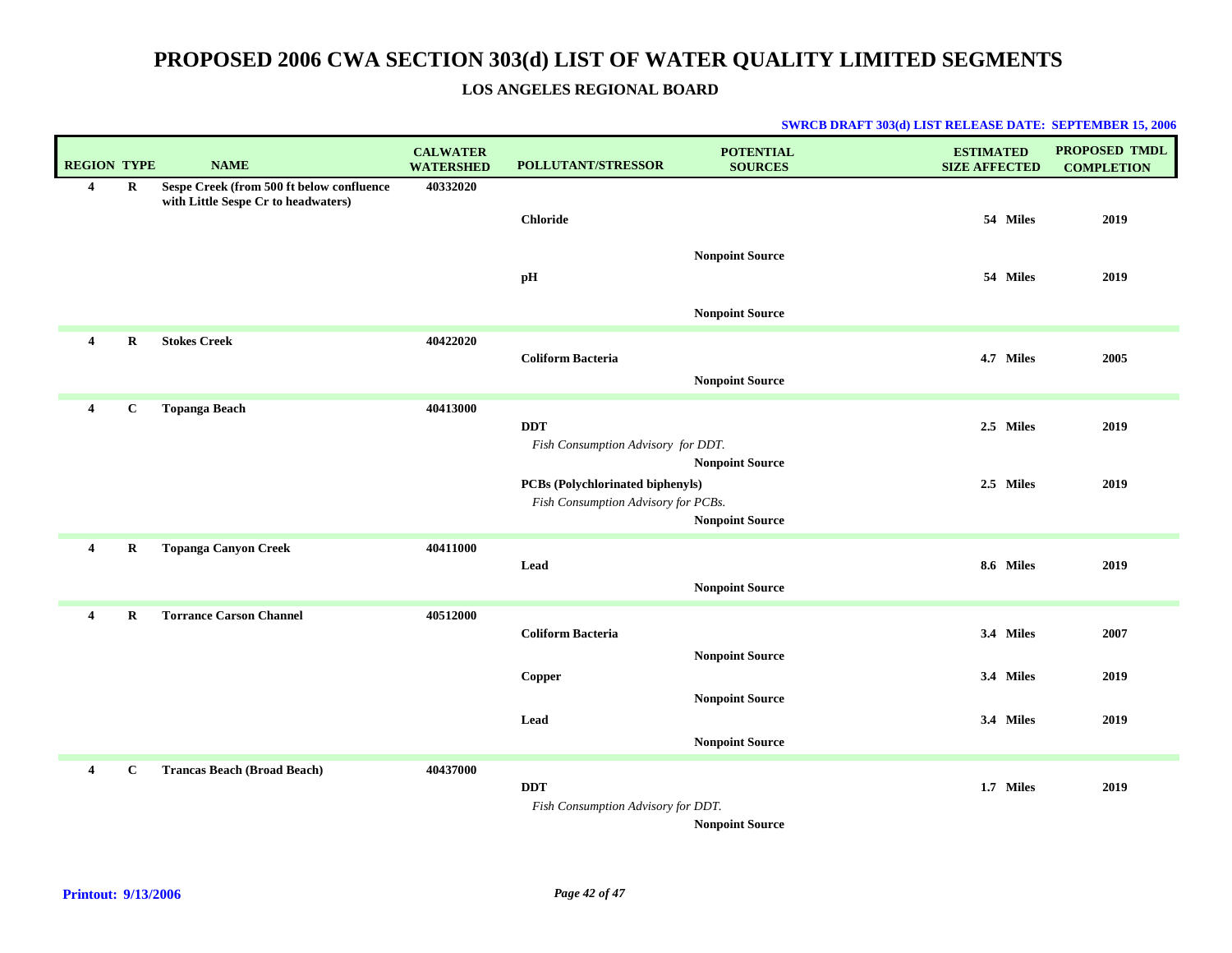### **LOS ANGELES REGIONAL BOARD**

### **SWRCB DRAFT 303(d) LIST RELEASE DATE: SEPTEMBER 15, 2006**

| <b>REGION TYPE</b> |             | <b>NAME</b>                           | <b>CALWATER</b><br><b>WATERSHED</b> | POLLUTANT/STRESSOR                  | <b>POTENTIAL</b><br><b>SOURCES</b> | <b>ESTIMATED</b><br><b>SIZE AFFECTED</b> | <b>PROPOSED TMDL</b><br><b>COMPLETION</b> |
|--------------------|-------------|---------------------------------------|-------------------------------------|-------------------------------------|------------------------------------|------------------------------------------|-------------------------------------------|
|                    |             |                                       |                                     | PCBs (Polychlorinated biphenyls)    |                                    | 1.7 Miles                                | 2019                                      |
|                    |             |                                       |                                     | Fish Consumption Advisory for PCBs. |                                    |                                          |                                           |
|                    |             |                                       |                                     |                                     | <b>Nonpoint Source</b>             |                                          |                                           |
| 4                  | $\bf R$     | <b>Triunfo Canyon Creek Reach 1</b>   | 40424000                            |                                     |                                    |                                          |                                           |
|                    |             |                                       |                                     | Lead                                |                                    | 2.5 Miles                                | 2019                                      |
|                    |             |                                       |                                     |                                     | <b>Nonpoint Source</b>             |                                          |                                           |
|                    |             |                                       |                                     | Mercury                             |                                    | 2.5 Miles                                | 2019                                      |
|                    |             |                                       |                                     |                                     | <b>Nonpoint Source</b>             |                                          |                                           |
|                    |             |                                       |                                     | <b>Sedimentation/Siltation</b>      |                                    | 2.5 Miles                                | 2019                                      |
|                    |             |                                       |                                     |                                     | <b>Source Unknown</b>              |                                          |                                           |
| 4                  | R           | <b>Triunfo Canyon Creek Reach 2</b>   | 40424000                            |                                     |                                    |                                          |                                           |
|                    |             |                                       |                                     | Lead                                |                                    | 3.3 Miles                                | 2019                                      |
|                    |             |                                       |                                     |                                     | <b>Nonpoint Source</b>             |                                          |                                           |
|                    |             |                                       |                                     | Mercury                             |                                    | 3.3 Miles                                | 2019                                      |
|                    |             |                                       |                                     |                                     | <b>Nonpoint Source</b>             |                                          |                                           |
|                    |             |                                       |                                     | <b>Sedimentation/Siltation</b>      |                                    | 3.3 Miles                                | 2019                                      |
|                    |             |                                       |                                     |                                     | <b>Source Unknown</b>              |                                          |                                           |
| $\overline{4}$     | $\mathbf R$ | Tujunga Wash (LA River to Hansen Dam) | 40521000                            |                                     |                                    |                                          |                                           |
|                    |             |                                       |                                     | <b>Coliform Bacteria</b>            |                                    | 9.7 Miles                                | 2009                                      |
|                    |             |                                       |                                     |                                     |                                    |                                          |                                           |
|                    |             |                                       |                                     |                                     | <b>Nonpoint Source</b>             |                                          |                                           |
|                    |             |                                       |                                     | <b>Trash</b>                        |                                    | 9.7 Miles                                | 2019                                      |
|                    |             |                                       |                                     |                                     |                                    |                                          |                                           |
|                    |             |                                       |                                     |                                     | Nonpoint Source                    |                                          |                                           |
| $\overline{4}$     | B           | Ventura Harbor: Ventura Keys          | 40311000                            |                                     |                                    |                                          |                                           |
|                    |             |                                       |                                     | <b>Coliform Bacteria</b>            |                                    | 179 Acres                                | 2019                                      |
|                    |             |                                       |                                     |                                     | <b>Nonpoint Source</b>             |                                          |                                           |
| 4                  | $\mathbf c$ | <b>Ventura Marina Jetties</b>         | 40311000                            |                                     |                                    |                                          |                                           |
|                    |             |                                       |                                     | <b>DDT</b>                          |                                    | 0.69 Miles                               | 2019                                      |
|                    |             |                                       |                                     |                                     |                                    |                                          |                                           |

**Source Unknown**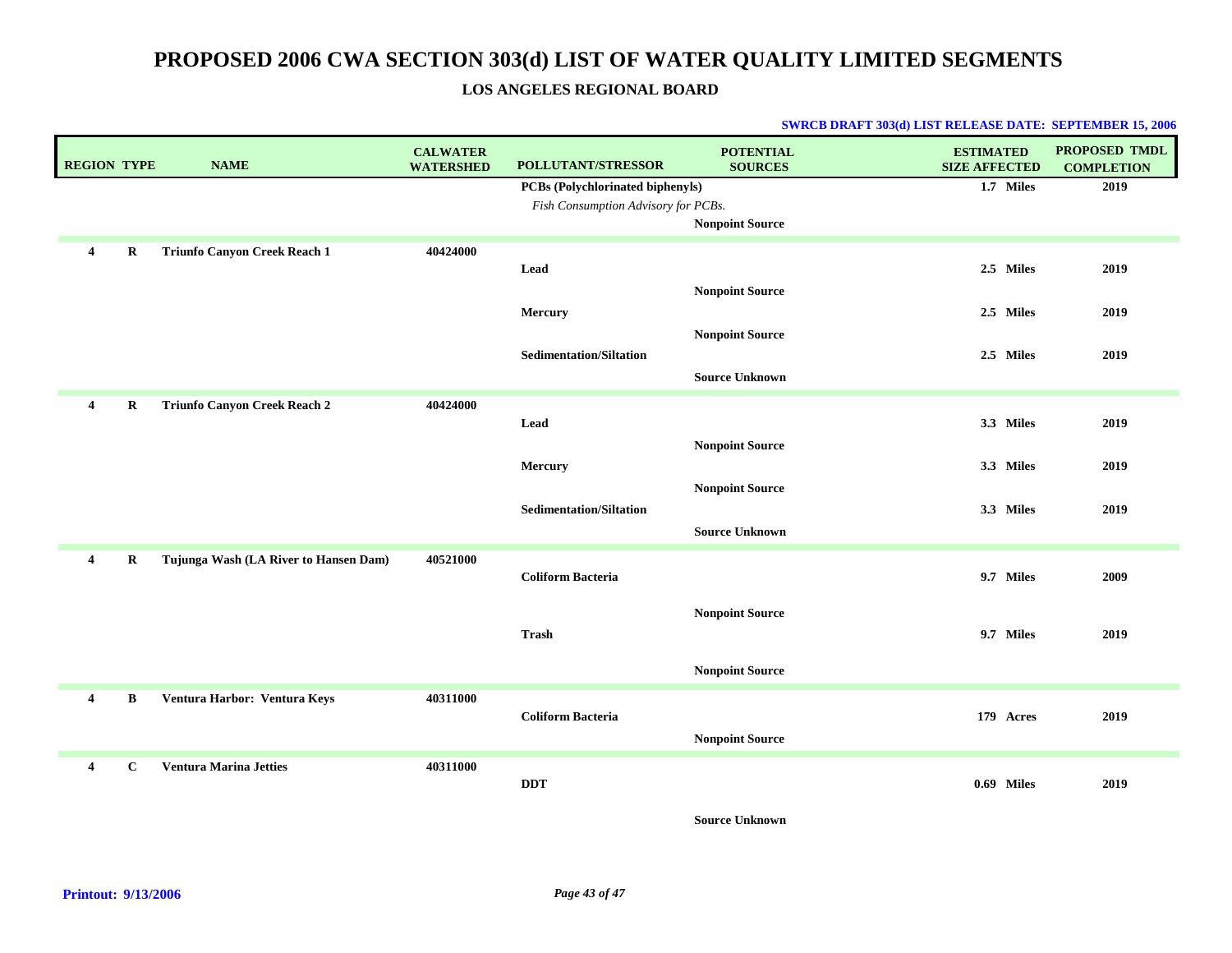### **LOS ANGELES REGIONAL BOARD**

| <b>REGION TYPE</b> |         | <b>NAME</b>                                                      | <b>CALWATER</b><br><b>WATERSHED</b> | POLLUTANT/STRESSOR                             | <b>POTENTIAL</b><br><b>SOURCES</b> | <b>ESTIMATED</b><br><b>SIZE AFFECTED</b> | <b>PROPOSED TMDL</b><br><b>COMPLETION</b> |
|--------------------|---------|------------------------------------------------------------------|-------------------------------------|------------------------------------------------|------------------------------------|------------------------------------------|-------------------------------------------|
|                    |         |                                                                  |                                     | PCBs (Polychlorinated biphenyls)               |                                    | $0.69$ Miles                             | 2019                                      |
|                    |         |                                                                  |                                     |                                                | <b>Source Unknown</b>              |                                          |                                           |
| 4                  | R       | <b>Ventura River Estuary</b>                                     | 40210011                            |                                                |                                    |                                          |                                           |
|                    |         |                                                                  |                                     | Algae                                          |                                    | 0.2 Miles                                | 2019                                      |
|                    |         |                                                                  |                                     |                                                | <b>Nonpoint/Point Source</b>       | 0.2 Miles                                |                                           |
|                    |         |                                                                  |                                     | Eutrophic                                      | <b>Nonpoint/Point Source</b>       |                                          | 2019                                      |
|                    |         |                                                                  |                                     | <b>Total Coliform</b>                          |                                    | 0.2 Miles                                | 2019                                      |
|                    |         |                                                                  |                                     | Stables and horse property may be the sources. |                                    |                                          |                                           |
|                    |         |                                                                  |                                     |                                                | <b>Nonpoint Source</b>             |                                          |                                           |
|                    |         |                                                                  |                                     | <b>Trash</b>                                   |                                    | 0.2 Miles                                | 2019                                      |
|                    |         |                                                                  |                                     |                                                | <b>Nonpoint/Point Source</b>       |                                          |                                           |
| $\overline{4}$     | $\bf R$ | Ventura River Reach 1 and 2 (Estuary to<br><b>Weldon Canyon)</b> | 40210011                            |                                                |                                    |                                          |                                           |
|                    |         |                                                                  |                                     | Algae                                          |                                    | 4.5 Miles                                | 2019                                      |
|                    |         |                                                                  |                                     |                                                | <b>Nonpoint/Point Source</b>       |                                          |                                           |
| $\overline{4}$     | $\bf R$ | Ventura River Reach 3 (Weldon Canyon to<br>Confl. w/ Coyote Cr)  | 40210011                            |                                                |                                    |                                          |                                           |
|                    |         |                                                                  |                                     | <b>Pumping</b>                                 |                                    | 2.8 Miles                                | 2019                                      |
|                    |         |                                                                  |                                     |                                                | <b>Nonpoint Source</b>             |                                          |                                           |
|                    |         |                                                                  |                                     | <b>Water Diversion</b>                         |                                    | 2.8 Miles                                | 2019                                      |
|                    |         |                                                                  |                                     |                                                | <b>Nonpoint Source</b>             |                                          |                                           |
| $\overline{4}$     | $\bf R$ | Ventura River Reach 4 (Coyote Creek to                           | 40220021                            |                                                |                                    |                                          |                                           |
|                    |         | Camino Cielo Rd)                                                 |                                     | Pumping                                        |                                    | 19 Miles                                 | 2019                                      |
|                    |         |                                                                  |                                     |                                                | <b>Nonpoint Source</b>             |                                          |                                           |
|                    |         |                                                                  |                                     | <b>Water Diversion</b>                         |                                    | 19 Miles                                 | 2019                                      |
|                    |         |                                                                  |                                     |                                                | <b>Nonpoint Source</b>             |                                          |                                           |
| $\overline{4}$     | R       | Verdugo Wash Reach 1 (LA River to                                | 40521000                            |                                                |                                    |                                          |                                           |
|                    |         | Verdugo Rd.)                                                     |                                     |                                                |                                    |                                          |                                           |
|                    |         |                                                                  |                                     | <b>Coliform Bacteria</b>                       |                                    | 2 Miles                                  | 2009                                      |
|                    |         |                                                                  |                                     |                                                | <b>Nonpoint Source</b>             |                                          |                                           |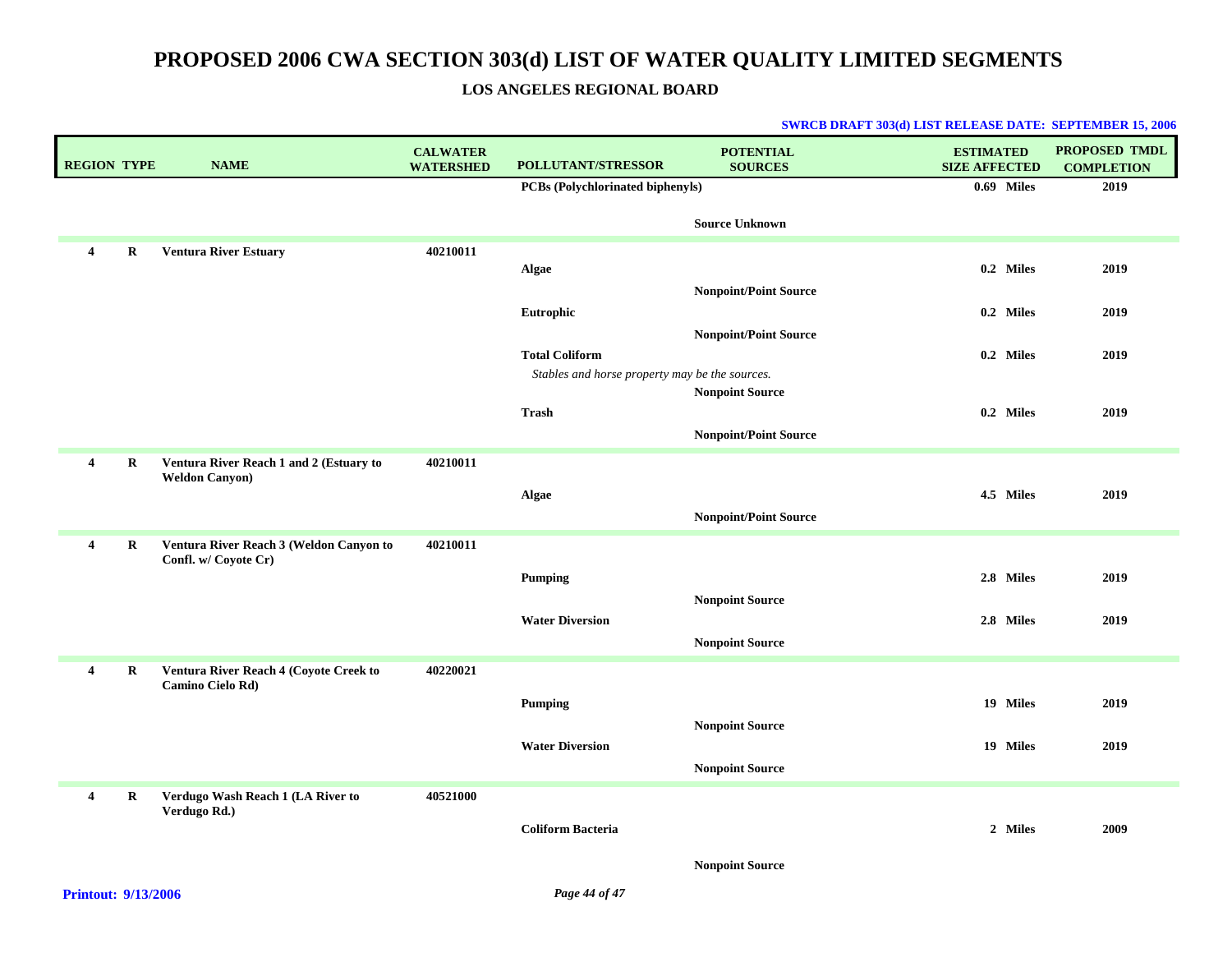### **LOS ANGELES REGIONAL BOARD**

### **SWRCB DRAFT 303(d) LIST RELEASE DATE: SEPTEMBER 15, 2006**

| <b>REGION TYPE</b>      |          | <b>NAME</b>                                                       | <b>CALWATER</b><br><b>WATERSHED</b> | POLLUTANT/STRESSOR                             | <b>POTENTIAL</b><br><b>SOURCES</b> | <b>ESTIMATED</b><br><b>SIZE AFFECTED</b> | <b>PROPOSED TMDL</b><br><b>COMPLETION</b> |
|-------------------------|----------|-------------------------------------------------------------------|-------------------------------------|------------------------------------------------|------------------------------------|------------------------------------------|-------------------------------------------|
|                         |          |                                                                   |                                     | <b>Trash</b>                                   |                                    | 2 Miles                                  | 2002                                      |
|                         |          |                                                                   |                                     |                                                | <b>Nonpoint Source</b>             |                                          |                                           |
| $\overline{4}$          | R        | Verdugo Wash Reach 2 (Above Verdugo<br>Road)                      | 40524000                            |                                                |                                    |                                          |                                           |
|                         |          |                                                                   |                                     | <b>Coliform Bacteria</b>                       |                                    | 7.6 Miles                                | 2009                                      |
|                         |          |                                                                   |                                     |                                                | <b>Nonpoint Source</b>             |                                          |                                           |
|                         |          |                                                                   |                                     | Trash                                          |                                    | 7.6 Miles                                | 2002                                      |
|                         |          |                                                                   |                                     |                                                | <b>Nonpoint Source</b>             |                                          |                                           |
| $\overline{4}$          | $\bf{R}$ | <b>Walnut Creek Wash (Drains from</b><br><b>Puddingstone Res)</b> | 40531000                            |                                                |                                    |                                          |                                           |
|                         |          |                                                                   |                                     | pН                                             |                                    | 12 Miles                                 | 2007                                      |
|                         |          |                                                                   |                                     |                                                | <b>Nonpoint/Point Source</b>       |                                          |                                           |
|                         |          |                                                                   |                                     | <b>Toxicity</b>                                | <b>Nonpoint/Point Source</b>       | 12 Miles                                 | 2007                                      |
| $\overline{\mathbf{4}}$ | L        | <b>Westlake Lake</b>                                              | 40425000                            |                                                |                                    |                                          |                                           |
|                         |          |                                                                   |                                     | Algae                                          |                                    | 119 Acres                                | 2006                                      |
|                         |          |                                                                   |                                     |                                                | <b>Nonpoint Source</b>             |                                          |                                           |
|                         |          |                                                                   |                                     | Ammonia                                        |                                    | 119 Acres                                | 2006                                      |
|                         |          |                                                                   |                                     | Eutrophic                                      | <b>Nonpoint Source</b>             | 119 Acres                                | 2006                                      |
|                         |          |                                                                   |                                     |                                                | <b>Nonpoint Source</b>             |                                          |                                           |
|                         |          |                                                                   |                                     | Lead                                           |                                    | 119 Acres                                | 2019                                      |
|                         |          |                                                                   |                                     | <b>Organic Enrichment/Low Dissolved Oxygen</b> | <b>Nonpoint Source</b>             | 119 Acres                                | 2006                                      |
|                         |          |                                                                   |                                     |                                                | <b>Nonpoint Source</b>             |                                          |                                           |
| $\overline{4}$          | R        | <b>Wheeler Canyon/Todd Barranca</b>                               | 40321000                            |                                                |                                    |                                          |                                           |
|                         |          |                                                                   |                                     | <b>Sulfates</b>                                |                                    | 10 Miles                                 | 2019                                      |

**Nonpoint Source**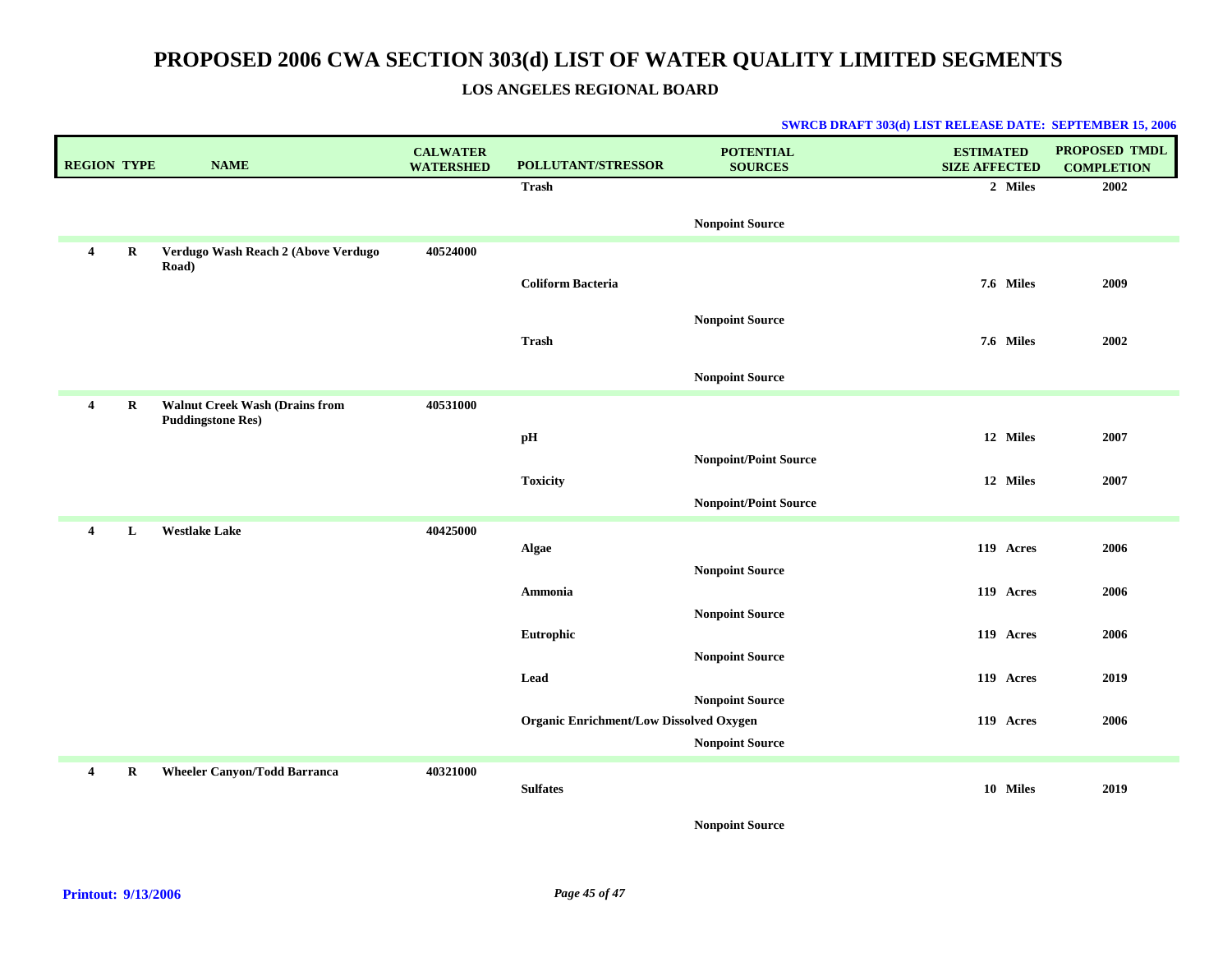**LOS ANGELES REGIONAL BOARD**

| <b>REGION TYPE</b>      |              | <b>NAME</b>                 | <b>CALWATER</b><br><b>WATERSHED</b> | POLLUTANT/STRESSOR                               | <b>POTENTIAL</b><br><b>SOURCES</b> | <b>ESTIMATED</b><br><b>SIZE AFFECTED</b> | <b>PROPOSED TMDL</b><br><b>COMPLETION</b> |
|-------------------------|--------------|-----------------------------|-------------------------------------|--------------------------------------------------|------------------------------------|------------------------------------------|-------------------------------------------|
|                         |              |                             |                                     | <b>Total Dissolved Solids</b>                    |                                    | 10 Miles                                 | 2019                                      |
|                         |              |                             |                                     |                                                  | <b>Nonpoint Source</b>             |                                          |                                           |
| 4                       | $\mathbf C$  | <b>Whites Point Beach</b>   | 40511000                            |                                                  |                                    |                                          |                                           |
|                         |              |                             |                                     | <b>DDT</b>                                       |                                    | 1.1 Miles                                | 2019                                      |
|                         |              |                             |                                     | Fish Consumption Advisory for DDT.               | <b>Nonpoint Source</b>             |                                          |                                           |
|                         |              |                             |                                     | PCBs (Polychlorinated biphenyls)                 |                                    | 1.1 Miles                                | 2019                                      |
|                         |              |                             |                                     | Fish Consumption Advisory for PCBs.              |                                    |                                          |                                           |
|                         |              |                             |                                     |                                                  | <b>Nonpoint Source</b>             |                                          |                                           |
| $\overline{\mathbf{4}}$ | $\bf R$      | <b>Wilmington Drain</b>     | 40342000                            | Ammonia                                          |                                    | 0.56 Miles                               | 2019                                      |
|                         |              |                             |                                     |                                                  | <b>Nonpoint Source</b>             |                                          |                                           |
|                         |              |                             |                                     | <b>Coliform Bacteria</b>                         |                                    | 0.56 Miles                               | 2007                                      |
|                         |              |                             |                                     |                                                  | <b>Nonpoint Source</b>             |                                          |                                           |
|                         |              |                             |                                     | Copper                                           |                                    | 0.56 Miles                               | 2019                                      |
|                         |              |                             |                                     |                                                  | <b>Nonpoint Source</b>             |                                          |                                           |
|                         |              |                             |                                     | Lead                                             |                                    | 0.56 Miles                               | 2019                                      |
|                         |              |                             |                                     |                                                  | <b>Nonpoint Source</b>             |                                          |                                           |
| $\overline{4}$          | $\mathbf{C}$ | Zuma Beach (Westward Beach) | 40436000                            |                                                  |                                    |                                          |                                           |
|                         |              |                             |                                     | <b>DDT</b><br>Fish Consumption Advisory for DDT. |                                    | 1.6 Miles                                | 2019                                      |
|                         |              |                             |                                     |                                                  | <b>Nonpoint Source</b>             |                                          |                                           |
|                         |              |                             |                                     | <b>PCBs (Polychlorinated biphenyls)</b>          |                                    | 1.6 Miles                                | 2019                                      |
|                         |              |                             |                                     | Fish Consumption Advisory for PCBs.              |                                    |                                          |                                           |
|                         |              |                             |                                     |                                                  | <b>Nonpoint Source</b>             |                                          |                                           |